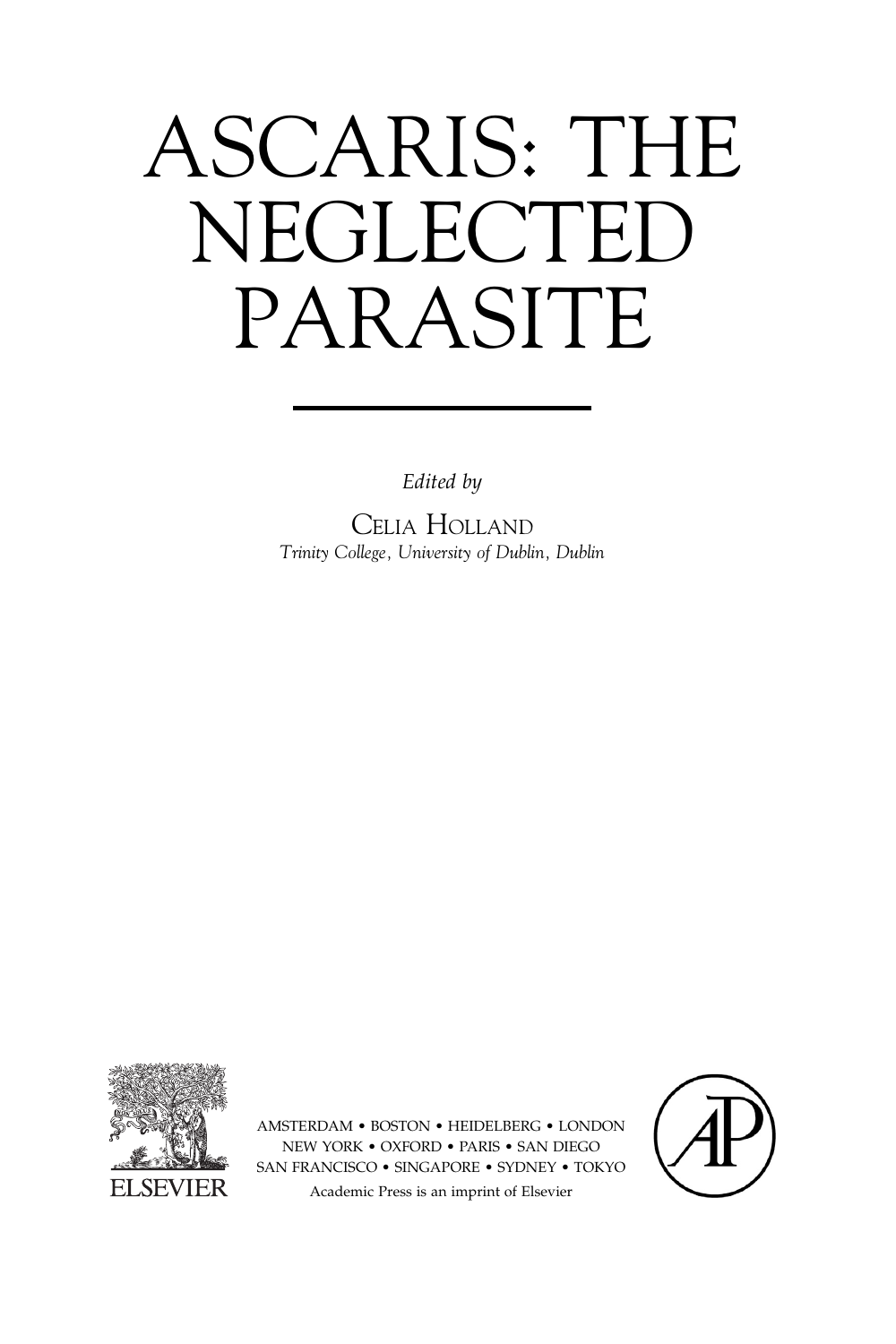Academic Press is an imprint of Elsevier 32 Jamestown Road, London NW1 7BY, UK 225 Wyman Street, Waltham, MA 02451, USA 525 B Street, Suite 1800, San Diego, CA 92101-4495, USA

Copyright © 2013 Elsevier Inc. All rights reserved.

No part of this publication may be reproduced, stored in a retrieval system or transmitted in any form or by any means electronic, mechanical, photocopying, recording or otherwise without the prior written permission of the publisher.

Permissions may be sought directly from Elsevier's Science & Technology Rights Department in Oxford, UK: phone (+ 44) (0) 1865 843830; fax (+ 44) (0) 1865 853333; email: [permissions@elsevier.com.](mailto:permissions@elsevier.com) Alternatively, visit the Science and Technology Books website at [www.elsevierdirect.com](http://www.elsevierdirect.com)/rights for further information.

### **Notice**

No responsibility is assumed by the publisher for any injury and/or damage to persons or property as a matter of products liability, negligence or otherwise, or from any use or operation of any methods, products, instructions or ideas contained in the material herein. Because of rapid advances in the medical sciences, in particular, independent verification of diagnoses and drug dosages should be made.

A catalogue record for this book is available from the British Library

Library of Congress Cataloging-in-Publication Data A catalog record for this book is available from the Library of Congress

ISBN: 978-0-12-396978-1

For information on all Academic Press publications visit our website at [www.store.elsevier.com](http://www.store.elsevier.com)

Typeset by TNQ Books and Journals

Printed and bound in United States of America

### 13 14 15 16 17 10 9 8 7 6 5 4 3 2 1

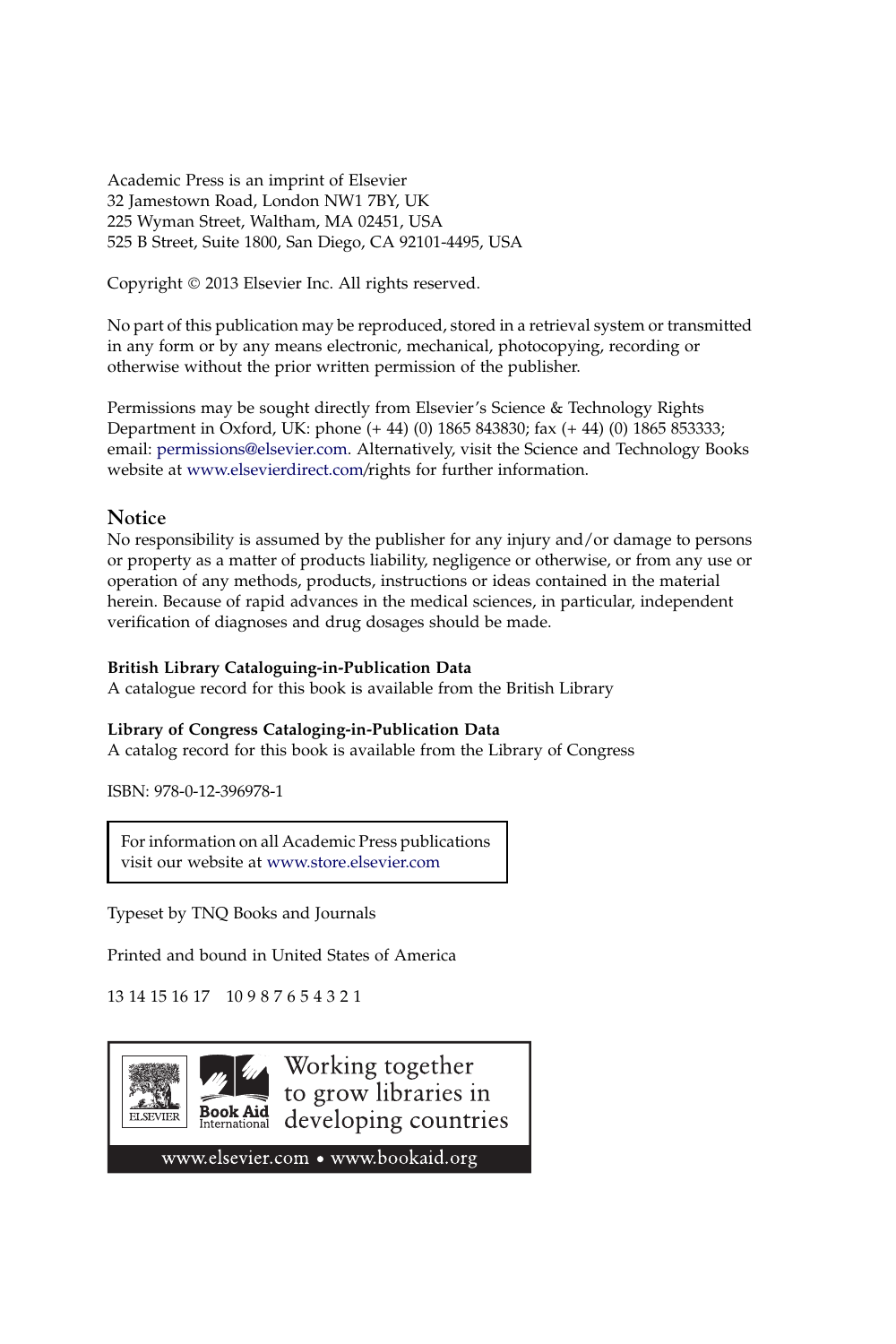# Contents

Foreword xiii Contributors xv Introduction xvii

# I

### BIOLOGY OF ASCARIS

1. Immunology of Ascaris and Immunomodulation PHILIP J. COOPER AND CAMILA A. FIGUIEREDO

Introduction 4 Immunology of Ascariasis 5 Immune Modulation in Animal Models 8 Evidence for Clinically Relevant Immune Modulation by Ascariasis During Natural Infection 9 Conclusion 12 References 13

> 2. Ascaris and Allergy LUIS CARABALLO

Introduction 22 Basics Concepts of the Allergic Response: how Similar is it to the Immune Response to Ascaris? 23 Allergic Diseases in Tropical Regions 25 Ascariasis, Allergic Sensitization, and Allergy Symptoms 26 Ascariasis Influences the Prevalence of Asthma 27 Can Helminth Infections Increase the Allergic Response? 28 The Allergens of A. lumbricoides 30 Ascariasis Influencing the Diagnosis of Allergy 33 Ascariasis and Asthma Severity 34 Parasite Infections, Allergy, and the Hygiene Hypothesis 35 Allergy as a Protective Factor for Ascariasis: the other Face of Co-Evolution 36 The Possible Therapeutic Impact of Ascaris Immunomodulatory Products on Allergy 39 Conclusion 40 References 41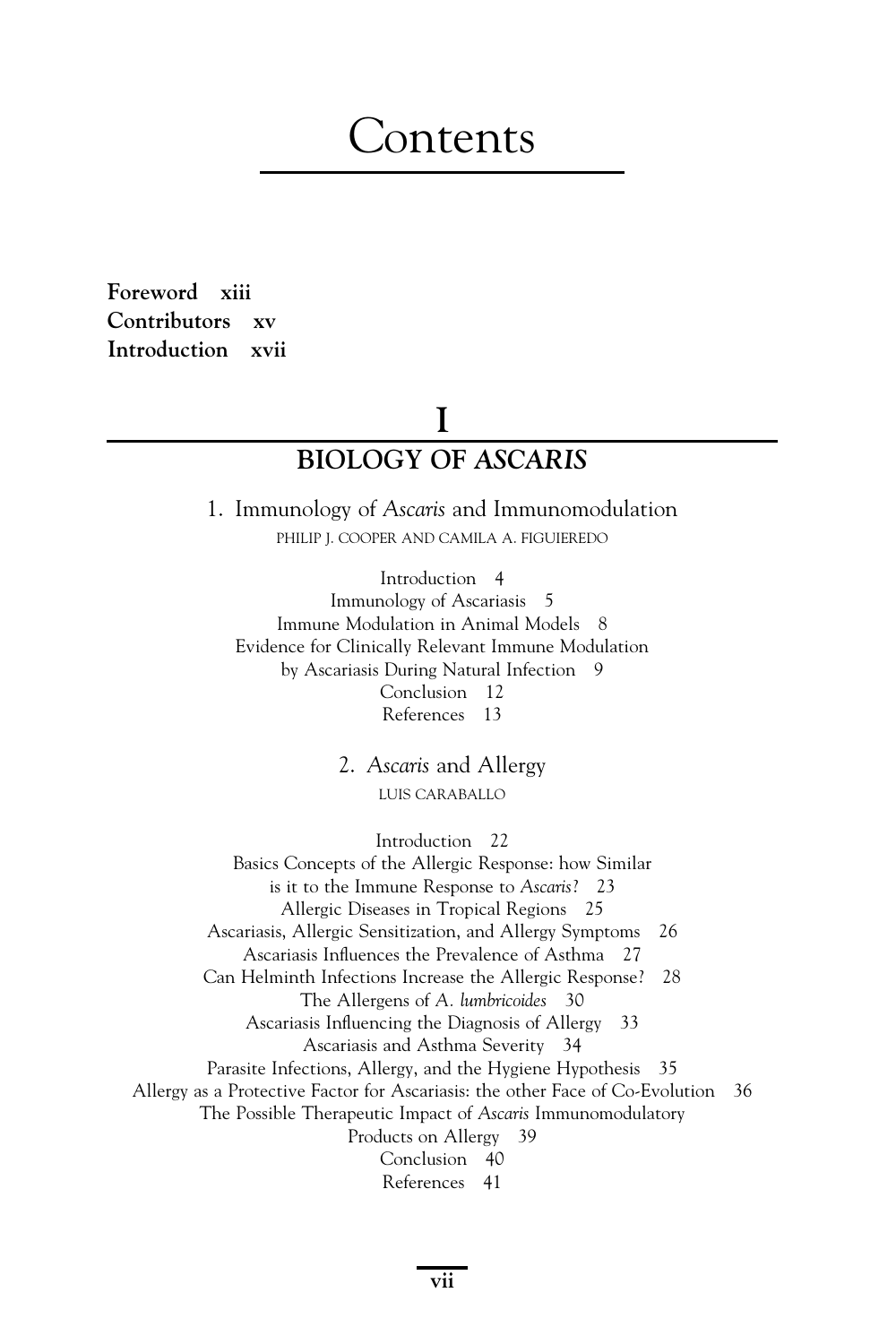viii CONTENTS

### 3. Ascaris  $-$  Antigens, Allergens, Immunogenetics, Protein Structures MALCOLM W. KENNEDY

Introduction 52 Stage-Specific Surface and Secreted Antigens 52 Allergens 54 Correlation Between IgE Antibody to ABA-1 and Acquired Immunity 55 Immunogenetics and Unpredictable Immune Repertoires 57 Polymorphisms in Ascaris Antigens 60 Polymorphisms in Parasite Antigens and Concomitant Immunity 63 Innate Immunity and Complement 64 The Structure and Function of the Major Allergen of Ascaris  $-$  ABA-1 65 An Unusual Lipid Binding Protein in the Perivitelline Fluid of Ascaris Eggs 70 Concluding Remarks 73 Acknowledgments 74 References 74

> 4. Implications of Ascaris Co-infection FRANCISCA ABANYIE AND TRACEY J. LAMB

Introduction 82 General Considerations for Co-Infection Interactions in Ascaris lumbricoides-Infected Individuals 82 Immune Responses to Ascaris lumbricoides <sup>85</sup> Effects of Ascaris on Systemic Co-Infections 87 Hypothetical Effects of Localized Co-Infections on Ascaris Co-Infection 92 Concluding Remarks 97 Acknowledgments 98 References 98

### II MODEL SYSTEMS

5. Larval Ascariasis: Impact, Significance, and Model Organisms CELIA V. HOLLAND, JERZY M. BEHNKE, AND CHRISTINA DOLD

> Introduction 108 The Hepato-Tracheal Migration in Ascariasis 108 The Impact of Larval Migration in Natural Hosts 109 Animal Models of Larval Ascariasis 111 Mice as Model Organisms for Early Ascaris Infection 112 The Mouse as a Model of Ascaris Aggregation 114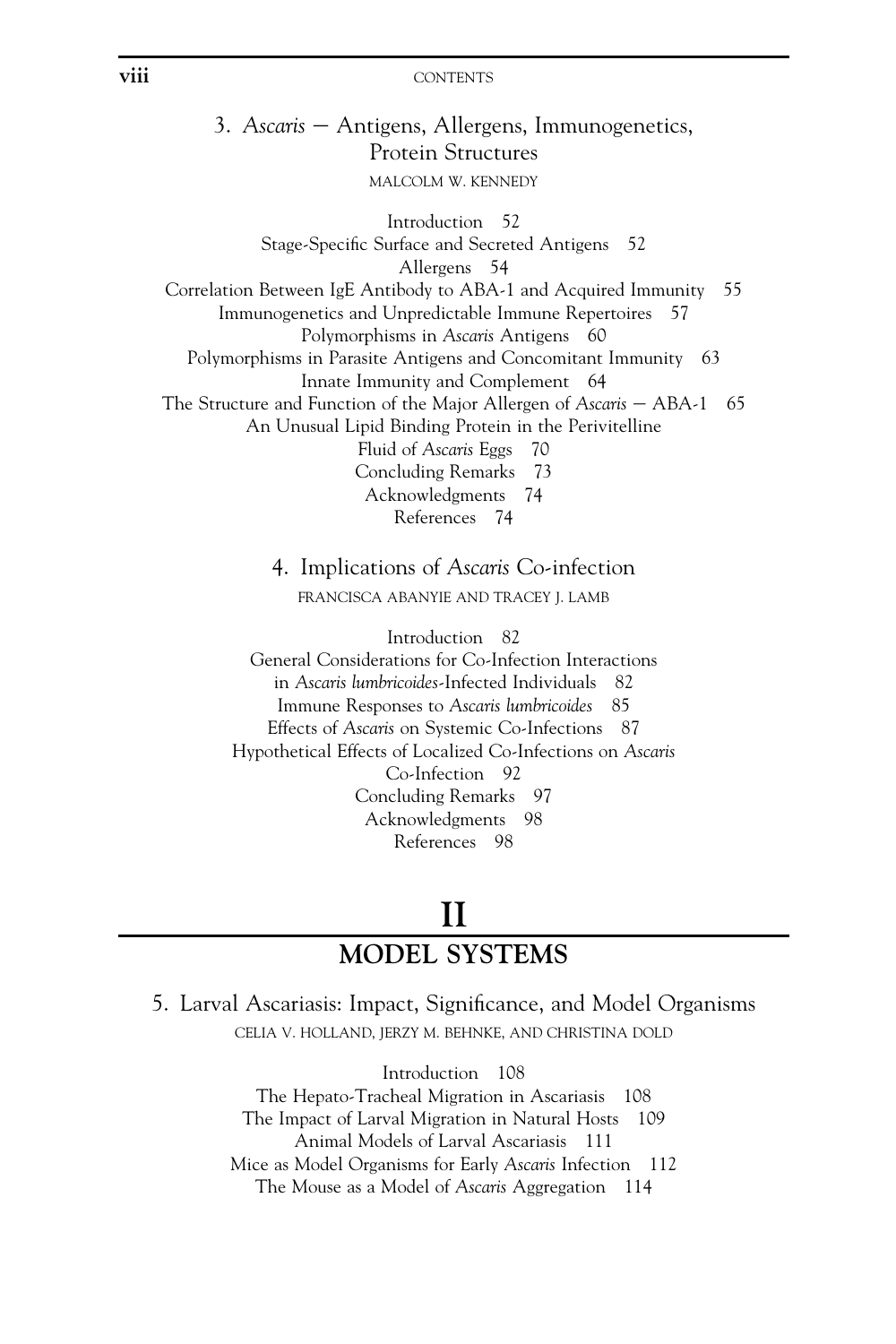CONTENTS ix

Future Directions 118 Acknowledgments 119 References 119

6. The Neurobiology of Ascaris and Other Parasitic Nematodes ANTONY O.W. STRETTON AND AARON G. MAULE

> Introduction 128 Neuronal Structure and Organization 130 Neuromodulators and Signaling 136 Future Perspectives and Parasite Control 145 Acknowledgments 147 References 147

## III

### EPIDEMIOLOGY OF ASCARIASIS

7. Ascaris lumbricoides: New Epidemiological Insights and Mathematical Approaches

MARTIN WALKER, ANDREW HALL, AND MARÍA-GLORIA BASÁÑEZ

Introduction 156 Diagnosis of Infection 161 Transmission in Communities 163 Mathematical Approaches 170 Conclusions 187 References 189

8. Genetic Epidemiology of Ascaris: Cross-transmission between Humans and Pigs, Focal Transmission, and Effective Population Size CHARLES D. CRISCIONE

Introduction 203 Ascaris Cross-Transmission Between Humans and Pigs 205 Landscape Genetics as a Means to Infer Ascaris Transmission within a Host Population 208 Effective Population Size: Epidemiological Utility and Estimation 211 Concluding Remarks 224 References 226

9. Transmission Dynamics of Ascaris lumbricoides  $-$  Theory and Observation T. DÉIRDRE HOLLINGSWORTH, JAMES E. TRUSCOTT, AND ROY M. ANDERSON

> Introduction 232 What are Mathematical Models Used for? 234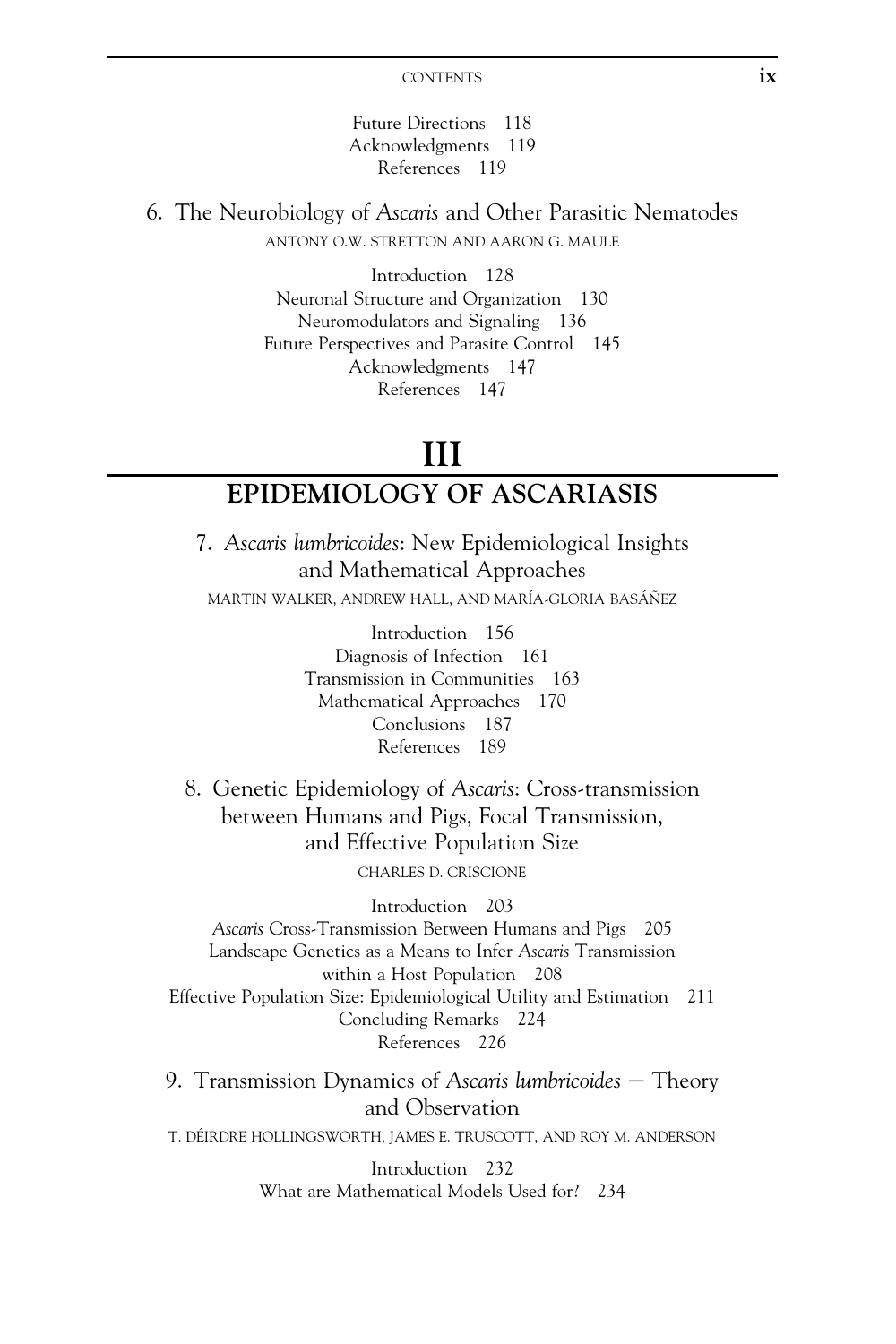x CONTENTS

The Structure of Mathematical Models for the Transmission Dynamics of Ascaris <sup>242</sup> Community-Based Chemotherapy 247 Discussion and Future Needs 257 Acknowledgments 259 References 259

### IV

### HOST AND PARASITE GENETICS

10. From the Twig Tips to the Deeper Branches: New Insights into Evolutionary History and Phylogeography of Ascaris MARTHA BETSON, PETER NEJSUM, AND J. RUSSELL STOTHARD

Introduction 266 Evolutionary History of Ascaridoidea and Host Potential 266 Species Concepts 269 Application of Biochemical and Molecular Tools 271 Experimental Studies 272 Insights into A. lumbricoides/suum complex 273 Global and Local Genetic Diversity 274 Evolutionary History and Spread of Ascaris <sup>275</sup> Implications for Control: A Focus on Zanzibar 278 Concluding Remarks and Future Studies 279 Acknowledgments 280 References 280

11. Decoding the Ascaris suum Genome using Massively Parallel Sequencing and Advanced Bioinformatic Methods – Unprecedented Prospects for Fundamental and Applied Research

AARON R. JEX, SHIPING LIU, BO LI, NEIL D. YOUNG, ROSS S. HALL, YINGRUI LI, PETER GELDHOF, PETER NEJSUM, PAUL W. STERNBERG, JUN WANG, HUANMING YANG, AND ROBIN B. GASSER

### Introduction 288

Advanced Methodologies Established to Sequence, Assemble, and Annotate the Genome and Transcriptomes of A. suum <sup>290</sup> Salient Characteristics of the Genome and Transcriptomes of A. suum: Toward Understanding the Molecular Landscape of the Parasite and the Design of New Interventions 297 Conclusions, Implications, and Major Prospects for Fundamental and Applied Research 307 Acknowledgments 310 References 310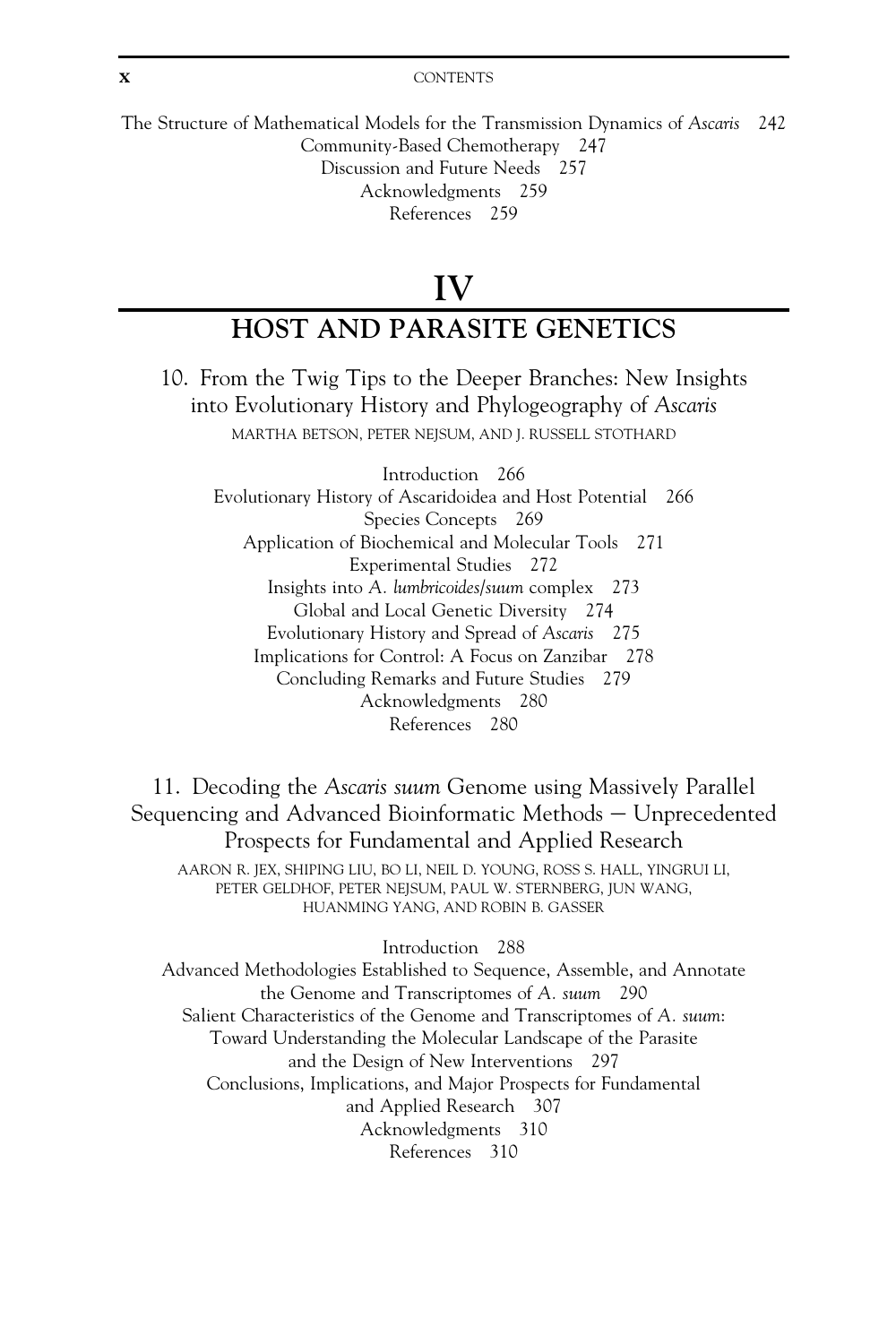12. Genetics of Human Host Susceptibility to Ascariasis SARAH WILLIAMS-BLANGERO, MONA H. FENSTAD, SATISH KUMAR, AND JOHN BLANGERO

Introduction 316 Epidemiology of Ascariasis: The Role of Nonrandom Clustering 317 Measuring the Extent of Host Genetic Variation in Infection 318 Functional Genetic Variation is the Source of Heritability 319 Assessing Heritability in Human Pedigrees 320 Identifying Specific Genes Responsible for Heritability of Ascaris Burden 321 Quantitative Genetics Studies of Ascariasis 323 Genome Scans for Genes Influencing Ascaris Infection 324 Further Association Mapping of the Chromosome 13 QTL Using High Density SNPs 326 Sequencing of TNFSF13B as a Gene Underlying the QTL for Ascaris Infection 327 Other Candidate Gene Studies of Ascariasis 329 More Complex Models: Host/Worm Genetic Effects and Spatial Factors Influencing Host Ascaris Burden 331 Future of Genetic Research on Ascaris Infection: Deep Sequencing to Identify Rare Functional Variants 333 Acknowledgments 336 References 336

### V

### CLINICAL ASPECTS AND PUBLIC HEALTH

13. Ascaris lumbricoides and Ascariasis: Estimating Numbers Infected and Burden of Disease

SIMON J. BROOKER AND RACHEL L. PULLAN

Introduction 343 The Global Limits of Transmission 346 A Shrinking Global Distribution 346 Global Numbers at Risk and Infected 349 Global Disease Burden 352 Burden of Ascariasis in 2010 358 Limitations of the DALY Approach and a Broader View of Impact 359 Acknowledgments 359 References 360

14. Impact of Ascaris suum in Livestock STIG MILAN THAMSBORG, PETER NEJSUM, AND HELENA MEJER

Introduction 363 Ascaris suum and Other Helminths in Pig Production Systems 364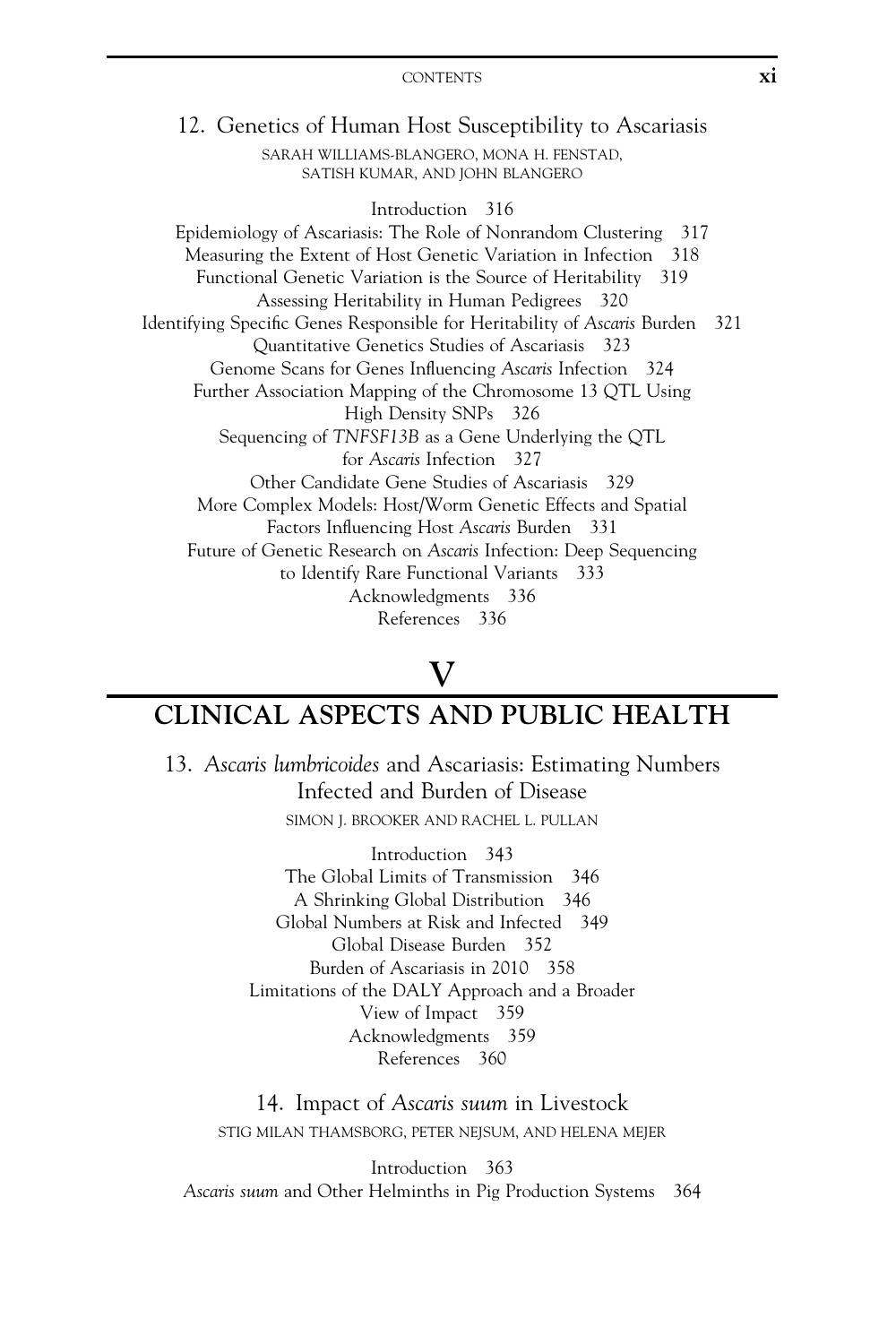xii CONTENTS

Impact on Clinical Health in Pigs 366 Impact on Growth and Productivity in Pigs  $-$  Experimental Studies 367 Production Losses Associated with Ascariasis in Pigs  $-$  On-farm Studies 369 Indirect Effects 373 Impact of Ascaris suum in other Livestock 374 Discussion and Conclusions 376 References 377

15. Approaches to Control of STHS including Ascariasis ANTONIO MONTRESOR, ALBIS FRANCESCO GABRIELLI, AND LORENZO SAVIOLI

Introduction 384 The Experience from Japan and Korea 384 The "Reality" in Developing Countries 385 Epidemiological Basis of the WHO Strategy 386 Preventive Chemotherapy as the WHO Strategy for STH Control 387 Collateral Benefits of Preventive Chemotherapy 387 Monitoring and Evaluation 388 Scaling up STH Control and Future Trends 388 Risk of Reduced Anthelminthic Efficacy 390 Integrated Approach 391 Conclusions 391 References 392

> 16. Diagnosis and Control of Ascariasis in Pigs JOHNNY VLAMINCK, PETER GELDHOF

> > Introduction 395 Diagnosis of Pig Ascariasis 402 Control 407 Concluding Remarks 420 References 421

Index 427

Some figures in this book are available online in color at: <http://booksite.elsevier.com/9780123884251>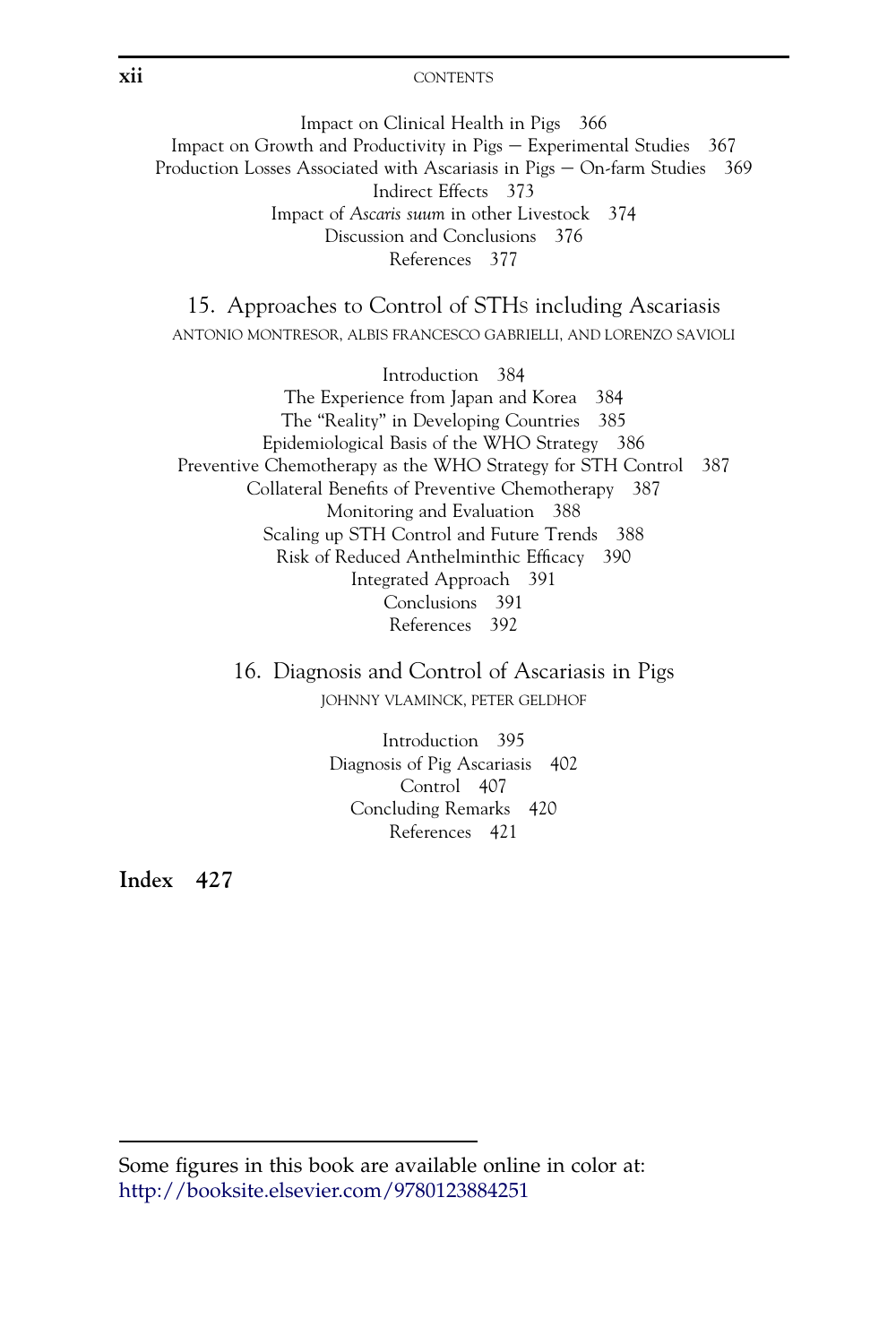# Contributors

- Francisca Abanyie Emory University School of Medicine, Emory Children's Center, Atlanta, GA, USA
- Roy M. Anderson Imperial College London, London, UK

María-Gloria Basáñez Imperial College London, London, UK

Jerzy M. Behnke University of Nottingham, Nottingham, UK

Martha Betson The Royal Veterinary College, London, UK

John Blangero Texas Biomedical Research Institute, San Antonio, TX, USA

Simon J. Brooker London School of Hygiene and Tropical Medicine, London, UK

Luis Caraballo University of Cartagena, Colombia

Philip J. Cooper Liverpool School of Tropical Medicine and Hygiene, Liverpool, UK and Pontificia Universidad Católica del Ecuador, Quito, Ecuador

Charles D. Criscione Texas A&M University, College Station, TX, USA

Christina Dold University of Oxford, Oxford, UK

Mona H. Fenstad Norwegian University of Science and Technology, Trondheim, Norway

Camila A. Figuieredo Universidade Federal da Bahia, Salvador, Brazil

Albis Francesco Gabrielli World Health Organization, Geneva, Switzerland

Robin B. Gasser The University of Melbourne, Parkville, Victoria, Australia

Peter Geldhof Ghent University, Belgium

Andrew Hall University of Westminster, London, UK

Ross S. Hall The University of Melbourne, Parkville, Victoria, Australia

Celia V. Holland Trinity College, Dublin, Ireland

T. Déirdre Hollingsworth University of Warwick, Coventry, UK and Liverpool School of Tropical Medicine, Liverpool, UK

Aaron R. Jex The University of Melbourne, Parkville, Victoria, Australia

Malcolm W. Kennedy University of Glasgow, Glasgow, Scotland, UK

Satish Kumar Texas Biomedical Research Institute, San Antonio, TX, USA

Tracey J. Lamb Emory University School of Medicine, Emory Children's Center, Atlanta, GA, USA

Bo Li BGI-Shenzhen, Shenzhen, PR China

Yingrui Li BGI-Shenzhen, Shenzhen, PR China

Shiping Liu BGI-Shenzhen, Shenzhen, PR China

Aaron G. Maule Queen's University Belfast, Belfast, UK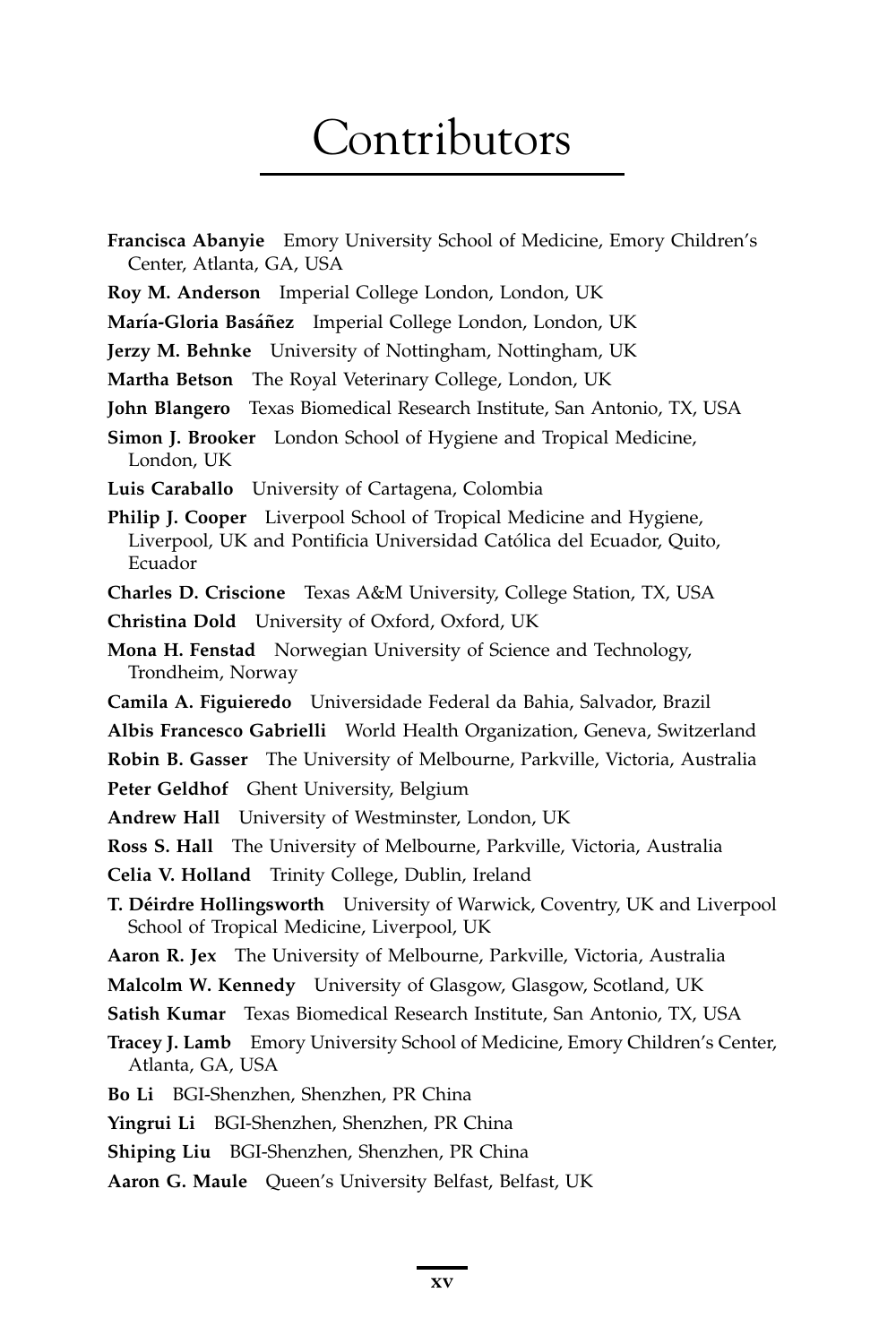### xvi CONTRIBUTORS

Helena Mejer University of Copenhagen, Denmark

Antonio Montresor World Health Organization, Geneva, Switzerland

Peter Nejsum University of Copenhagen, Denmark

Rachel L. Pullan London School of Hygiene and Tropical Medicine, London, UK

Lorenzo Savioli World Health Organization, Geneva, Switzerland

Paul W. Sternberg California Institute of Technology, Pasadena, CA, USA

J. Russell Stothard Liverpool School of Tropical Medicine, Liverpool, UK

Antony O.W. Stretton University of Wisconsin-Madison, Madison, WI, USA

Stig Milan Thamsborg University of Copenhagen, Denmark

James E. Truscott Imperial College London, London, UK

Johnny Vlaminck Ghent University, Belgium

Martin Walker Imperial College London, London, UK

Jun Wang BGI-Shenzhen, Shenzhen, PR China

- Sarah Williams-Blangero, PhD Texas Biomedical Research Institute, San Antonio, TX, USA
- Huanming Yang BGI-Shenzhen, Shenzhen, PR China

Neil D. Young The University of Melbourne, Parkville, Victoria, Australia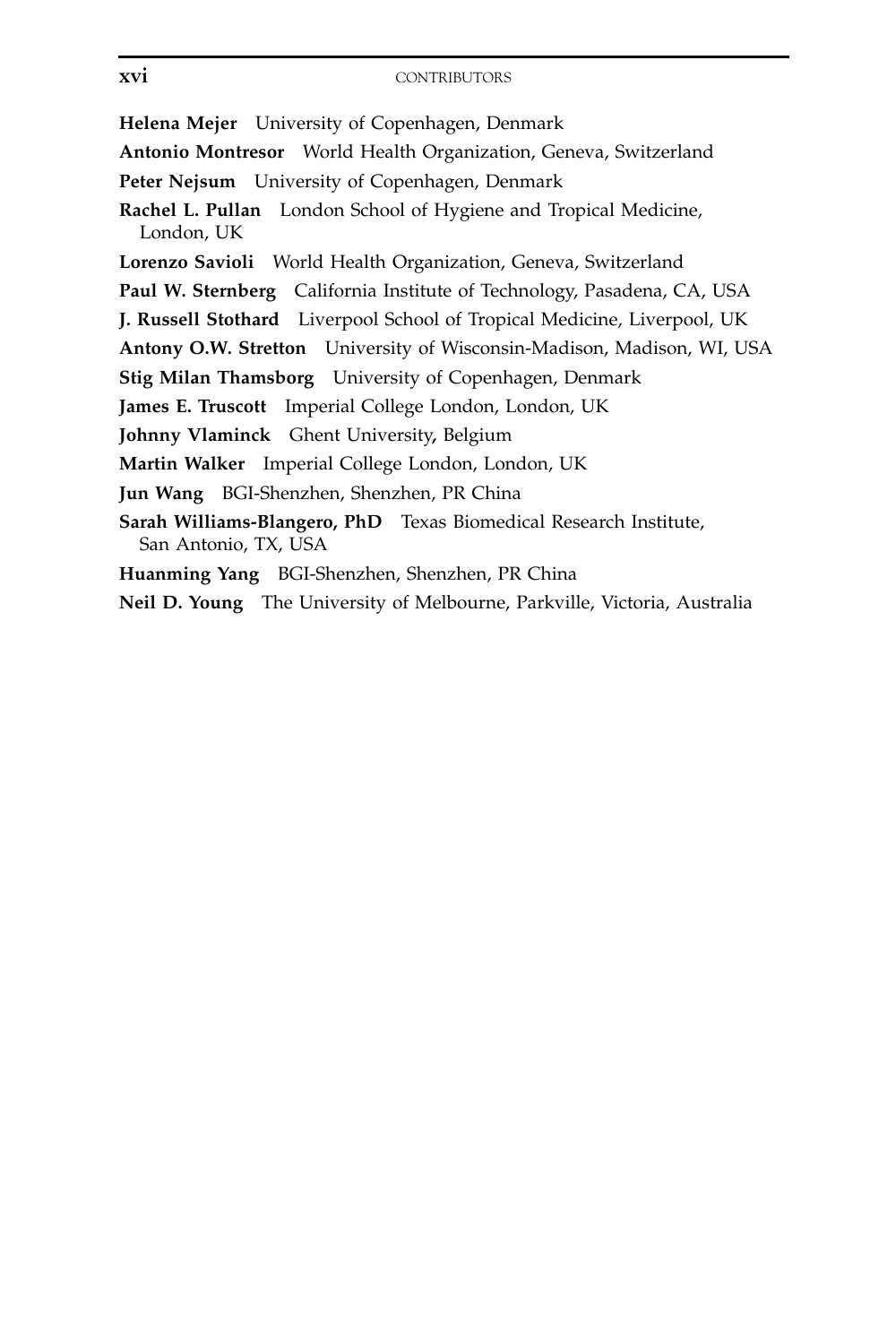### CHAPTER

# 8

# Genetic Epidemiology of Ascaris: Cross-transmission between Humans and Pigs, Focal Transmission, and Effective Population Size

Charles D. Criscione **Texas A&M University, College Station, TX, USA** 

### OUTLINE

| Introduction                                                                            | 203  |
|-----------------------------------------------------------------------------------------|------|
| Ascaris Cross-Transmission Between Humans and Pigs                                      | 205  |
| Landscape Genetics as a Means to Infer Ascaris Transmission<br>within a Host Population | 208  |
| Effective Population Size: Epidemiological Utility and Estimation                       | 211  |
| <b>Concluding Remarks</b>                                                               | 224  |
| References                                                                              | 2.26 |
|                                                                                         |      |

### INTRODUCTION

In many regards, the field of genetic epidemiology (a.k.a. molecular or evolutionary epidemiology and here defined as the use of genetic/ molecular markers to infer some aspect of the parasite/pathogen's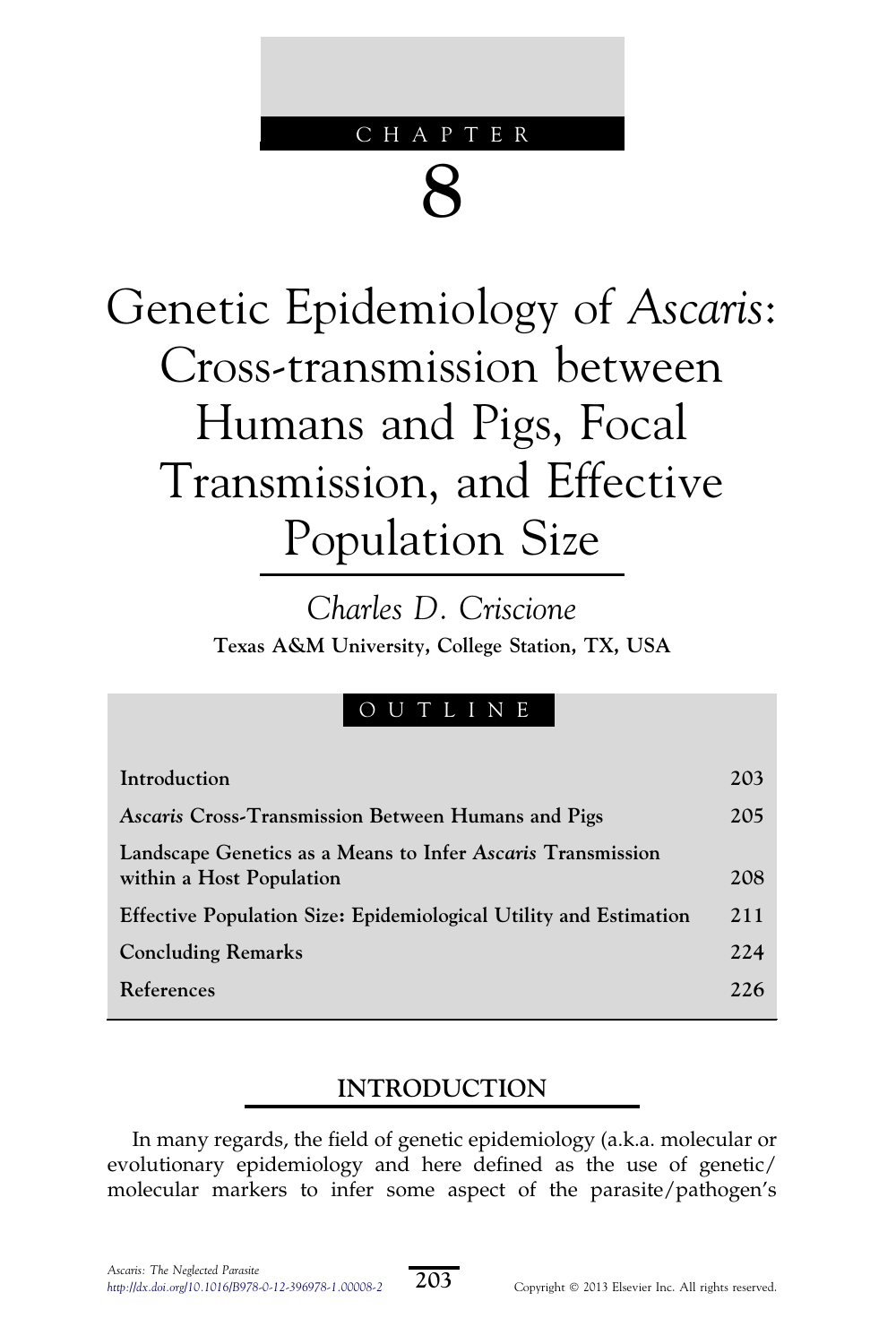population biology such as transmission, population growth, or selected traits) asks the same questions as asked in the field of conservation genetics. Is there just one species or are there cryptic evolutionary units, is the species fragmented into subpopulations, was the fragmentation the result of human perturbation, is the population declining, what facilitates connectivity/gene flow among subpopulations, what was the source of invasion (outbreak) for an exotic species (emerging pathogen), what loci are of adaptive significance? The key difference between epidemiology and conservation is the end goal. Epidemiologists try to eliminate or reduce populations of parasites/pathogens. In contrast, conservationists strive to maintain or increase population sizes and continuity of endangered species. Population genetic applications are now integral in conservation because it is well recognized that low genetic diversity, small effective population sizes, and population fragmentation (all three of which can be measured via genetic methods) can increase the chance of population extinction.<sup>[1,2](#page-33-0)</sup> Because conservation geneticists are interested in these factors to prevent extinction, then it seems logical that epidemiologists could use similar data to help reduce or eradicate parasites/pathogens. Indeed, because of the parallel questions between the fields, much of the population genetics theory, methods, and reasoning that are used in conservation genetics could be applied to genetic epidemiology. For instance, it is recognized that low genetic diversity can reduce evolutionary potential (i.e. the ability of populations to evolve to cope with environmental change).<sup>[1,3](#page-33-0)</sup> Chemotherapy control programs are a major environmental change for parasites. Given that drug resistance has evolved among several helminths, $4.5$  it seems reasonable that reducing genetic diversity, via a reduction in effective population size (discussed below), should be an imperative epidemiological goal to help prevent drug-resistant evolution.

In this chapter, I discuss three pertinent applications of population genetics (all of which have been utilized in conservation biology) to further our understanding of Ascaris epidemiology in fine scale geographic studies. First, I focus on whether sympatric populations of Ascaris in humans and pigs constitute separate populations in order to ascertain if there is cross-transmission between human and pig hosts. Second, I discuss the use of landscape genetics to identify foci of transmission and epidemiologically relevant variables correlated to substructure of parasite populations. These first two topics correspond to a series of recently proposed hierarchical questions aimed at addressing local scale population genetics in metazoan parasites.<sup>[6](#page-33-0)</sup> Thus, I refer readers to Gorton and colleagues<sup>[6](#page-33-0)</sup> for a more general discussion of these topics in metazoan parasites. Also, these sections are not intended to be a comprehensive summary of the Ascaris population genetics literature as this was recently reviewed by Peng and Criscione.<sup>[7](#page-33-0)</sup> The third section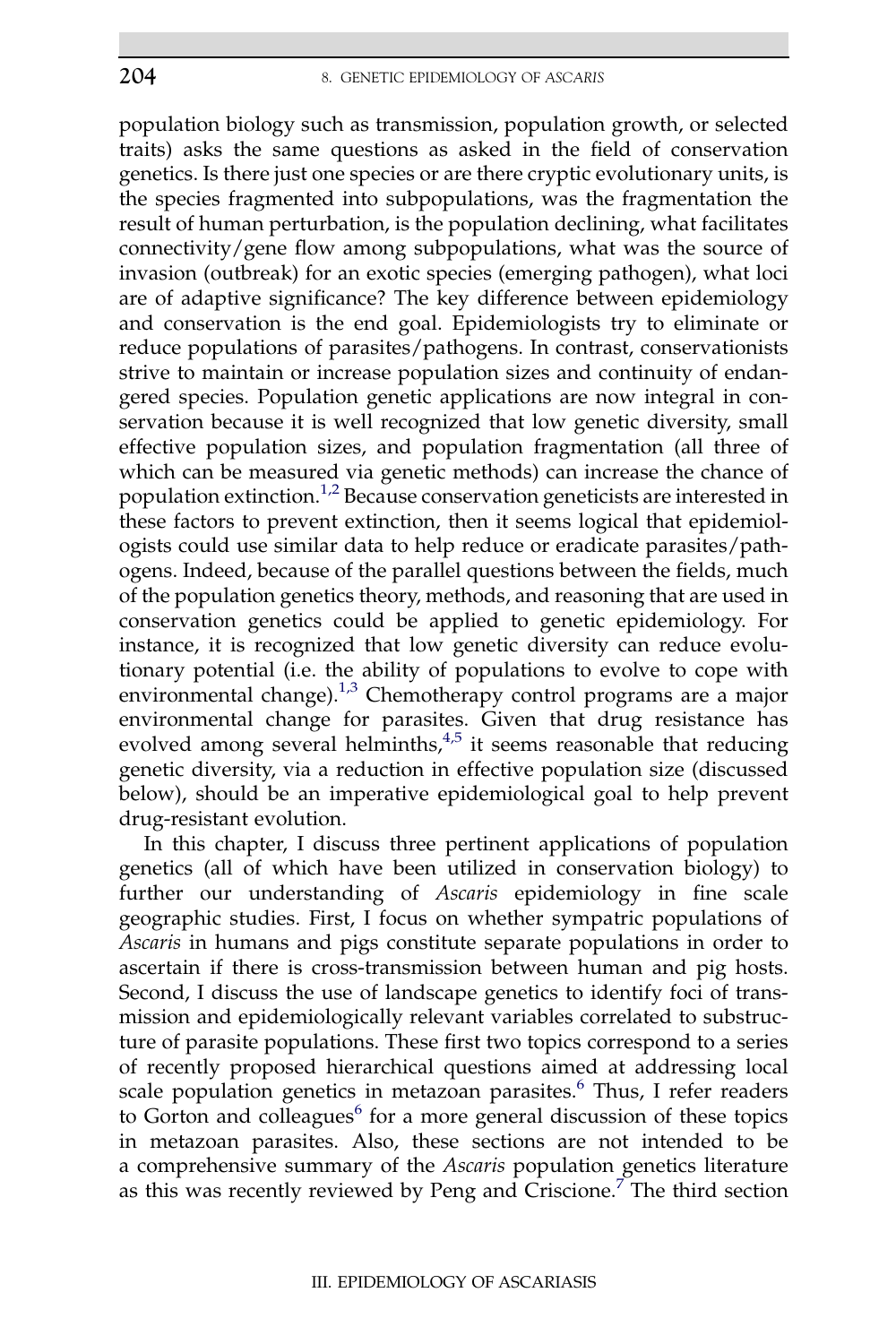of this chapter proposes the novel integration of the effective population size  $(N_e)$  parameter into population monitoring and epidemiological studies of parasites. Using microsatellite data from a metapopulation of A. lumbricoides in Nepal, I demonstrate the utility of estimating  $N_e$  with single-sample, contemporary estimators. I also discuss assumptions and provide some guidelines for estimating  $N_e$ . My goal is to emphasize the importance of the above topics in epidemiological research, highlight the population genetic methodologies that have been used, and point to new directions that may aid the development or monitoring of *Ascaris* (and metazoan parasites in general) control programs.

A species' life history and the way samples are collected can influence interpretation of some of the genetic analyses I discuss. Thus, I first provide a brief summary of the biological characteristics of Ascaris. Sampling will be addressed in the context of each study that is discussed below and just note here that genotypes were always obtained from adult worms. Ascaris has a direct life-cycle where mature male and female adult worms reside in the lumen of the small intestine. $\delta$  The mating system has not been extensively studied. However, recent paternity analyses indicate there is polyandry in pig  $Assaris^9$  $Assaris^9$  and Hardy-Weinberg equilibrium, indicating random mating, has been observed on very local scales (i.e. within people in a single village).<sup>[10](#page-34-0)</sup> A female can produce millions of eggs over her lifetime, which is about 1 year.<sup>[11](#page-34-0)</sup> Eggs are released into the external environment where they can persist for 6 to 9 years.<sup>[12](#page-34-0)</sup> Infection occurs by ingestion of eggs via fecal contaminated material. Larvae hatch in the small intestine, penetrate the intestinal wall, migrate to the lung to become fourth-stage larvae, and then migrate up the trachea back into the esophagus and ultimately the small intestine. In about 60 days from the point of infection, females will start to produce eggs.<sup>[8](#page-34-0)</sup> Key life history aspects in terms of population genetics are that breeding worms are transiently separated into groups (i.e. hosts) $^{13}$  $^{13}$  $^{13}$  and that the long-lived eggs can lead to overlapping generations. As will be discussed, the latter is of significance because breeding worms that end up in the same host may be of different offspring cohorts (i.e. there is overlapping of generations).

### ASCARIS CROSS-TRANSMISSION BETWEEN HUMANS AND PIGS

The subject of whether *Ascaris* in humans and pigs is one or two species (A. lumbricoides and A. suum, respectively) is still being discussed<sup>[7,14,15](#page-33-0)</sup> and really points to an underlying question that is central for many human parasites: are there reservoir hosts (i.e. is there zoonotic transmission)? The answer to this question would clearly impact control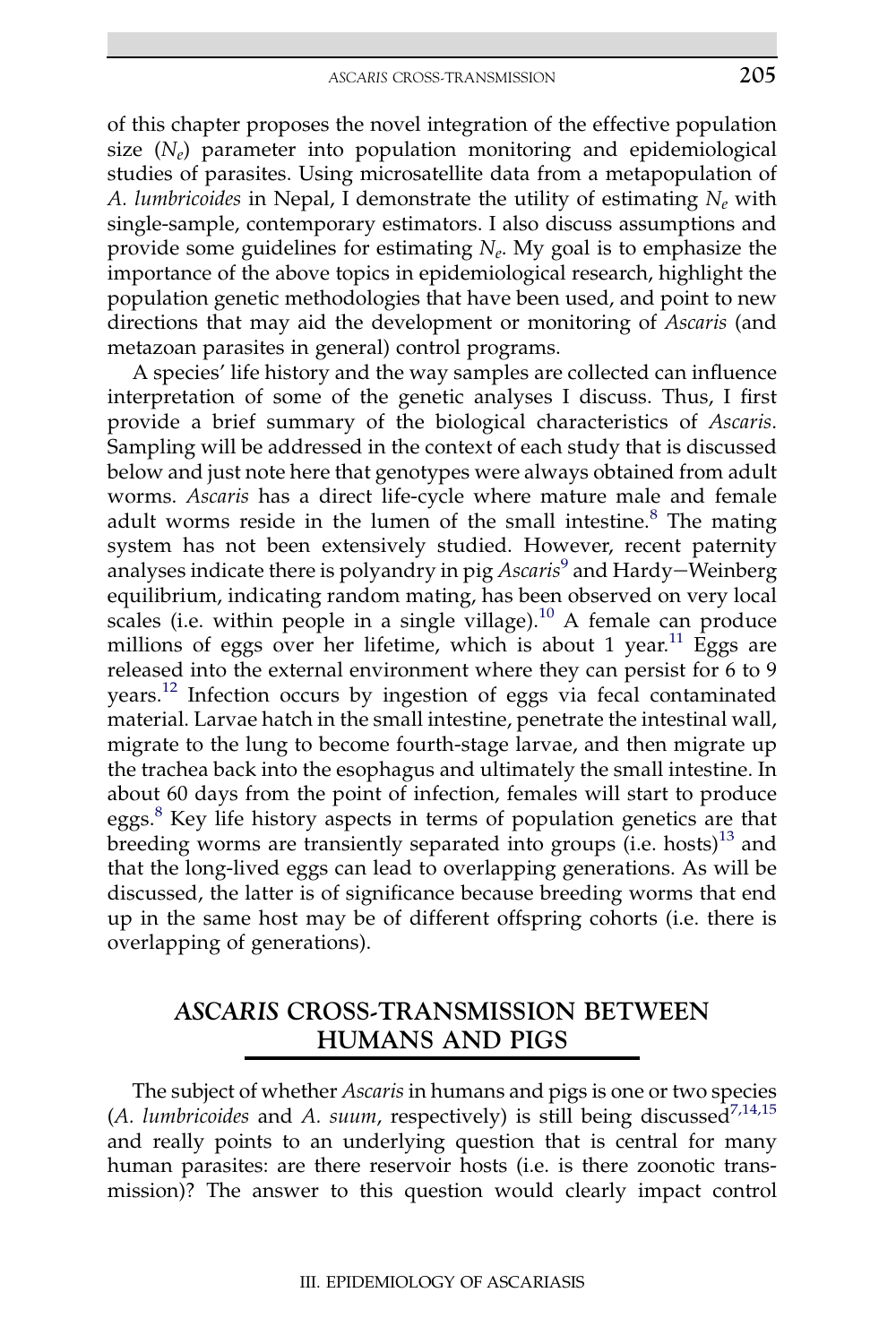strategies in terms of which hosts should be targeted: just humans or both humans and pigs? It is clear from mitochondrial sequence (mtDNA) data that there is strong neutral genetic differentiation between roundworms originating from sympatric host species.<sup>[16](#page-34-0)–[18](#page-34-0)</sup> These data indicate there is non-random transmission between the host species such that there is not a single source pool of infection shared by humans and pigs. However, because there were no fixed allelic genetic differences between human and pig *Ascaris* samples, these results were unable to ascertain if there were two completely independent transmission cycles (one through humans and one through pigs) or if there was limited cross-infection between the two host species. The lack of fixed sequence differences could result from incomplete lineage sorting (retention of ancestral lineages in descendent taxa) with no cross-transmission, current introgression (hybrid offspring resulting from cross-breeding between human and pig Ascaris), or cross-transmission, but no interbreeding (e.g. a worm is a first generation migrant from one host species to the other).<sup>[7](#page-33-0)</sup> In areas of nonendemic human transmission (USA, Denmark, and Japan), worms obtained from humans had DNA sequences that matched those obtained from pigs. $19-21$  $19-21$  $19-21$  These data clearly show cross-transmission from a pig source into humans and raise the possibility that the lack of fixed differences observed in human-pig endemic areas is also due to crosstransmission. Thus, two important questions are raised: (1) how can one detect cross-transmission in human-pig endemic sites, and (2) if there is cross-transmission, is there introgression between human and pig Ascaris?

Criscione and colleagues<sup>[22](#page-34-0)</sup> addressed these questions with genetic-based assignment/model-based clustering methods.<sup>[23,24](#page-34-0)</sup> These methods, which have a history in species management applications, use information from multilocus genotypes (commonly assuming Hardy-Weinberg equilibrium and linkage equilibrium among loci) to ascertain population membership of individuals.<sup>[25](#page-34-0)</sup> They can also be used for identifying first generation migrants and hybrid individuals. Genetic assignment/modelbased clustering methods provide several advantages for allowing one to detect hybrids. First, analyses can be conducted when no taxa-specific markers exist, $26.27$  as is currently the case with Ascaris of humans and pigs.[7](#page-33-0) Second, separate samples where each only contains individuals of a single parental population are not required.<sup>[26](#page-34-0)</sup> Third, a priori delineation of populations is not necessary (i.e. no knowledge of underlying substructure is needed for the analyses). The latter is important as the finding of cryptic species and substructure is not uncommon among metazoan parasites.<sup>[6](#page-33-0)</sup>

From both a village in Guatemala and a county in the Hainan Province of China, Bayesian clustering methods with genotypes of adult worms clearly delineated genetically structured parasite populations between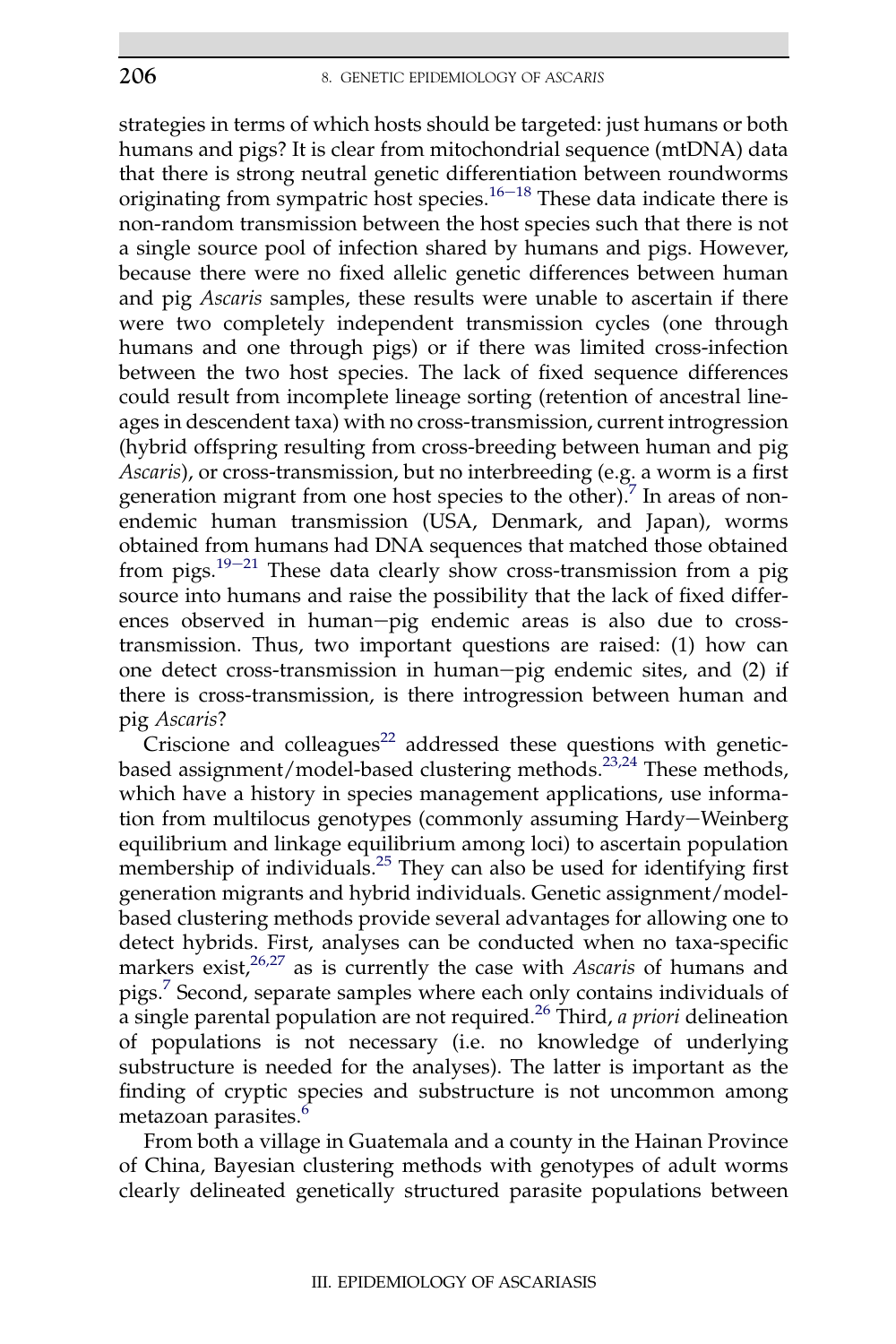human and pig hosts in sympatry.<sup>[22](#page-34-0)</sup> These results were in accordance with previous  $m$ tDNA-based studies.<sup>[16](#page-34-0)-[18](#page-34-0)</sup> Moreover, the multilocus</sub> genotype data enabled the identification of hybrid worms (4% in Guatemala and  $7\%$  in China).<sup>[22](#page-34-0)</sup> The finding of hybrids necessarily implies that there was cross-transmission between human and pig hosts because a worm of pig origin and of human origin had to meet in the same host in order to mate. This cross-transmission and interbreeding had to be recent as the methods employed can only detect hybrids going back two generations.<sup>[26](#page-34-0)</sup> Zhou and colleagues<sup>[28](#page-34-0)</sup> used the same methods to ascertain the frequency of cross-transmission across six provinces in China. They observed similar results and identified both first generation migrants  $(\sim 7\%$  of sampled worms) and hybrid worms (also  $\sim 7\%$ ), both of which were predominantly collected from human hosts. Notably, the authors state "The results strongly suggest pig Ascaris as an important source of human ascariasis in endemic area where both human and pig Ascaris exist. In consideration of current control measures for human ascariasis targeting only infected people, it is urgently needed to revise current control measures by adding a simultaneous treatment to infected pigs in the sympatric endemics".<sup>[28](#page-34-0)</sup> With these new molecular tools at hand, it will be prudent to perform additional studies from sympatric populations to determine if limited cross-transmission is a global theme especially in relation to different pig-raising, cultural, or economic conditions. It will also be of interest to see if cross-transmission continues to show a largely pig to human pattern and to explore the mechanisms that generate the genetic differentiation between the host-associated populations despite the high frequencies of cross transmission.<sup>[7](#page-33-0)</sup>

Aside from the direct inference of cross-transmission, what is the epidemiological significance of limited cross-transmission and intro-gression? Criscione and colleagues<sup>[22](#page-34-0)</sup> highlight two critical aspects. First, while there is significant genetic differentiation between Ascaris populations in humans and pigs, the long-term ability to cross-transmit between host species remains possible. Thus, even in non-endemic sites, human infection via a pig source remains possible (as evidenced by several studies<sup>[19](#page-34-0)–[21](#page-34-0)</sup>). Also, this ability may have led to a complex evolutionary history of multiple host colonization events.<sup>[7](#page-33-0)</sup> Second, hybridization can lead to introgression of adaptive genes<sup>[29](#page-34-0)</sup> and hybridization itself may produce new combinations of parasite genotypes that increase parasite virulence or host range via host immune  $\frac{1}{2}$  cvasion.<sup>[30](#page-34-0)</sup> Little attention has been given to these aspects of Ascaris epidemiology. Because parasite hybridization is of long-term epidemiological significance in terms of the evolution of novel host infectivity genes or drug-resistant genes, it will be critical to begin mapping regions of genomic introgression in relation to host species infectivity patterns in Ascaris.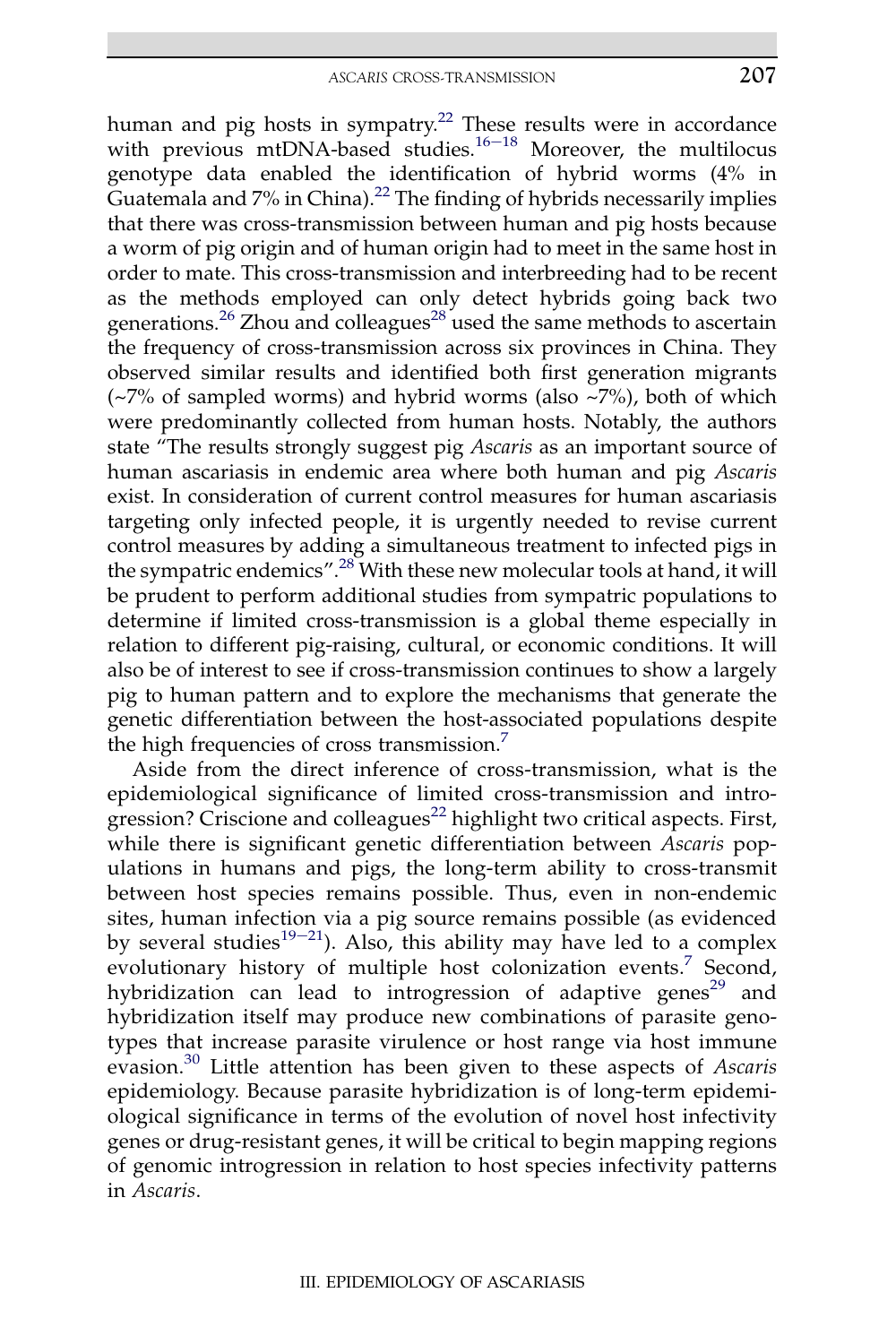### LANDSCAPE GENETICS AS A MEANS TO INFER ASCARIS TRANSMISSION WITHIN A HOST POPULATION

Effective Ascaris control will require detailed knowledge of parasite dispersal to fully evaluate transmission patterns among individual human hosts. The extent of parasite dispersal, however, is difficult to ascertain with data based solely on infection intensities (i.e. number of worms per infected host or a surrogate such as eggs per gram of feces). This is because direct observation of parasite offspring leaving one host and subsequently infecting the same or a new host is nearly impossible.<sup>[31](#page-35-0)</sup> Thus, while intensity data are necessary to explore factors that explain the variation in the distribution of parasites among individual hosts, $32$  they do little to answer the question of where did an individual acquire their infection (i.e. are there different foci of infection in the single human population).

Identification of population subdivision via population genetics analyses of multilocus genotypic data provides a powerful means to infer macroparasite dispersal among subdivided units such as individuals or groups of hosts (e.g. households). $33-36$  $33-36$  $33-36$  When using genetic data to infer transmission among individual hosts, the sampling unit should be the parasite stage that infects that host.<sup>[6](#page-33-0)</sup> In the case of *Ascaris*, adult worms would be genotyped from human hosts. If, for example, expelled Ascaris eggs from humans were used, then measures of genetic differentiation could be inflated due to the possible sampling of sibling parasites. I refer readers to Steinauer and colleagues<sup>[37](#page-35-0)</sup> for a more thorough discussion of this type of sampling. Additional insight into what controls the transmission process can be gained by using landscape genetic statistical approaches to test if epidemiological variables correlate with the observed parasite genetic structure. Landscape genetics is a multidisciplinary field that incorporates spatial statistics, landscape ecology, and population genetics to evaluate the role of landscape variables (e.g. altitude, ground cover) in shaping genetic differentiation among populations.<sup>38</sup> In this regard, landscape genetics has parallel goals with the field of spatial epidemiology, which examines the correlates of spatial variation in infection intensity patterns.[39](#page-35-0) As landscape genetics is still a developing field where several methodologies are being explored, I refer readers to a special issue in Molecular Ecology that highlights this field in more detail.<sup>[40](#page-35-0)</sup> Here, I demonstrate the application of landscape genetics to the epidemiology of A. lumbricoides from an endemic population in Jiri, Nepal. $^{41}$  $^{41}$  $^{41}$ 

The goals of the study by Criscione and colleagues $41$  were to determine if there was more than one source pool of infection (i.e. foci of infection) and, if so, to examine epidemiological variables that may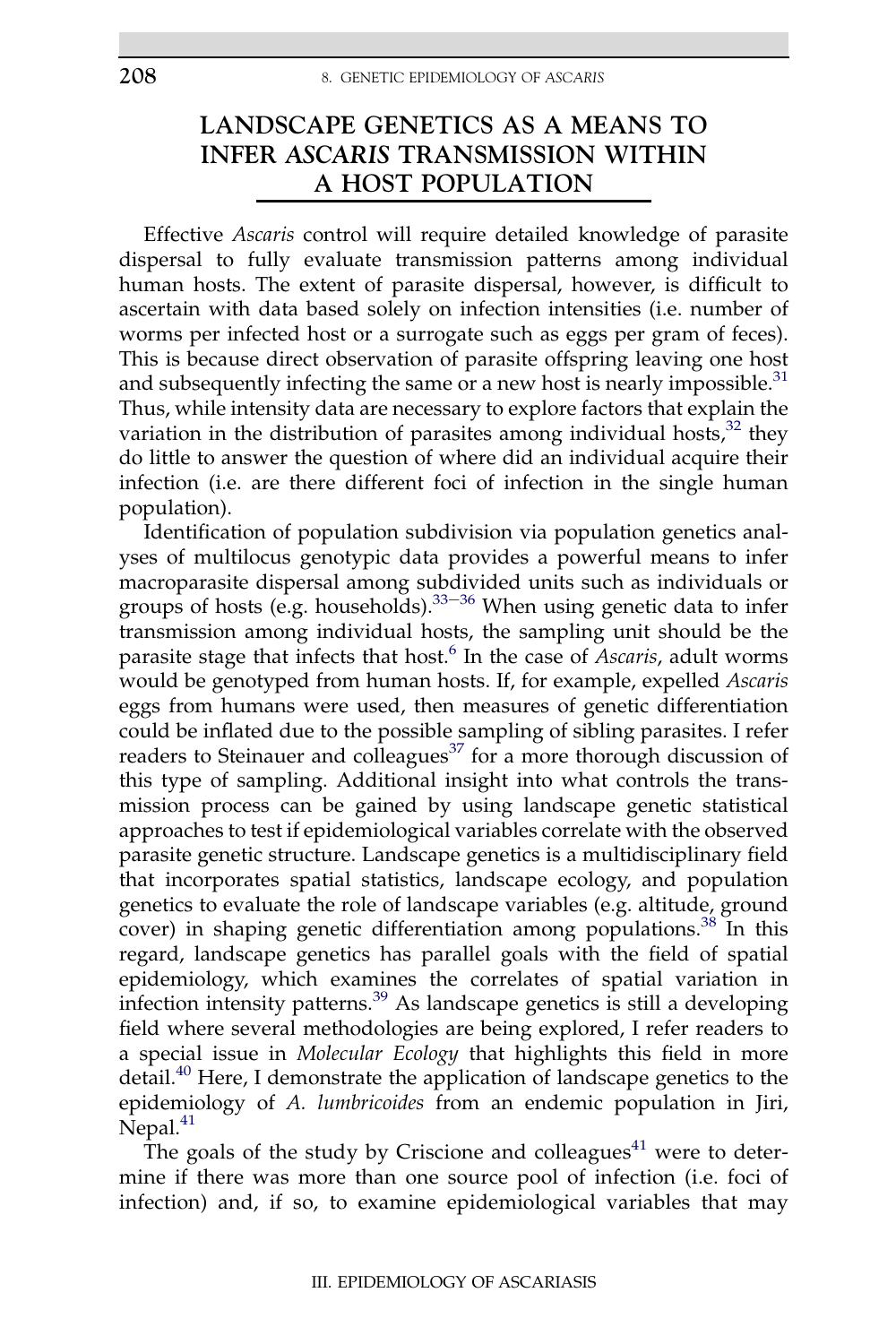correlate with these foci. If there is high mixing and dispersal of parasites across the human population, then the parasites would have a panmictic population structure. Thus, people would effectively be acquiring infections from a common parasite population (i.e. a single source pool of infection). In contrast, repeated transmission that is localized at particular foci across the human population would limit parasite mixing, leading to parasite genetic differentiation within a single human population. The finding of multiple genetic clusters of parasites, therefore, is an indication that there could be multiple infection foci (see Figure 1 in Criscione and colleagues<sup>[41](#page-35-0)</sup>). Adult  $A$ . lumbricoides were collected from 320 people across 165 households that spanned an area approximately  $14 \text{ km}^2$  $14 \text{ km}^2$ . In addition to spatial sampling, two temporal samples (~3 years apart, so a total of 211 household-byyear samples) were taken for some regions of the village. For logistic reasons, temporal sampling was staggered for three regions of Jiri such that one group of houses was sampled in 1998 and 2001, a second group in 1999 and 2002, and a third in 2000 and 2003. As noted below, time of collection explained less than 1% of the variance in the genetic structure of the parasite population. $41$  A total of 1094 roundworms were geno-typed at 23 autosomal microsatellite markers.<sup>[10](#page-34-0)</sup> Model-based Bayesian clustering (implemented in the program  $STRUCTURE<sup>23</sup>$ ) was used to analyze the multilocus parasite genotypes to determine if there was underlying genetic structure among the sampled worms. Importantly, no prior spatial or temporal information was included (or needed) in this analysis.

There was strong support for local-scale genetic structuring with 13 genetic clusters of parasites identified. The results of the population clustering analyses were subsequently incorporated into a nonparametric multivariate analysis of variance $42.43$  to elucidate spatial, geographical, or epidemiological features associated with the partitioning of genetic variation among the sampled worms. This analysis provided a novel approach to integrating individual-based genetic assignment results with downstream statistical analyses.<sup>41</sup> The independent variables included a nested design (household and hosts nested within household) and eight covariates: host age, host sex, host density (number of people living in the house), elevation, geographic distance among households (latitude-longitude combined), infection intensity, parasite sex, and time of collection. When variables were analyzed independently, household explained >63% of the variance in genetic structuring whereas each covariate always accounted for  $\langle 15\% \rangle$ . When the nested design was conditioned on the eight covariates (i.e. variance due to the covariates was accounted for first), the contribution of household was still high and explained >36%. In contrast, none of the eight covariates were significant after accounting for the nested design. Interestingly, time had no impact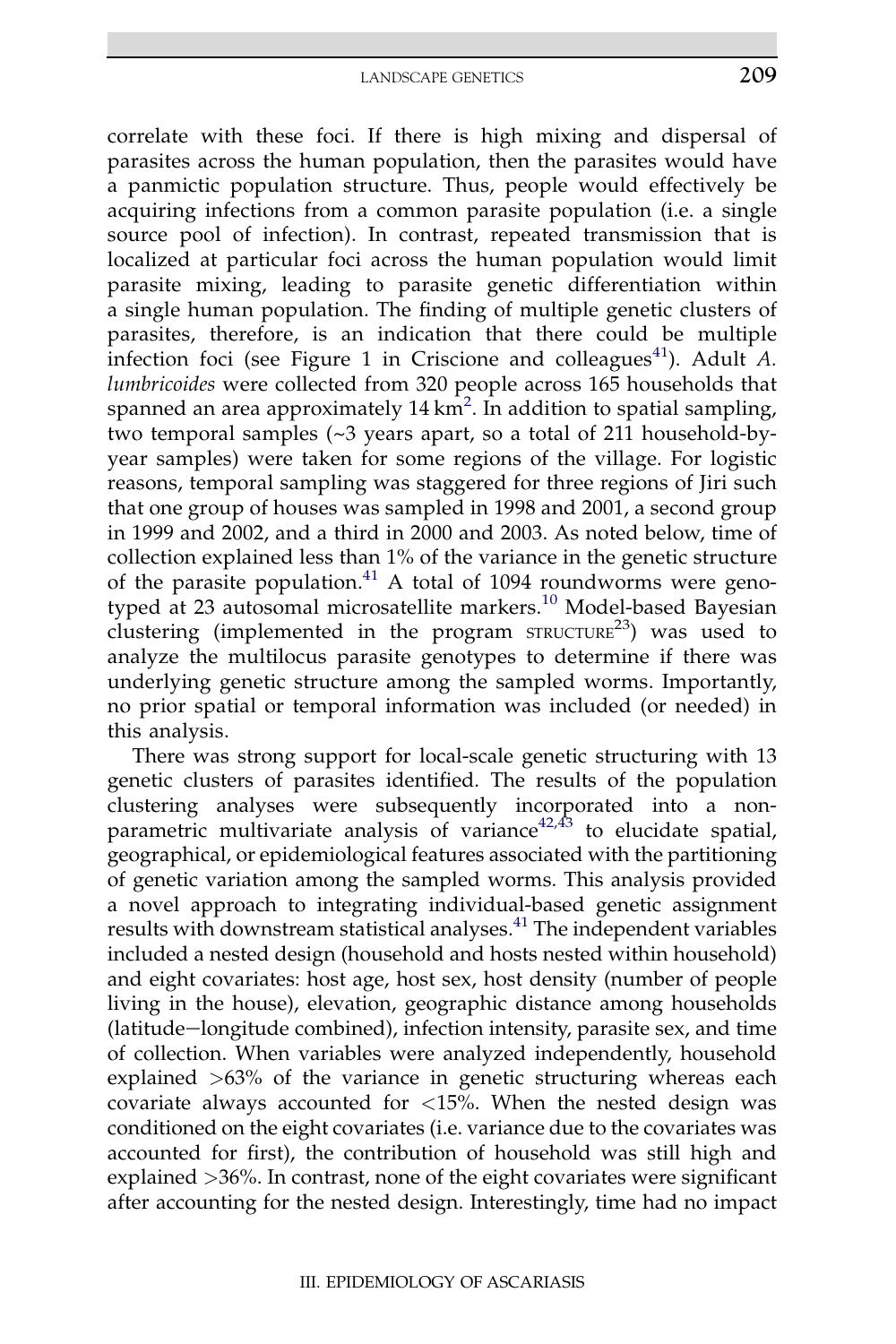on the underlying genetic structure even when compared pairwise between time periods for 18 households with sufficient sample sizes for testing.<sup>[41](#page-35-0)</sup> Furthermore, a spatial autocorrelation analysis showed that parasites between households within 540 m were more genetically similar than expected by chance alone. Genetic differentiation measured as  $F_{CT}$ (hierarchical F-statistic of household to the total) was 0.023 and highly significant  $(p < 0.0001)^{41}$ .

These results<sup>[41](#page-35-0)</sup> revealed three key insights into transmission of  $A$ . lumbricoides in Jiri: there were separate foci of transmission at this local scale, households and nearby houses shared genetically related parasites, and people reacquired their worms from the same source pool of infection over time. These results challenge the dogma that a single human community will correspond to a homogeneous parasite population (implicit in many classic models $44,45$  of parasite transmission that measure a single basic reproduction number,  $R_0$ ). In Jiri, multiple source pools of infection need to be considered when modeling parasite transmission. Thus, when using models to evaluate control strategies in Jiri, it would be more appropriate to consider incorporating parasite populations that exist in an interconnected network, i.e. metapopulation.<sup>[46](#page-35-0)</sup>

Although I emphasized how population genetics can be used to elucidate transmission patterns, I note that I do not view landscape genetics as a panacea for epidemiological goals in general, nor do I view genetics data as a replacement for infection intensity data. Rather I see the two types of data as providing different, but complementary, information about the transmission process. For example, Walker and colleagues $32$ found that in Bangladesh host age and sex explained part of the variation in worm burdens. In contrast, host age and sex were not correlated to how worm genetic variation was partitioned in Jiri, Nepal.<sup>[41](#page-35-0)</sup> I realize that data from the two studies are not directly comparable as they were from different locations, but the point is that both parasite intensity and genetic data are needed to fully elucidate the transmission process. Thus, in this hypothetical comparison, although gender may account for differences in worm burdens within a household (females have higher intensities possibly due to peridomiciliary behaviors that increase  $\exp\{cos\theta^{32}}$ , males and females are still getting their worms from the same source of infection. Lastly, it should be noted that the patterns in Jiri may not extrapolate to other locations as differences in human behavior, topography, and external environmental conditions could alter transmission patterns. For instance, a communal use of human feces for fertilizer may facilitate parasite dispersal thereby creating a single source pool of parasites. Thus, the assumption of a single infectious pool of parasites will need to be tested for each population of interest and as evidenced by the study in Jiri,<sup>[41](#page-35-0)</sup> even on very local scales.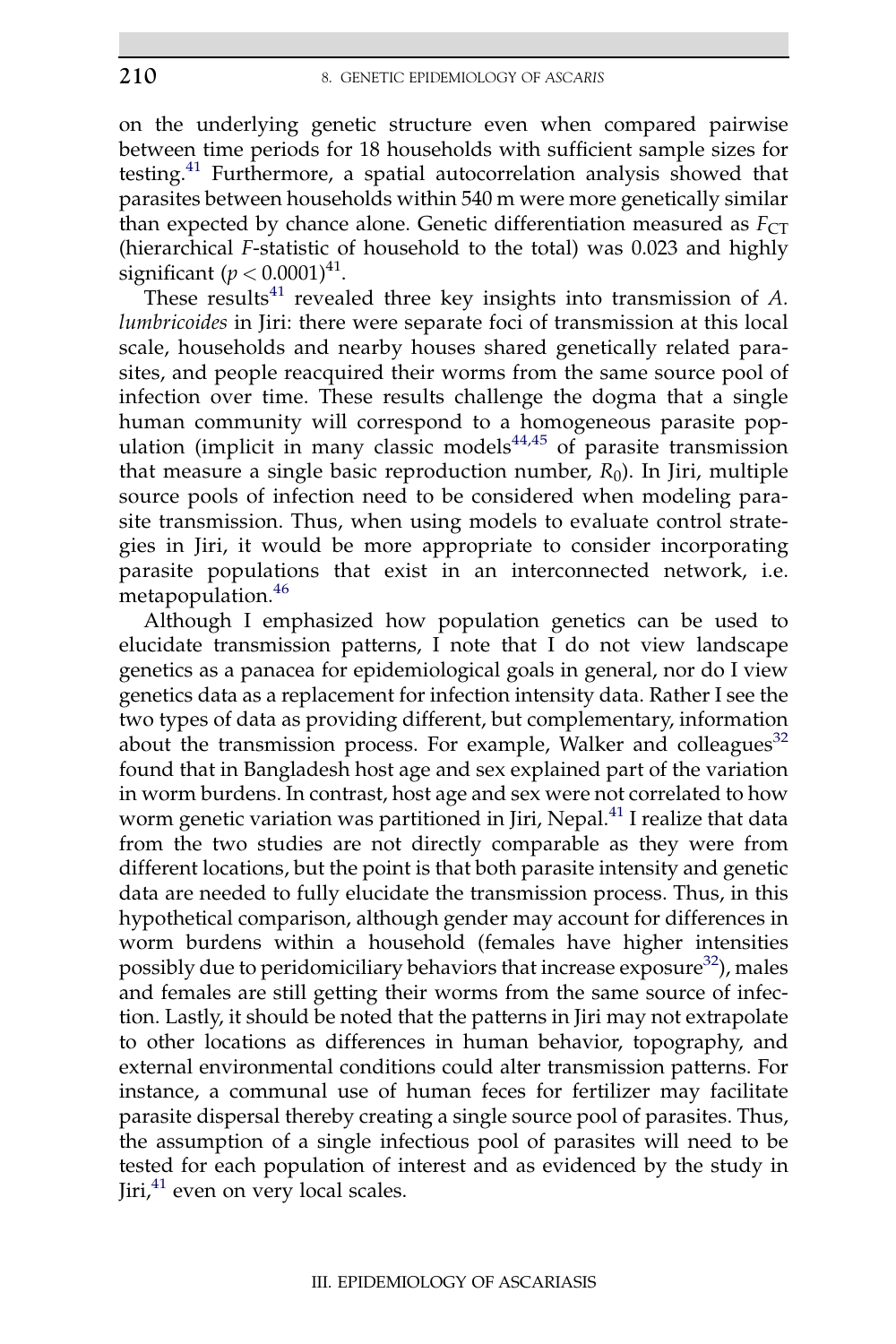### <span id="page-18-0"></span>EFFECTIVE POPULATION SIZE: EPIDEMIOLOGICAL UTILITY AND ESTIMATION

The effective population size  $(N_e)$  is the size of an ideal population that has the same rate of genetic drift as the population under consideration. The "ideal" population follows the models of Wright $47$  and Fisher $48$  and, in simple terms, refers to the situation where every individual has an equal opportunity to contribute genes to the next generation.  $49,50$  The effects of genetic drift can be measured several ways such as by the increase in inbreeding, increase in variance in allele frequency, or loss of heterozygosity over generations. Hence, there are different definitions of  $N_e$ : inbreeding  $N_e$ , variance  $N_e$ , and eigenvalue  $N_e$ , respectively.<sup>[51](#page-35-0)</sup> In closed populations of constant size, the different concepts have similar or identical values of  $N_e$ , but certain demographic scenarios can lead to different estimates of  $N_e$  depending on which aspect of drift is being measured.<sup>49-[52](#page-35-0)</sup> My discussion will largely not make a distinction between the different  $N_e$  concepts; however, the estimates I provide are more closely related to inbreeding  $N_e$ . Commonly, but not always,  $N_e$  is smaller than the actual census population size  $(N_c)$  because some parents contribute many more offspring to the next generation than others.

Of what interest is parasite  $N_e$  to epidemiologists? There are both longterm (evolutionary) and short-term (ecological) utilities of  $N_e$ . Evolutionary importance stems from the fact that  $N_e$  directly determines the rate of drift where the loss of neutral genetic variation (often quantified via expected heterozygosity;  $H_e$ ) each generation is expected to decline by a rate inversely dependent on  $N_e$ ,  $^{51}N_e$  $^{51}N_e$  $^{51}N_e$  is also needed to assess the relative importance of the three other evolutionary mechanisms (mutation, gene flow, and selection). For instance, equilibrium gene diversity in the infinite alleles model is determined by  $N_e$  and the mutation rate  $(u)$ such that

$$
H_e = \frac{\theta}{\theta + 1},\tag{8.1}
$$

where  $\theta = 4N_e u^{51}$  $\theta = 4N_e u^{51}$  $\theta = 4N_e u^{51}$  Additionally, if  $N_e s \ll 1$  (s = selection coefficient), change in allelic frequency is determined primarily by genetic drift rather than selection.<sup>47</sup> Given these above relationships, it is clear why  $N_e$  is an important parameter in conservation biology.<sup>[53](#page-35-0)</sup> Indeed, conservationists are concerned about populations with small  $N_e$  because there is lower genetic variation to respond to environmental change (i.e. lower adaptive potential), the breeding of closely related individuals can reduce the fitness of an outbreeding species (inbreeding depression), and deleterious alleles can become fixed at low  $N_e$ .<sup>[1](#page-33-0)-[3](#page-33-0)</sup> All of the latter may increase the chance for population extinction.<sup>[1](#page-33-0)</sup> Of course, the latter is the goal for epidemiologists. Consequently, from a disease management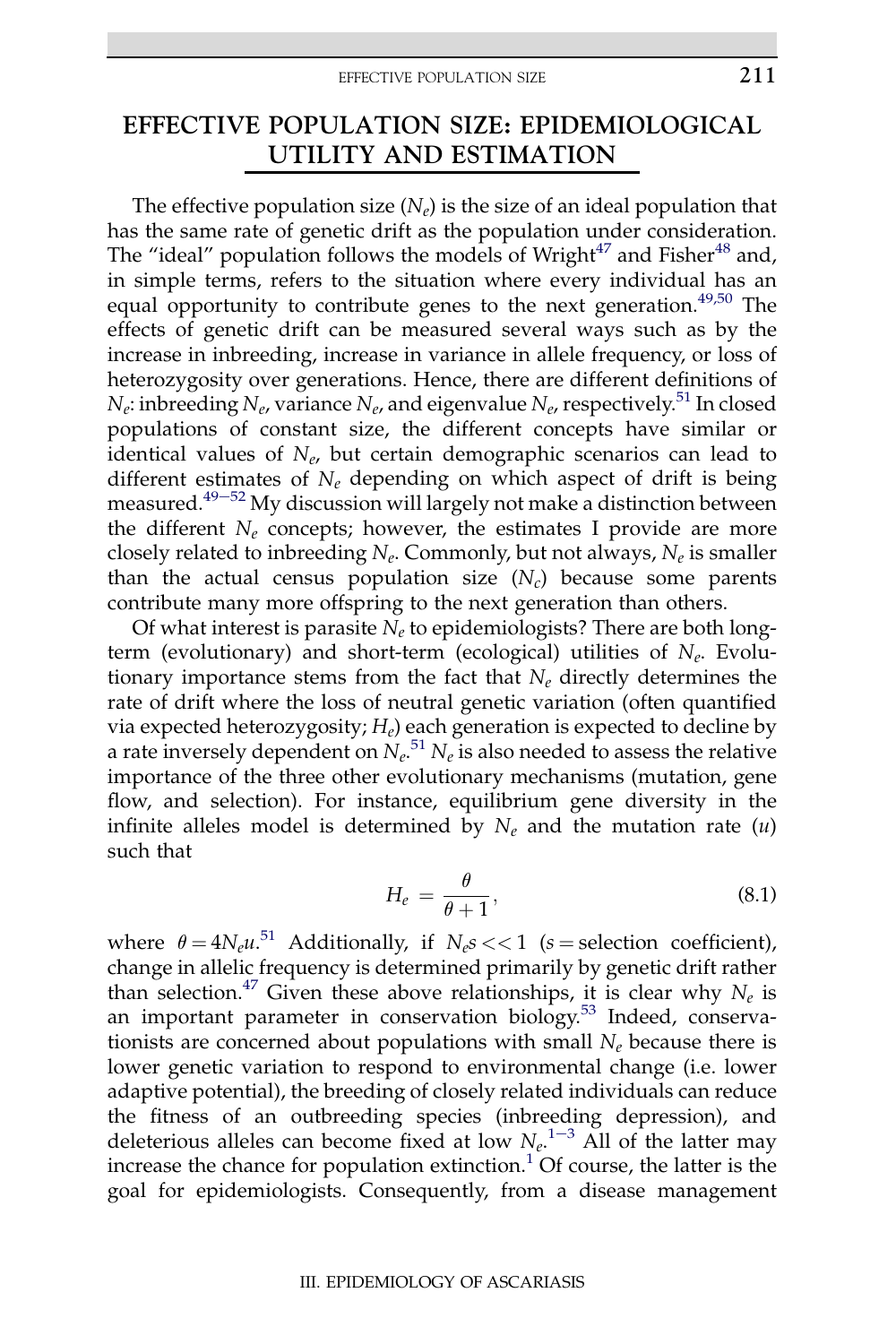perspective, reducing parasite  $N_e$  has the long-term goal of helping to reduce parasite adaptive potential. Because drift affects loci across the genome, reducing parasite  $N_e$  may help reduce standing genetic variation at any given locus that could become of adaptive significance in the face of drastic environmental changes (e.g. application of drugs or vaccines). Moreover, the parameter  $N_e$  itself is necessary to help model the potential for drug resistance evolution in relation to the selective pressures induced by chemotherapy programs.

In ecological (epidemiological) terms,  $N_e$  is important as it is directly determined by life history variation. Demographic factors such as fluctuating population size, non-binomial variation in reproductive success and unequal sex ratios can cause  $N_e$  to deviate (likely lower) from  $N_c$ .<sup>[51](#page-35-0)</sup> Thus, knowledge of what demographic factors impact parasite  $N_e$  might begin to help link the microevolutionary dynamics of parasites to transmission models that examine the reproductive potential and population growth of parasites.<sup>[54](#page-35-0)</sup> Admittedly, measuring demographic variables can be difficult in parasites. Thus, I believe that more immediate applications of using  $N_e$  in epidemiological studies will stem from recent developments of single-sample, contemporary genetic estimators of  $N_e$ . In particular, the linkage disequilibrium  $(LD-N_e)^{55,56}$  $(LD-N_e)^{55,56}$  $(LD-N_e)^{55,56}$  and sibship assignment  $(SA-N_e)^{57}$  $(SA-N_e)^{57}$  $(SA-N_e)^{57}$  methods hold great promise to estimate  $N_e$  in parasite populations. Because these methods require only the genotyping of a sample of parasites from a single time point, they will be useful in generating estimates of  $N_e$  for the long-term applications noted above. Moreover, for short-term applications, recent simulations have shown that  $LD-N_e$  esti-mates from two time points can be used to detect population bottlenecks<sup>[58](#page-36-0)</sup> or fragmentation of a population.<sup>[59](#page-36-0)</sup> Therefore, what I envision for shortterm applications is the use of  $N_e$  estimates as a genetic means to monitor parasite control programs. For instance, one can ask if a chemotherapy program not only reduces worm burdens  $(N_c)$ , but also  $N_c$ . Does a control program reduce parasite dispersal across the treated population (i.e. cause population fragmentation)?

I am unaware of any study that has provided contemporary estimates of  $N_e$  in a metazoan parasite of animals much less the application of  $N_e$ estimates to monitoring a macroparasite control program. Genetic monitoring studies of parasites largely focus on levels of allelic rich- $(A)$  or  $H<sub>e</sub>$ <sup>[60](#page-36-0)</sup> While it is important to report the latter two statistics, there are disadvantages to these indices of genetic diversity. First, A is subject to sample size unless rarefaction (i.e. subsampling larger samples to compare richness values among samples with different sample sizes) is used. Second, both A and  $H_e$  (or the DNA sequence data equivalent,  $\pi$ ) are affected by mutation rate. This means these two measures provide somewhat redundant information, as A increases so does  $H_e$  (e.g. with two equally frequent alleles  $H_e = 0.5$ , with four  $H_e = 0.75$ ). Being affected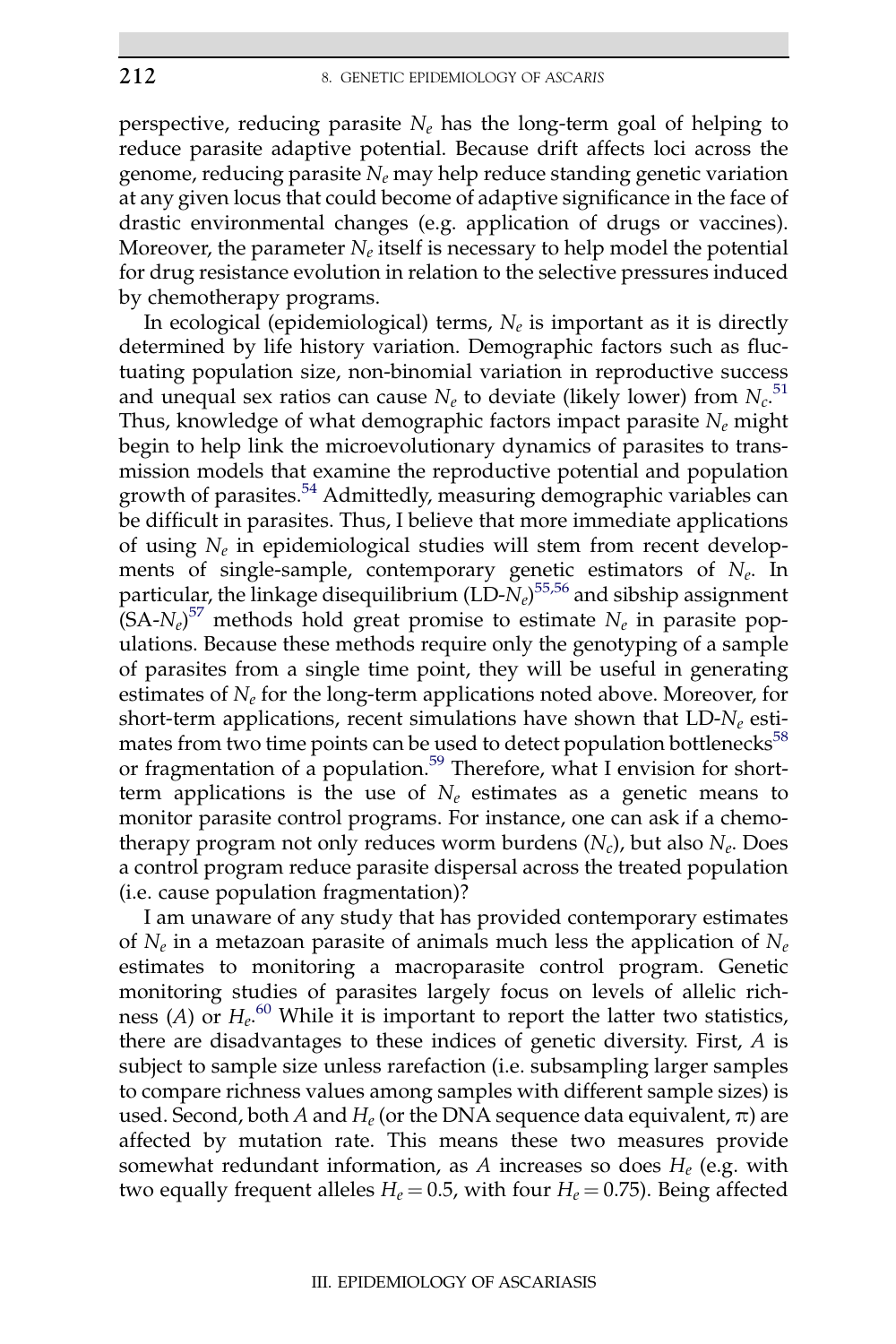by mutation also means comparisons across studies that use different loci may be inhibited as different loci (e.g. SNPs vs. microsatellites) may have different mutation rates. In contrast, changes in  $N_e$  will be comparable across studies and species. Third, while A and  $H_e$  may provide an indication of immediate evolutionary potential, they have no predictive value for future levels of genetic diversity.<sup>[61](#page-36-0)</sup> As noted above,  $N_e$  is a critical parameter in many evolutionary models including future  $H<sub>e</sub>$ . Below I provide an example of how contemporary  $N_e$  estimates can be used to further elucidate the epidemiology and population dynamics of human parasites.

The  $N_e$  estimates in [Table 8.1](#page-21-0) were generated with genotype data from A. lumbricoides in Jiri (same data set as described for the landscape genetics study<sup>[41](#page-35-0)</sup>). I note that the study by Criscione and colleagues<sup>41</sup> was not designed to address specific questions about  $N_e$  or the effects of chemotherapy on parasite population dynamics. Worms were originally collected to examine how human genetics may play a role in parasite infection intensities. $62-64$  $62-64$  $62-64$  Thus, sampling is less than ideal for some of the questions I address below. Furthermore, I am assuredly violating certain assumptions for some of the population genetic theoretical models that I utilize below. I try to highlight where some of these assumptions may be violated. However, I encourage readers to research the references for the models as space limitations prevent an in-depth discussion of all assumptions. My main goal in going through several models is to show epidemiologically related questions one could ask with  $N_e$  and to highlight some sampling issues associated with estimating  $N_e$ . Nonetheless, despite the assumptions I make, I believe the presented data do provide a reasonable approximation for some important population dynamics of Ascaris in Jiri.

I am primarily interested in estimating the parasite  $N_e$  from households (i.e. subpopulations of the Ascaris metapopulation in Jiri). As discussed previously, there was significant parasite genetic structure across Jiri that was largely explained by households  $(>63%)$ .<sup>[41](#page-35-0)</sup> As there was focal transmission around households, this would be the scale by which one would monitor the impact of a control program on parasite population dynamics. Also, because of the genetic subdivision, the  $N_e$  of subpopulations will be of relevance in relation to adaptive potential (i.e. this is the level by which one would monitor genetic diversity or model the relative influence of genetic drift versus selection). In my data set, household  $N_e$ was estimated from a sample of adult Ascaris that were collected from individual people of a household after chemotherapy treatment.<sup>[41](#page-35-0)</sup> A critical aspect to consider is what effective size is being estimated from this collected sample. This is outlined in [Figure 8.1.](#page-23-0) Because Ascaris has long-lived egg stages in the external environment, $12$  the effective number of adults breeding in year  $t(N_t)$  will have a proportion of their offspring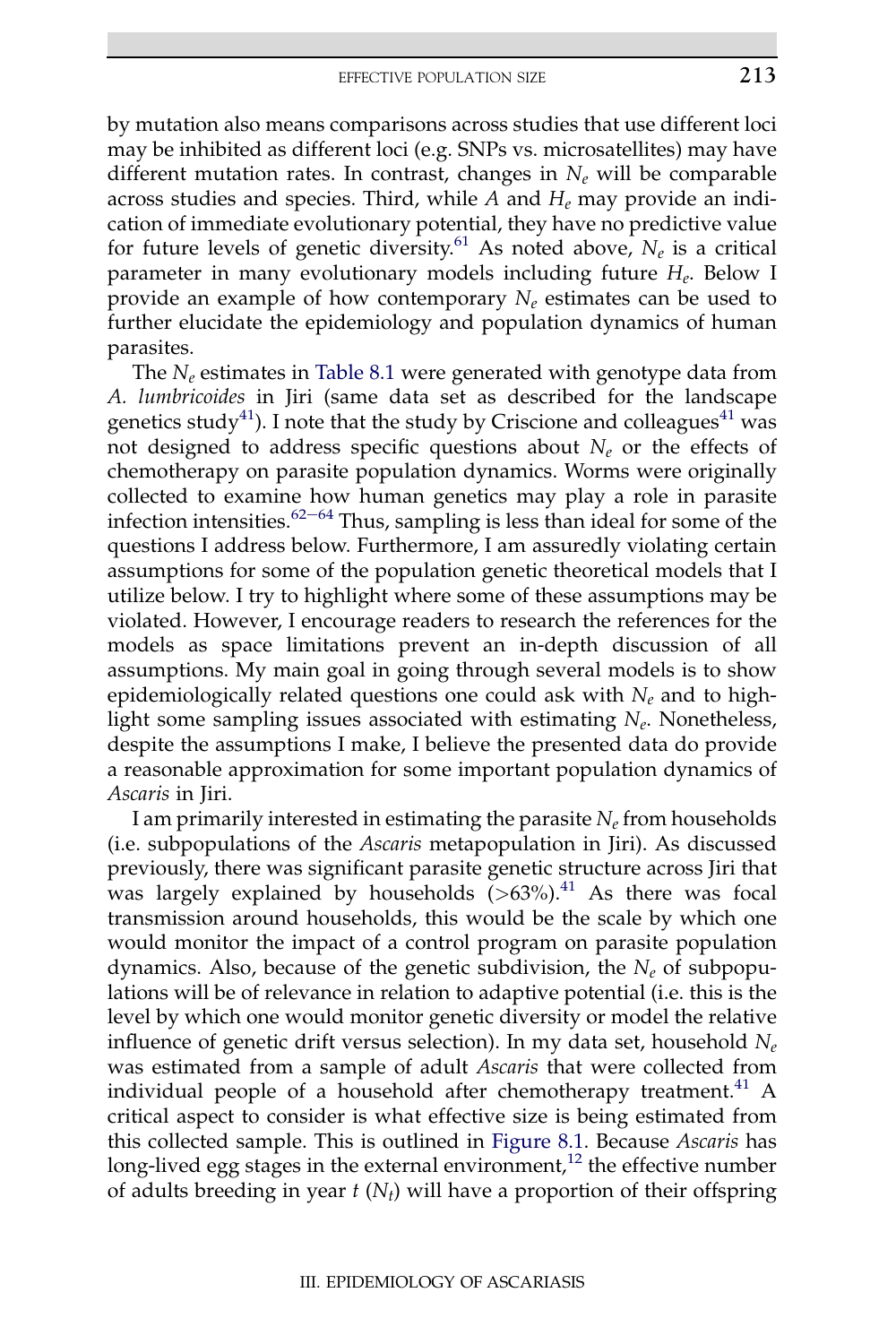| House ID_year <sup>a</sup> | Genotyped<br>worms <sup>b</sup> | House<br>intensity <sup>c</sup> | Allele<br>freq. cutoff <sup>d</sup> | $LD-N_e$         | LD<br>95% lower | LD.<br>95% upper     | $SA-N_e$             | <b>SA</b><br>95% lower | SA 95%<br>upper |
|----------------------------|---------------------------------|---------------------------------|-------------------------------------|------------------|-----------------|----------------------|----------------------|------------------------|-----------------|
| 014_1999                   | 11                              | 19                              | 0.05                                | 18.1             | 12.9            | $27.7^{f}$           | 110                  | 37                     | infinite        |
| 014_2002                   | 13                              | 13                              | 0.04                                | 21.4             | 15.6            | 31.6                 | 52                   | 24                     | 447             |
| 076_1999                   | 10                              | 29                              | 0.06                                | 20.5             | 13.9            | $34.5$ <sup>f</sup>  | 180                  | 57                     | infinite        |
| 077_2000                   | 10                              | 12                              | 0.06                                | 104              | 34.5            | infinite             | 180                  | 53                     | infinite        |
| 080_2000                   | 12                              | 18                              | 0.05                                | $-303.3^{\circ}$ | 89.3            | infinite             | $2.15 \times 10^9$ e | $\mathbf{1}$           | infinite        |
| 092_2000                   | 11                              | 13                              | 0.05                                | 24.3             | 14.8            | 52.7                 | 44                   | 20                     | 635             |
| 097_2000                   | 22                              | 32                              | 0.03                                | 42.5             | 34.1            | 55.3                 | 116                  | 59                     | 444             |
| 097_2003                   | 37                              | 43                              | 0.02                                | 66.7             | 54.8            | 83.9                 | 133                  | 79                     | 272             |
| 119_2002                   | 27                              | 28                              | 0.02                                | 41.3             | 34.3            | 51                   | 117                  | 67                     | 321             |
| 121_1999                   | 29                              | 89                              | 0.02                                | 90.1             | 67.4            | 132.3                | 180                  | 100                    | 862             |
| 121_2002                   | 13                              | 15                              | 0.04                                | 53.3             | 30.2            | $171.8$ <sup>f</sup> | 104                  | 48                     | infinite        |
| 122_1999                   | 82                              | 173                             | 0.02                                | 314.8            | 211.5           | 582.6                | 251                  | 183                    | 363             |
| 122_2002                   | 42                              | 48                              | 0.02                                | 271.8            | 178.3           | 546.6                | 265                  | 164                    | 680             |
| 123_1999                   | 33                              | 115                             | 0.02                                | 59.2             | 48.8            | 74.1                 | 92                   | 58                     | 170             |

<span id="page-21-0"></span><code>TABLE 8.1 </code> Estimates of household-by-year N<sub>e</sub> based on the linkage disequilibrium $^{55,56}$  $^{55,56}$  $^{55,56}$  (LD) or sibship assignment $^{57}$  $^{57}$  $^{57}$  (SA) methods with their lower and upper 95% confidence intervals

 $\infty$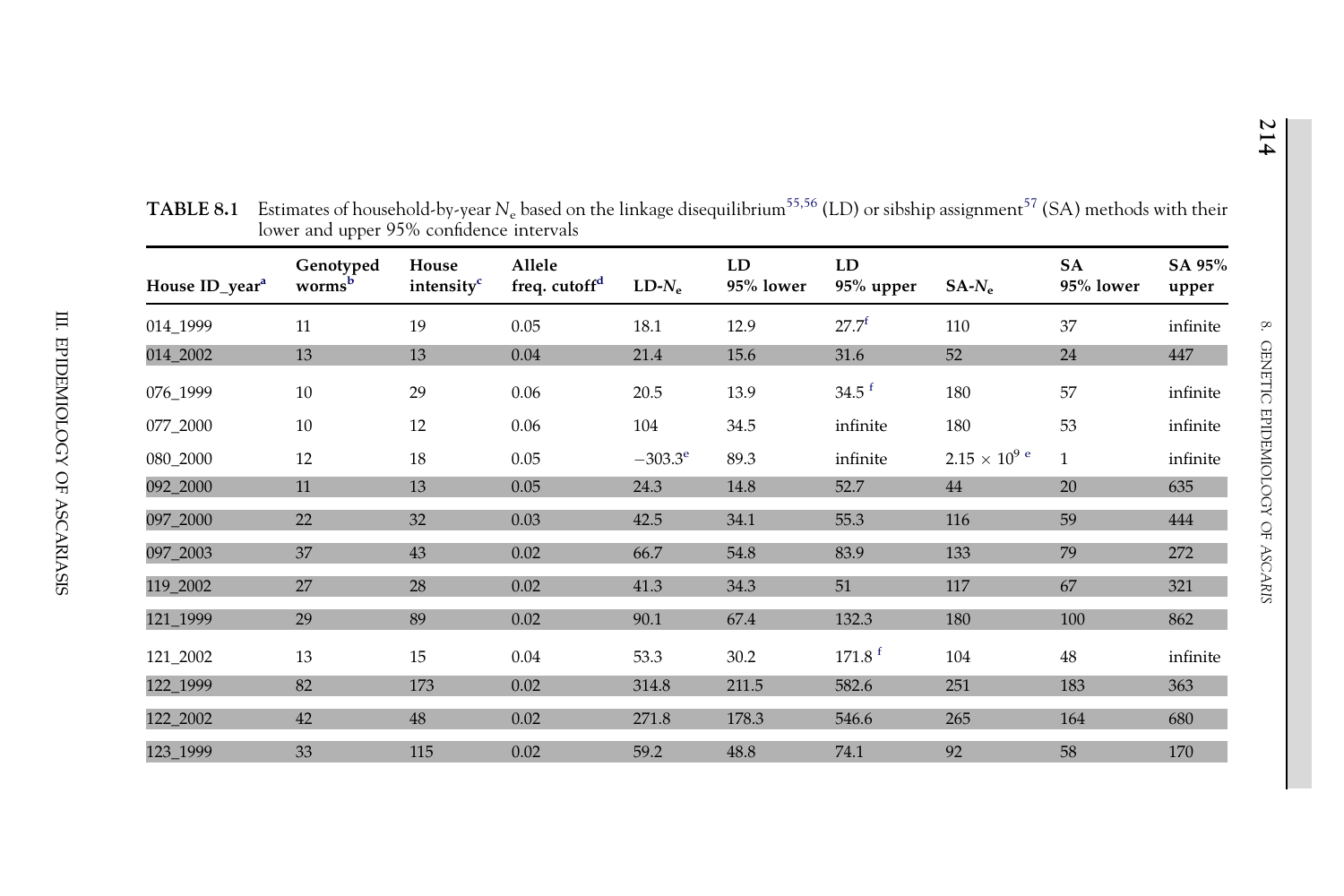| 123_2002 | 21 | 31  | 0.03 | 146.7             | 78.5  | $785.3$ <sup>f</sup> | 420                    | 131          | infinite |
|----------|----|-----|------|-------------------|-------|----------------------|------------------------|--------------|----------|
| 124_1999 | 11 | 34  | 0.05 | 447.7             | 43.4  | infinite             | $2.15 \times 10^{9}$ e | $\mathbf{1}$ | infinite |
| 128_1999 | 13 | 24  | 0.04 | 28                | 19.7  | $45.2$ <sup>f</sup>  | 156                    | 64           | infinite |
| 133_2002 | 15 | 20  | 0.04 | 34.7              | 25.5  | 51.9 <sup>f</sup>    | 210                    | 83           | infinite |
| 134_1999 | 14 | 32  | 0.04 | 54.8              | 32.6  | $142.7$ <sup>f</sup> | 364                    | 95           | infinite |
| 135_1999 | 65 | 132 | 0.02 | 240               | 178.1 | 359.2                | 208                    | 147          | 310      |
| 135_2002 | 72 | 85  | 0.02 | 184.5             | 147.4 | 242.7                | 173                    | 125          | 246      |
| 140_1998 | 23 | 31  | 0.03 | 40.7              | 31.9  | 54.6                 | 67                     | 36           | 195      |
| 140_2002 | 14 | 20  | 0.04 | 183.2             | 57.6  | infinite             | 364                    | 113          | infinite |
| 148_1998 | 13 | 23  | 0.04 | $-1590.5^{\circ}$ | 78.9  | infinite             | 312                    | 101          | infinite |
| 148_2002 | 22 | 24  | 0.03 | 89.1              | 57.2  | 185.3                | 185                    | 89           | 12,788   |
| 152_1998 | 12 | 22  | 0.05 | 37.9              | 22.6  | $94.5$ <sup>f</sup>  | 132                    | 47           | infinite |

 $\textsuperscript{a}$ Household identification numbers correspond to those in Figure 2 of Criscione and colleagues.<sup>[41](#page-35-0)</sup>

 $b$ The number of worms that were genotyped at 23 microsatellite markers per household-by-year. Raw data are from Criscione and colleagues.<sup>[41](#page-35-0)</sup>

<sup>c</sup>The total number of worms collected per household-by-year after albendazole treatment. See Criscione and colleagues<sup>[41](#page-35-0)</sup> for details of sampling.

 $^d$ Alleles with frequencies below this value were omitted when estimating  $\rm N_{\it e}$  with the LD method. $^{56}$  $^{56}$  $^{56}$ 

<sup>e</sup>Negative or 2.15  $\times$  10<sup>9</sup> estimates of N<sub>e</sub> are regarded as infinite (see text for explanation). <sup>[56](#page-36-0)</sup>

 $^f$ The LD-N<sub>e</sub> method had an upper bound for the 95% CI for the given allele frequency cutoff, but at other cutoffs, estimates typically included infinity as the upper bound. In contrast, LD-N<sub>e</sub> estimates in shaded rows often provided bounded CI even at other allele frequency cutoffs.

The jackknife method was used for the LD interval<sup>[55](#page-36-0)</sup> and the SA interval is estimated in the program.<sup>[67](#page-36-0)</sup> Estimates were generated with the programs LDNE<sup>[66](#page-36-0)</sup> and COLONY,<sup>67</sup> respectively. The 13 shaded rows highlight where both estimators yielded  $N_e$  estimates bounded by confidence intervals.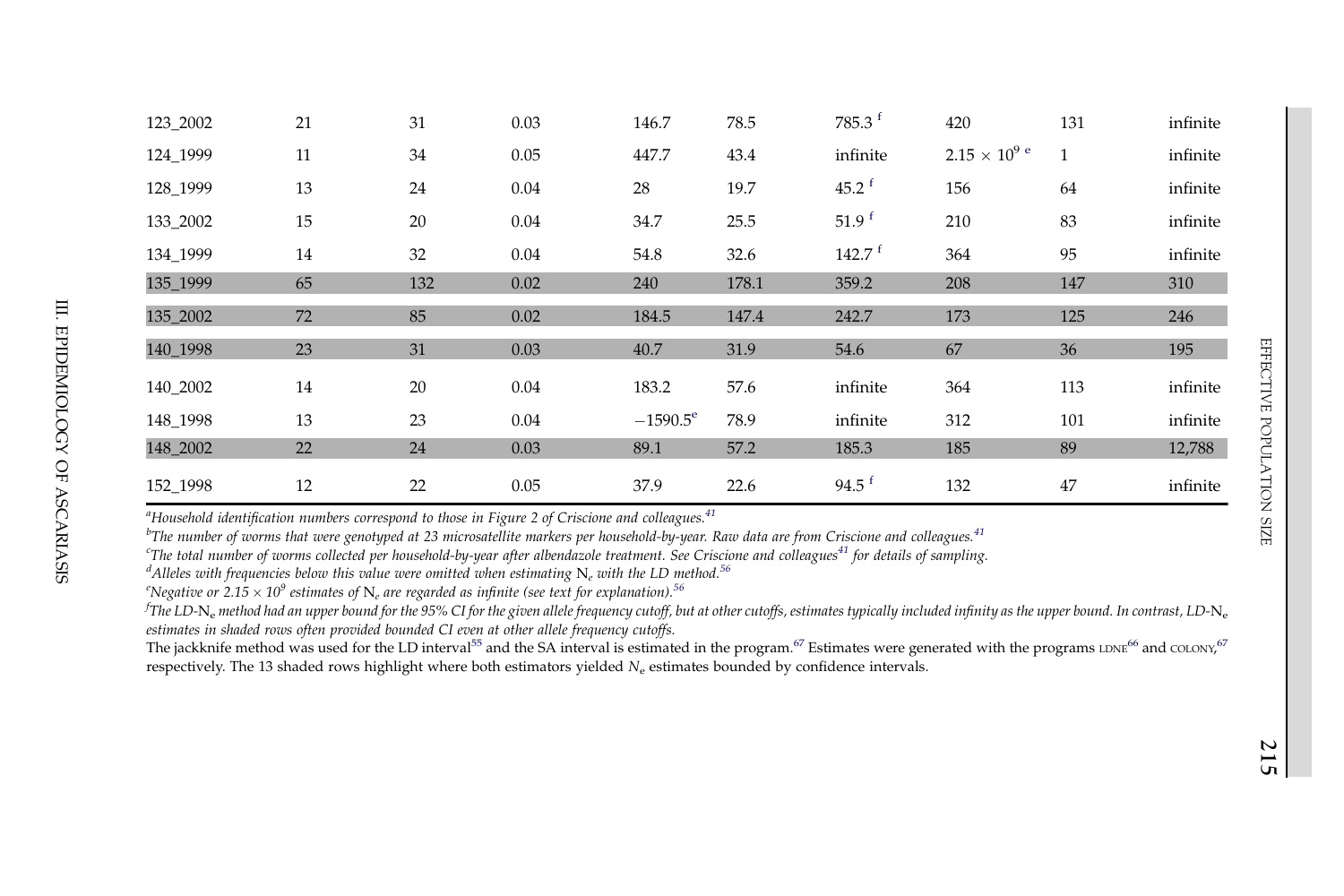<span id="page-23-0"></span>

FIGURE 8.1 Diagram showing how the life history of Ascaris and sampling relate to the estimation of effective size parameters. (A) Illustration of how the long-lived egg stage leads to overlapping generations in a single subpopulation (e.g. a household in the current study<sup>41</sup>). Boxes represent the effective number of adults breeding in year t (N<sub>t</sub>). Five breeding years are shown and an arbitrary year is chosen as year  $t = 0$ . Generation length (T; average age to adulthood) is not known for *Ascaris*. For demonstration,  $T = 2$  is shown. As an example, 25% of the offspring from  $N_0$  (L<sub>0</sub>) will become adults in year 1, 50% in year 2, and 25% in year 3 (dashed curved arrows). In a given breeding year, adult worms will be of mixed ages (i.e. they originate from different temporal breeding cohorts). For instance,  $N_4$ will be a mixture of 25% offspring from year 1  $(L_1)$ , 50%  $L_2$ , and 25%  $L_3$  (solid curved arrows). The use of a single-sample, genetic estimator (e.g.  $LD-N_e$  or  $SA-N_e$ ) on a random sample of adult worms across hosts within a subpopulation (dotted oval) provides an estimate of the generational  $N_e^{56}$  (see text). Generational  $N_e$  is  $\approx T\tilde{N}_t$ , where  $\tilde{N}_t$  is the harmonic mean of the  $N_t$ 's wit[hin](#page-36-0) a generation.<sup>[65](#page-36-0)</sup> (B) Illustration of how breeders within a given year (figure is shown for  $N_4$ ) are subdivided among individual hosts. As noted above, adult worms will be of mixed ages (e.g.  $A_1$ ,  $A_2$ ,  $A_3$ ). Eggs passed from each host are the offspring of year 4 breeders  $(L<sub>4</sub>)$ . The use of a single-sample, genetic estimator on a random sample of eggs from single host (dotted oval) such as might be obtained from a fecal sample provides an estimate of the effective number of breeders in that host  $(N_{bi};$ dotted arrow). The equation to calculate  $N_t$  is shown on the right and is a function of the  $N_{bi}$ 's and the  $X_i$ 's, where  $X_i$  is the proportional contribution of progeny from the *i*th host to the mixed pool that makes up the next generation of parasite breeders. Note that if the species had discrete generations,  $N_t$  is  $N_e$ . See Criscione and Blouin<sup>[13](#page-34-0)</sup> for more thorough discussion of using a model of subdivided breeders to estimate parasite  $N_e$ .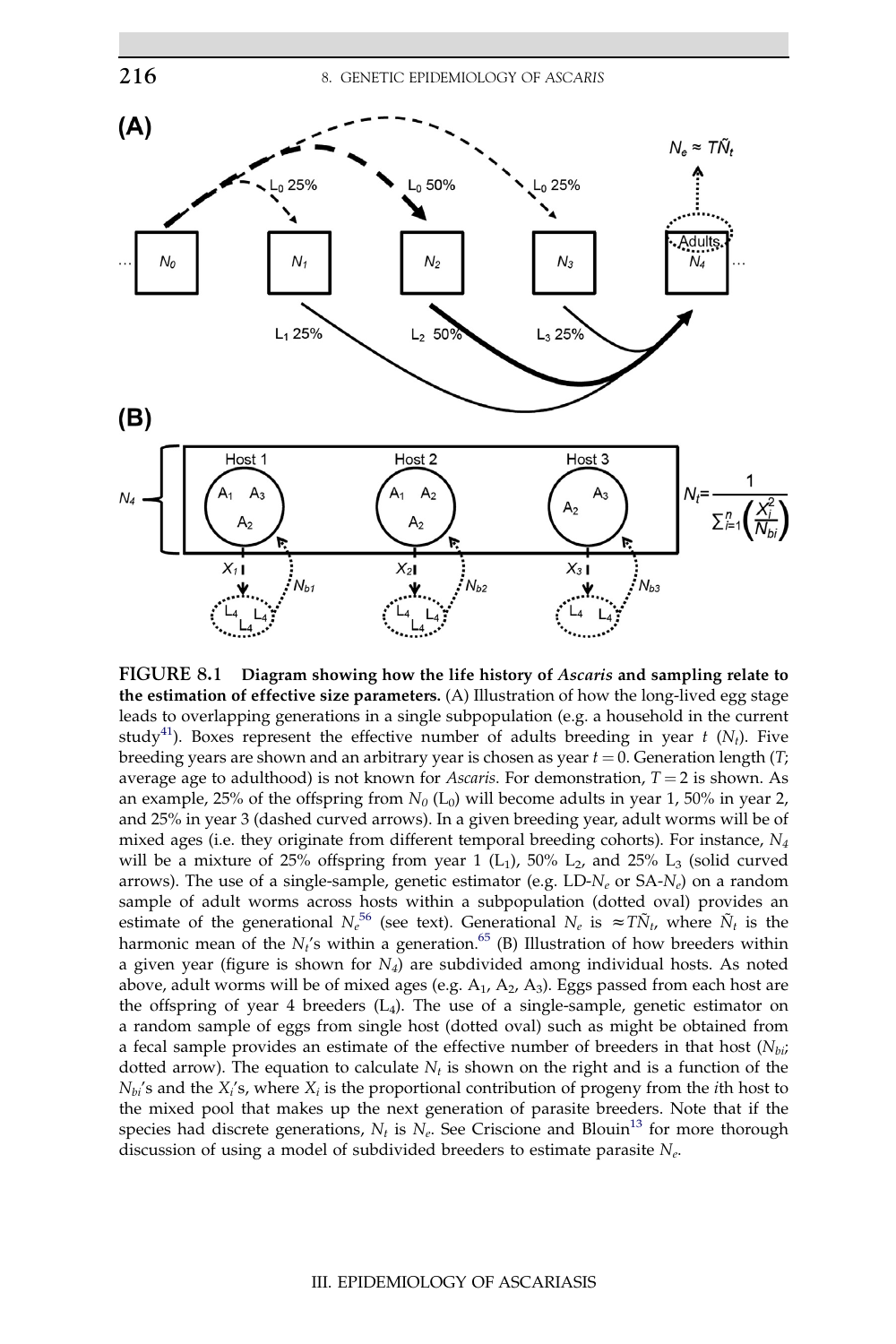that survive to reproduce in years  $t + 1$ ,  $t + 2$ , and so on [\(Figure 8.1](#page-23-0)A). These proportions determine the average age to adulthood (i.e. generation length,  $T$ ).<sup>[65](#page-36-0)</sup> Thus, even though *Ascaris* adults may live only a year in their host, $^{11}$  generation length is likely several years longer due to the fact that eggs can persist  $6-9$  years in the environment.<sup>[12](#page-34-0)</sup> Interestingly, Ascaris life history closely approximates that of semelparous, age-structured species such as annual plants with seed banks and Pacific salmon. A detailed theoretical treatment of estimating  $N_e$  in the latter groups of organisms is given by Waples.<sup>[65](#page-36-0)</sup> In short, generational  $N_e$  is  $\approx T\tilde{N}_t$ , where T is generation time in years and  $\tilde{N}_t$  is the harmonic mean of the  $N_t$ 's within a generation. $65$  An important point to recognize is that a sample of adult worms of a given breeding year will contain individuals of mixed ages, i.e. there are overlapping generations ([Figure 8.1](#page-23-0)A). With the  $LD-N_e$ and SA- $N_e$  methods, the estimated  $N_e$  reflects that of the breeders that produced the sampled adult worms (i.e. the parents of the sampled worms) and not the sampled worms themselves (i.e. not  $N_t$ ). While cautioning that testing is needed, Waples and  $Do^{56}$  conjectured that a mixed-aged sample that includes a number of consecutive age classes approximately equal to generation length should produce an estimate roughly corresponding to generational  $N_e$ . Thus, throughout the chapter, I will assume that the sample of adult worms from each household provides an estimate of generational  $N_e$  of each subpopulation [\(Figure 8.1](#page-23-0)A). I will return to the estimation of  $N_t$  ([Figure 8.1](#page-23-0)B) in my concluding remarks.

I used two single-sample, contemporary estimators,  $LD-N_e$  and  $SA-N_{e}^{55-57}$  $SA-N_{e}^{55-57}$  $SA-N_{e}^{55-57}$  $SA-N_{e}^{55-57}$  $SA-N_{e}^{55-57}$  as implemented in the programs LDNE<sup>66</sup> and COLONY v2.0.2.1<sup>67</sup>, respectively. Both of these methods provide estimates that are related to the inbreeding  $N_e$ .<sup>[56,57](#page-36-0)</sup> The LD- $N_e$  method can be sensitive to rare alleles, thus I followed the recommendations of Waples and  $Do<sup>56</sup>$  for using alleles with frequencies above a cutoff given the sample size (see [Table 8.1](#page-21-0)). The random mating system option was used. In COLONY, I selected the male and female polygamy options without inbreeding. These latter options in the two programs seem reasonable given the current state of knowledge about  $\overrightarrow{Ascaris}$  mating systems.<sup>[9,10](#page-34-0)</sup> Length of run and likelihood precision (full-likelihood) were set to medium in COLONY. I used the update allele frequency option and the complexity prior, which should result in a higher  $N_e$  estimate (compared to not using it) as this prior discourages complex pedigree inference.

[Table 8.1](#page-21-0) provides the estimates of  $N_e$  per household-by-year where 10 or more worms were genotyped ( $n = 26$ ). There are several important patterns and questions that emerge from these data. First, sample size matters in obtaining estimates that are not infinite or do not have an upper confidence interval of infinity. Infinity estimates (negative values in the LD-N<sub>e</sub> method or the 2.15  $\times$  10<sup>9</sup> values in the SA- N<sub>e</sub> method) result when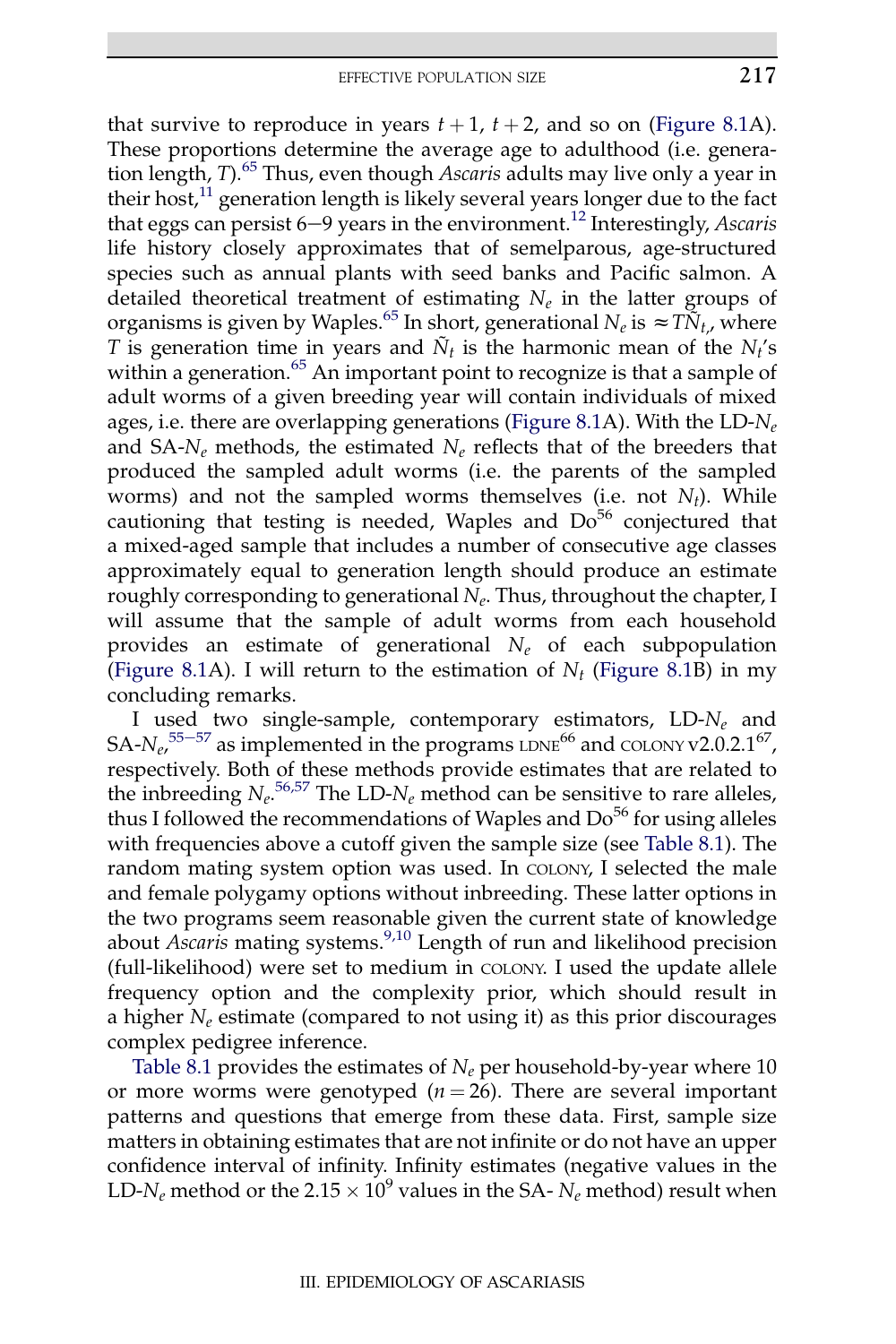sampling error swamps the genetic signature of genetic drift in the case of LD- $N_e$  estimates<sup>[56](#page-36-0)</sup> or when little to no pedigree structure is found in the  $SA-N<sub>e</sub>$  method. Of the 26 estimates, only 13 [\(Table 8.1,](#page-21-0) shaded rows) gave values that had bounded confidence intervals for both estimators. When looking at the other 13 estimates, it appears that several of the  $LD-N_e$ estimates had upper confidence limits when the  $SA-N_e$  method did not. However, it is important to note that these  $LD-N_e$  estimates (white rows and marked in [Table 8.1](#page-21-0)) were sensitive for the allele frequency cutoff such that other cutoff values returned an infinity upper bound (data not shown). In contrast,  $LD-N_e$  estimates in the shaded rows had upper bound confidence intervals regardless of allele frequency cutoff. Thus, there was congruence between the two methods in returning estimates with uncertainty in the upper confidence limits for the same household-byyear samples. Thirteen of the 13 estimates with uncertainty in the upper confidence limits (white rows) had  $n \leq 21$ , whereas 11 of the 13 estimates with bounded confidence intervals had an  $n > 21$  [\(Table 8.1\)](#page-21-0). Small sample sizes will only provide bounded confidence intervals if the true  $N_e$ is small  $(\leq 50)$ , which is likely the case for houses 014\_2002 and 092\_2000 ([Table 8.1](#page-21-0)). The reason is that the larger the true  $N_e$  and the smaller the sample size, the less likely one is to find related individuals in the sample (Table 2 in Waples and Waples<sup>68</sup>). Thus, if small sample sizes yield estimates with unbounded confidence limits it is difficult to ascertain whether the true  $N_e$  is large or whether it is small, but a larger sampling error is to blame. If one wants to detect populations that have a true  $N_e$  of  $500-1000$ , sample sizes need to be around  $50$  with about 20 polymorphic loci.<sup>[56](#page-36-0)</sup> It appears my current data set was able to get bounded confidence limits with  $n = 22-40$  because true  $N_e$  of each subpopulation was likely much less than 500. Several studies<sup>[56](#page-36-0)-[59](#page-36-0)</sup> have used simulations to address sampling, thus I refer readers to these papers for a discussion of appropriate samples sizes and number of loci to use in relation to types of questions one might ask with  $N_e$  estimates.

Interestingly, almost all point estimates range in the mid tens to low hundreds. Even the unbounded confidence interval estimates, which still can give some indication of the lower bounds of  $N_e$ , tend to show low  $N_e$ point estimates. From here on, however, I will restrict my analyses and discussion to the 11 estimates that had  $n > 21$  ([Table 8.2](#page-26-0)). Even though houses 014\_2002 ( $n = 13$ ) and 092\_2000 ( $n = 11$ ) had estimates with bounded confidence intervals, I removed them from subsequent analyses to avoid bias. Bias may originate because I would be omitting the other houses with  $n \leq 21$  that potentially really do have larger effective sizes, but could not get an accurate estimate due to small sample size. There was a high correlation between the point estimates of the two estimators  $(r = 0.894, p = 0.0002, n = 11$ ; [Table 8.2](#page-26-0)). These data show good congruence between the two estimators and give me high confidence I am getting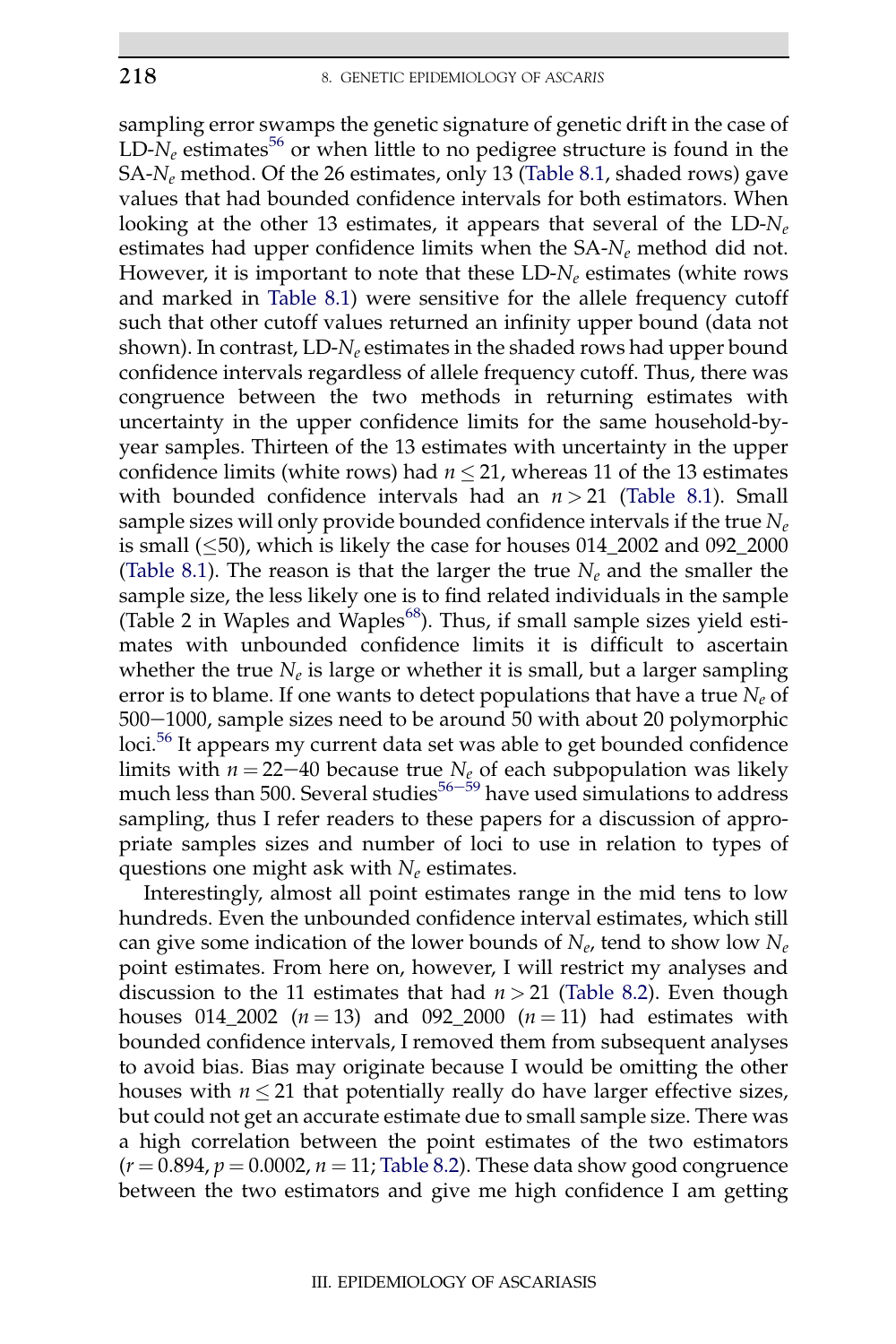| to the narmonic mean of the $ED/T_{\rho}$ and $O(T_{\rho})$ includes |                 |          |         |                        |  |  |  |
|----------------------------------------------------------------------|-----------------|----------|---------|------------------------|--|--|--|
| House ID_year                                                        | House intensity | $LD-N_e$ | $SA-Ne$ | "Best" estimate- $N_e$ |  |  |  |
| 097_2000                                                             | 32              | 42.5     | 116     | 62.2                   |  |  |  |
| 097 2003                                                             | 43              | 66.7     | 133     | 88.8                   |  |  |  |
| 119_2002                                                             | 28              | 41.3     | 117     | 61                     |  |  |  |
| 121_1999                                                             | 89              | 90.1     | 180     | 120.1                  |  |  |  |
| 122_1999                                                             | 173             | 314.8    | 251     | 279.3                  |  |  |  |
| 122 2002                                                             | 48              | 271.8    | 265     | 268.3                  |  |  |  |
| 123_1999                                                             | 115             | 59.2     | 92      | 72                     |  |  |  |
| 135_1999                                                             | 132             | 240      | 208     | 222.9                  |  |  |  |
| 135 2002                                                             | 85              | 184.5    | 173     | 178.6                  |  |  |  |
| 140_1998                                                             | 31              | 40.7     | 67      | 50.6                   |  |  |  |
| 148_2002                                                             | 24              | 89.1     | 185     | 120.3                  |  |  |  |
| Harmonic mean                                                        |                 | 76.9     | 137.9   | 98.8                   |  |  |  |

<span id="page-26-0"></span>**TABLE 8.2** N<sub>e</sub> Estimates from household-by-year with  $n > 21$ . The "Best" estimate-N<sub>e</sub> is the harmonic mean of the  $LD-N$  and  $SA-N$  methods

accurate estimates of the parental breeding population  $N_e$  that contributed to the infections in each household. This is especially true given the two methods utilize very different methods (linkage disequilibrium versus identification of pedigree structure) to estimate  $N_e$ . The harmonic means of the household  $N_e$  point estimates  $(n = 11)$  were 76.9 (95% CI: 55.6–116.8) and 137.9 (95% CI: 108.2–183.6) for the LD-N<sub>e</sub> and SA-N<sub>e</sub>, respectively (CI based on 1000 bootstraps over the point estimates of the household-by-year samples). The harmonic mean is used because the distribution of  $N_e$  can be highly skewed.<sup>[56](#page-36-0)</sup> Waples and Do<sup>56</sup> also suggest that if two single-sample estimators are independent and are estimating the same parameter from a population, then a more precise or "best" estimate of  $N_e$  can be obtained by taking the harmonic mean of the two single-sample estimators. The "best" estimate- $N_e$ 's for the 11 householdby-year samples with  $n > 21$  are given in Table 8.2. The harmonic mean of these "best" estimates is  $98.8$  (bootstrap  $95\%$  CI:  $73.5-139.1$ ).

One of the questions that can be asked with these data is whether or not drug treatment impacted  $N_e$ . Simulations have shown that LD- $N_e$  estimates from two time points can be used to detect a population genetic bottleneck.<sup>[58](#page-36-0)</sup> After omitting samples with small  $n$ , I only had three houses (97, 122, 135) with estimates from both time periods (people in households were treated and worms collected, then three years later this was repeated). This is a small sample size, but visual (i.e. not statistical)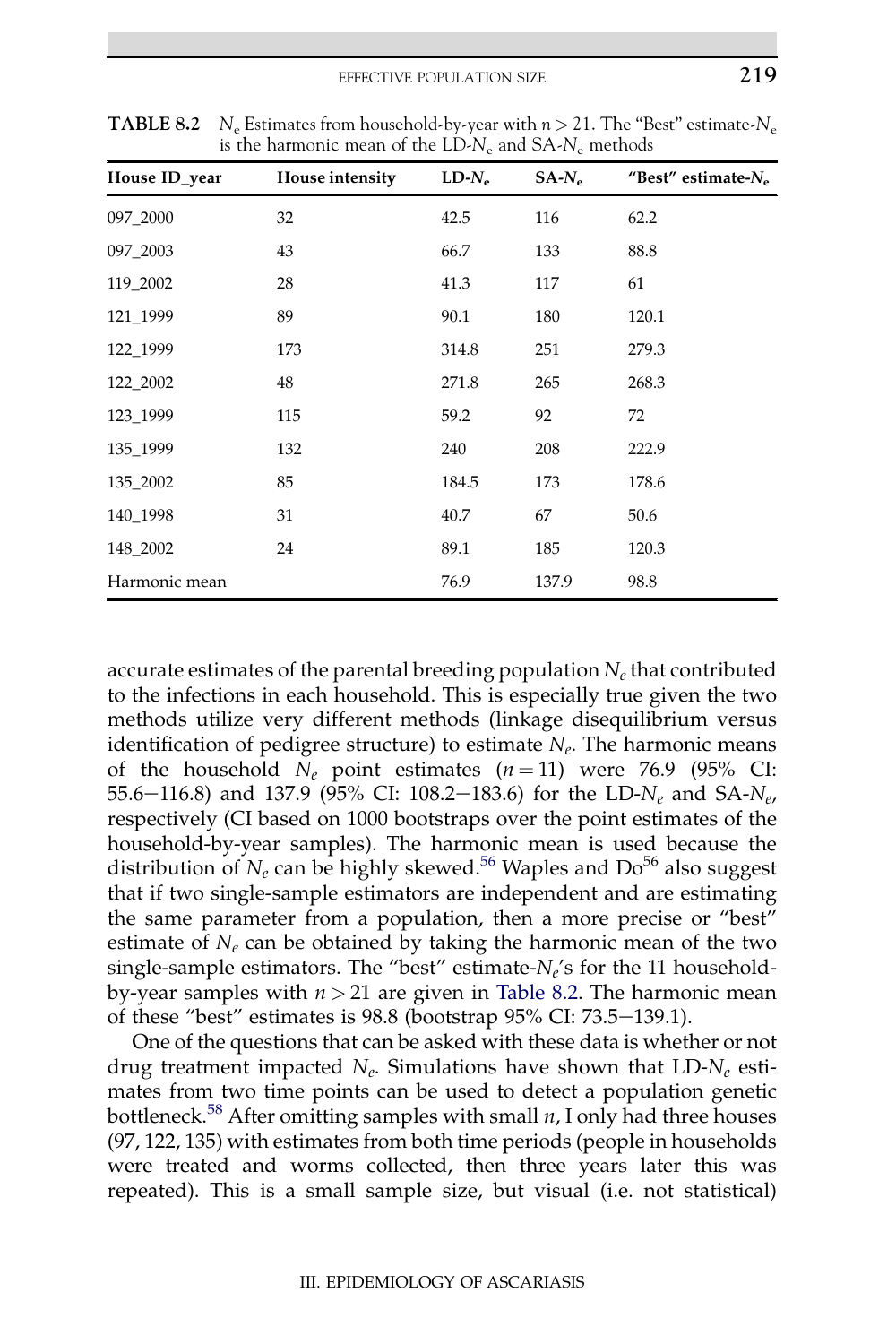assessment of the values and their confidence intervals [\(Table 8.1\)](#page-21-0) does not reveal any discernible impact of chemotherapy on the  $N_e$  of these Ascaris subpopulations (even if houses with small  $n$  are examined). These genetic results parallel prior epidemiological data from Jiri where after 1 year of treatment both prevalence (year  $1 = 27.2\%$ , year  $2 = 24.2\%$ ) and mean number of worms expelled per individual (2.37 and 2.67) showed little change. $62$ 

The latter scenario also begs the question of whether  $N_e$  reflects  $N_c$  of Ascaris in Jiri. Intuitively, as  $N_c$  increases, so should  $N_e$ . However, I caution that the relationship between  $N_e$  and  $N_c$  under different demographic scenarios is generally not well understood and may vary considerably among species.<sup>[69](#page-36-0)</sup> In some free-living organisms, the ratio of  $N_e/N_c$ decreases as population density increases.<sup>[69](#page-36-0)</sup> Experimental data in flour beetles suggest this may be caused by an increase in the variation in reproductive success among individuals as  $N_c$  increases.<sup>[70](#page-36-0)</sup> Therefore, it might be that there is an asymptotic relationship between  $N_e$  and  $N_c$  such that  $N_e$  levels off even as  $N_c$  gets larger (Figure 8.2). The latter relationship would be important in epidemiological studies because a drop in  $N_c$  may not constitute a drop in  $N_e$  until a critical  $N_c$  is reached. This would be crucial in terms of the evolution of drug resistance because a huge selection pressure via chemotherapy could be imposed on the population without a drop in  $N_e$ . Selection is more efficient with larger  $N_e$ . Thus, both worm count and genetic data are warranted in epidemiological studies if



FIGURE 8.2 Hypothetical asymptotic relationship between  $N_e$  and  $N_c$ . Dotted line denotes critical  $N_c$  where  $N_e$  no longer substantially increases as  $N_c$  increases. One possible explanation for this pattern is that as population density increases, variation in reproductive success may increase considerably, thus substantially reducing  $N_e$ . An important epidemiological implication is that above this critical point,  $N_c$  could be reduced drastically without a dramatic effect on  $N_e$ . In relation to the *Ascaris* data presented, the correlation between household intensities and the single-sample  $N_e$  estimates may suggest Ascaris subpopulations already exist below the critical  $N_c$  value.

<span id="page-27-0"></span>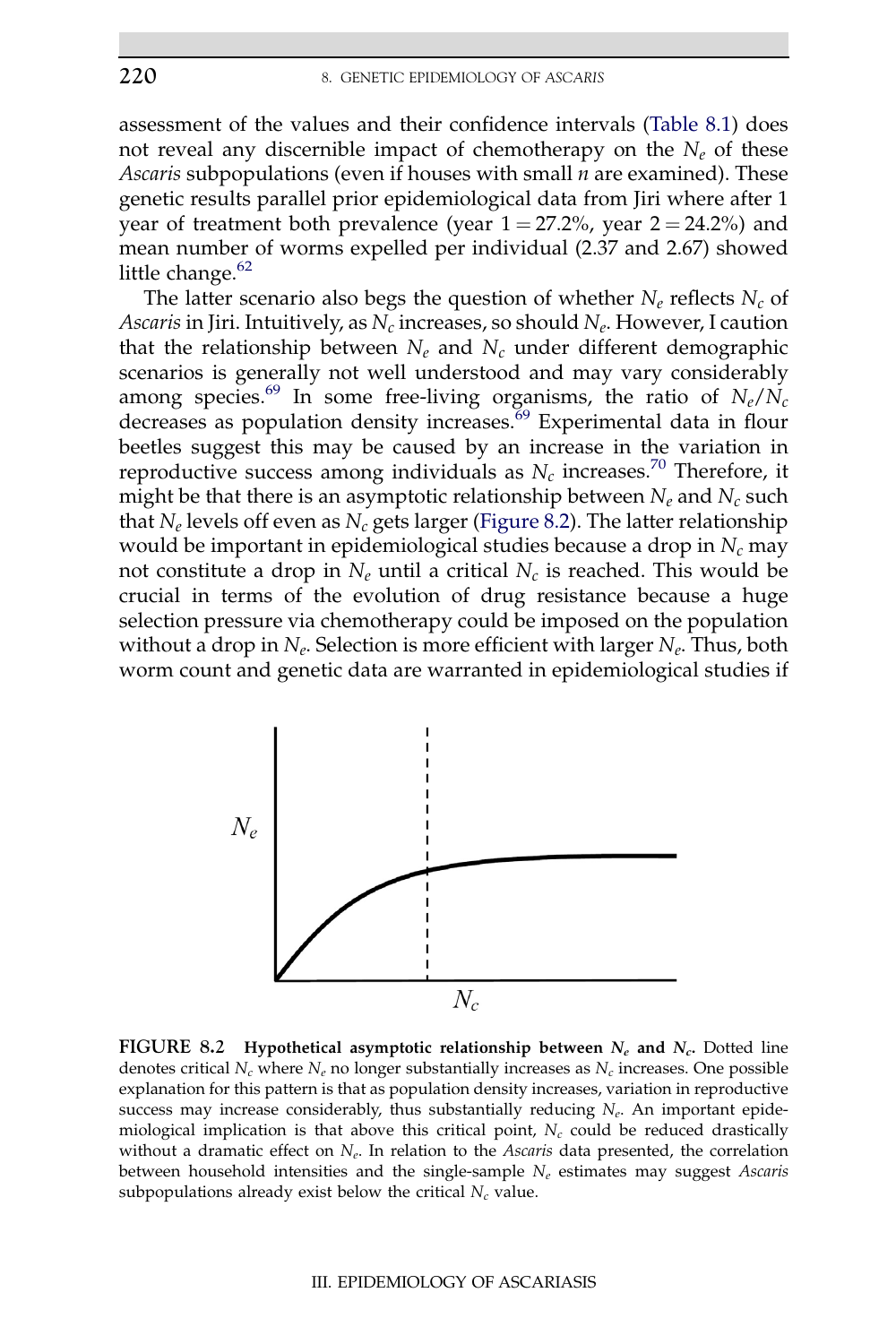<span id="page-28-0"></span>one of the goals is also to reduce genetic diversity/adaptive potential. I did not have a means to estimate the  $N_c$  of the parents that produced the sampled worms from each household especially since the parents are likely from different breeding years (i.e. different  $N_t$ 's; [Figure 8.1](#page-23-0)A). As a surrogate, I tested for a correlation between the "best" estimate- $N_e$ 's and the infection intensities recorded for each house [\(Table 8.2](#page-26-0)), which implicitly assumes large census populations beget large populations. There was a significant correlation between infection intensity and "best" estimate- $N_e$  ( $r = 0.61$ ,  $p = 0.047$ ,  $n = 11$ ). Thus, in these samples  $N_e$  may be a good tracker of  $N_c$ . It would be encouraging if this result holds in future studies because that means  $N_e$  estimates might be useful to monitor not only adaptive potential, but also intensity data following an Ascaris treatment program. More data are certainly needed, but it is interesting to speculate that these correlations suggest that the Ascaris subpopulations do not exist at high densities (e.g. mean intensity per person was ~2.5 in Jiri<sup>[62](#page-36-0)</sup>) where an asymptotic relationship between  $N_e$  and  $N_c$  would be relevant ([Figure 8.2](#page-27-0)). In comparison, an asymptotic relationship may be more pertinent in parasites that have high infection intensities per host (hundreds to thousands) such as several trichostrongylid nematodes of livestock. Interestingly, among nematodes, the latter group is largely where drug resistance has been reported.<sup>[4,5](#page-33-0)</sup>

The overall metapopulation  $N_e$  ( $N_{eT}$ ) is also of interest in relation to dynamics that occur among subpopulations (e.g. equal subpopulation contributions to the migrant pool versus extinction/recolonization dynamics). My goal in this section is to compare an estimate of  $N_{eT}$  using Wright's island model<sup>[71](#page-36-0)</sup> to an estimate of  $N_{eT}$  from the single-sample estimators. I caution the combining of samples across subpopulations (and across years as in this data set) and the subsequent use of these single-sample estimators has not been quantitatively tested as a means to estimate  $N_{eT}$ . Thus, the following should be treated as a thought exercise rather than definitive conclusions. I used the entire data set of 1094 worms and obtained an LD- $N_e$  estimate of 1062 (95% CI: 975–1161, at the 0.02 cutoff) and SA- $N_e$  estimate of 1645 (95% CI: 1502–1789). The harmonic mean of these two estimates yields a "best" estimate of  $N_{eT} = 1291$ . In Wright's island model,<sup>[71](#page-36-0)</sup>  $N_{eT}$  is a function of subpopulation  $N_e$  and genetic differentiation  $(F_{ST})$  such that

$$
N_{eT} \approx \frac{nN_e}{1 - F_{ST}},\tag{8.2}
$$

where  $n$  is the number of subpopulations and each subpopulation has the same  $N_e$ . This model assumes that subpopulations contribute equally to the migrant pool. As can be seen in Eq. (8.2), as genetic differentiation increases among subpopulations,  $N_{eT}$  can exceed the sum of the subpopulation effective sizes. $49,72$  This is because while each subpopulation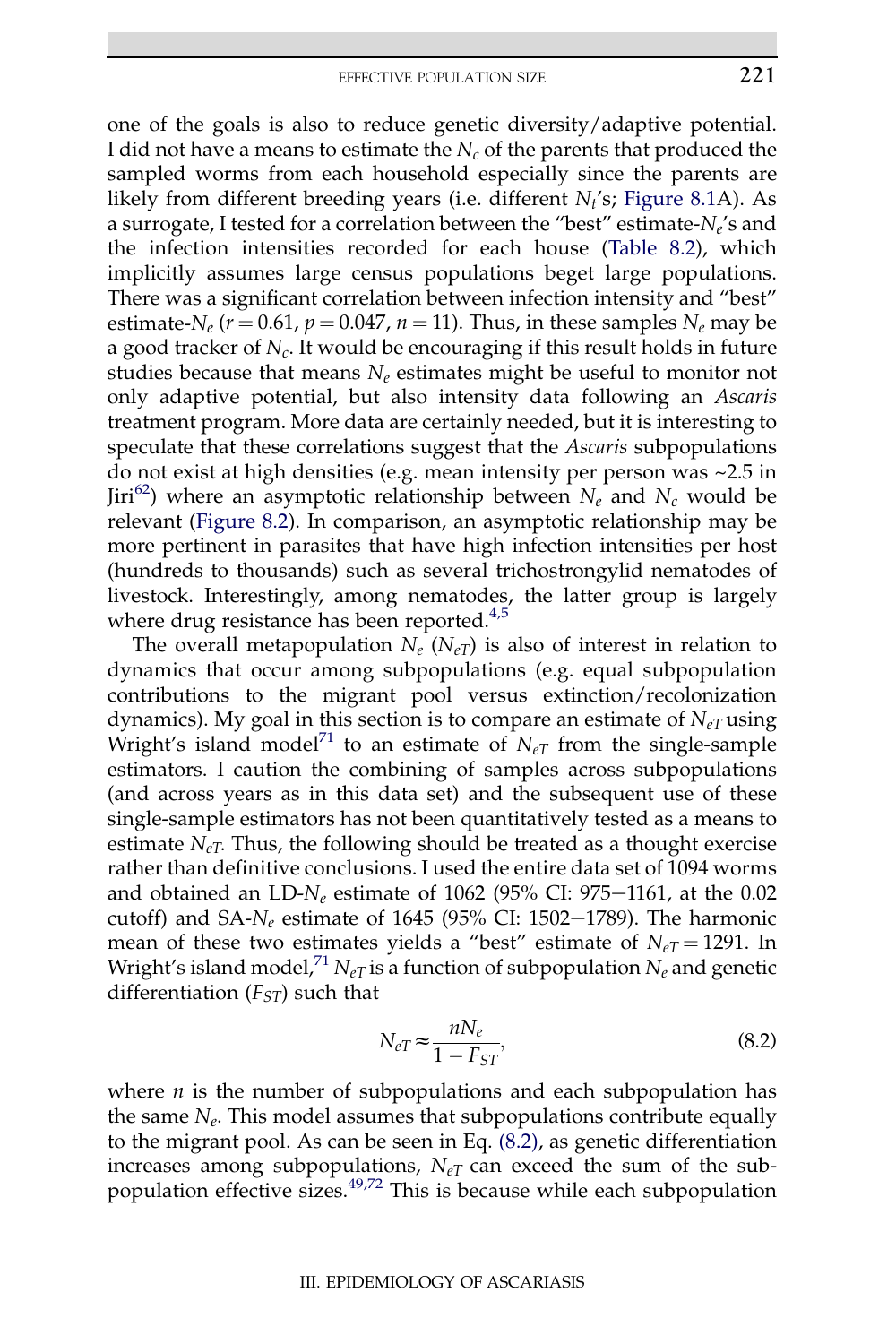loses variation due to drift, each subpopulation will become fixed for different alleles. Thus, genetic variation is maintained over the entire metapopulation. However, in metapopulation models where some subpopulations have greater contributions to the migrant pool than others or where subpopulations go extinct and are recolonized via founders of another subpopulation,  $N_{eT}$  can be greatly reduced below the sum of subpopulation effective sizes.  $49,61,72,73$  If estimates of the three parameters in Eq. [\(8.2\)](#page-28-0) can be obtained to estimate  $N_{eT}$ , then the island model value can be compared to the single-sample  $N_{eT}$  "best" estimate to draw on conclusions about subpopulation contributions to the migrant pool. Criscione and colleagues $4^1$  reported that genetic differentiation among households was 0.023 (the equivalent of  $F_{ST}$ ). Furthermore, using a Bayesian clustering method,<sup>[23](#page-34-0)</sup> they identified 13 core clusters, which I will use as *n*. Obviously  $N_e$  was not the same across households, but for the purpose of illustration I will assume they were and use the harmonic mean ([Table 8.2\)](#page-26-0), 98.8 (95% CI:  $73.5-139.1$ ). Based on the latter values, the island model  $N_{eT}$  is 1314 (possible range from 979 to 1851), which is in agreement with the single-sample "best" estimate of 1291. Therefore, this comparison suggests that Ascaris subpopulations in Jiri reflect more of Wright island model rather than a metapopulation where subpopulations have large unequal contributions to the migrant pool or recolonizationextinction dynamics. If the latter were true, then it seems like the singlesample estimators would be producing an estimate well below that predicted from the island model. Readers are encouraged to delve into the references above<sup>[49,61,72,73](#page-35-0)</sup> to get an understanding of all model assumptions. Here I point out two concerns in this data set. First of which is the number of subpopulations I used in Eq. [\(8.2\)](#page-28-0). If the landscape genetics study<sup>[41](#page-35-0)</sup> did not sample all possible subpopulations, then 13, and thus the estimate of  $N_{eT}$  from the island model, would be an underestimate. Second, I also assumed that the harmonic mean  $N_e$  of the households reflects the central tendency of the  $N_e$  of the 13 genetic clusters. This seems reasonable as households were largely composed of individuals belonging to a single cluster. However, all clusters are not represented by the houses in [Table 8.2](#page-26-0), and a few houses may represent the same cluster (i.e. there is pseudoreplication).

I did not have a means to estimate  $N_c$  for each subpopulation. However, if I assume stable human population growth and infection patterns are constant over time, I can estimate a census size for Ascaris across the Jiri metapopulation ( $N_{cT}$ ). This enables me to get a  $N_{eT}/N_{cT}$ ratio. Using the average prevalence of 25.7% and intensity of 2.52 worms per infected host data from Williams-Blangero and colleagues,<sup>[62](#page-36-0)</sup> and the 1991 census count of the Jiri human population of 7138, the  $N_{cT}$  of A. lumbricoides would be 4623. Accordingly,  $N_{eT}/N_{cT} = 0.28$  when using the single-sample "best" estimator for  $N_{eT}$ . The single-sample estimators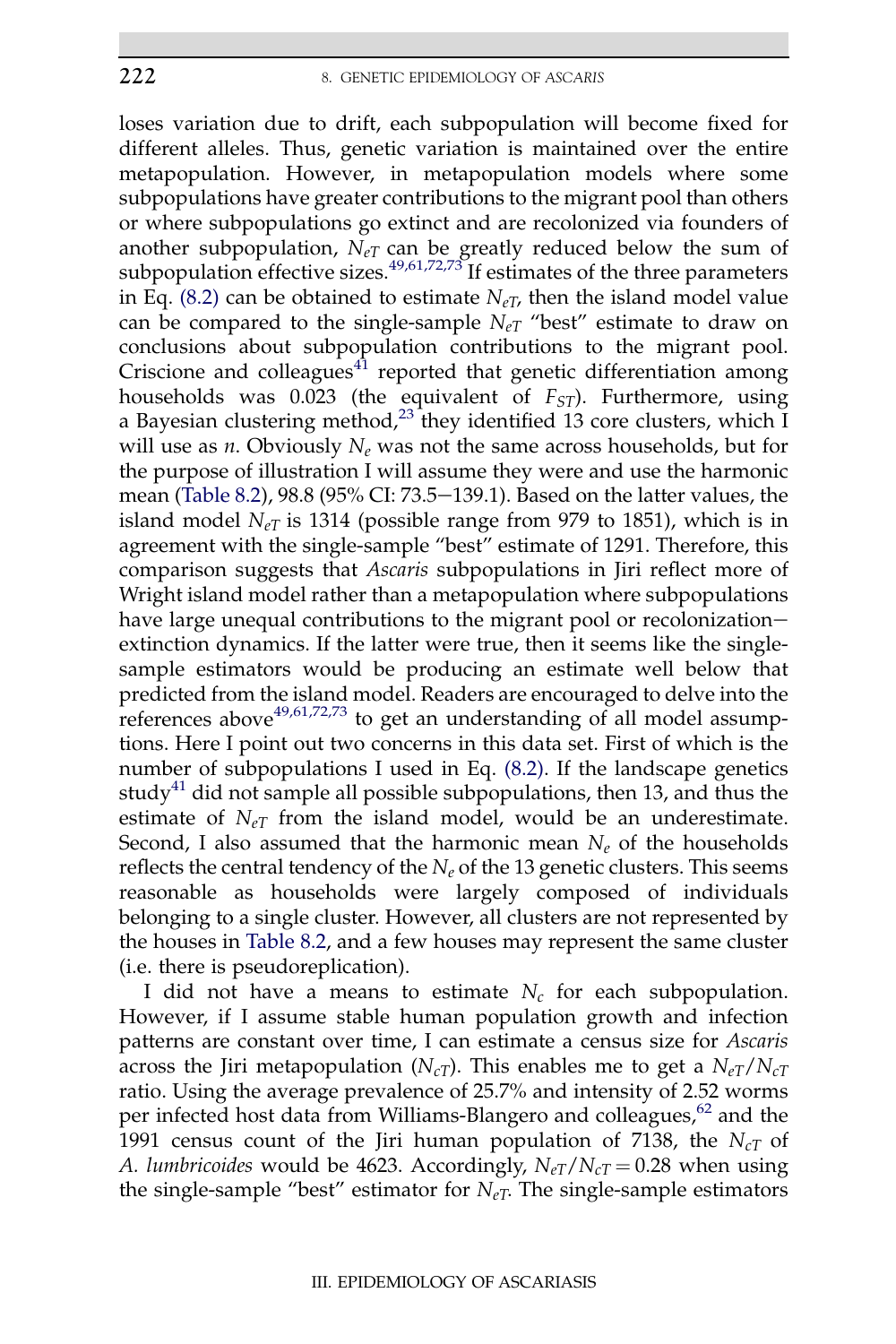used here would reflect uneven sex ratios and variation in reproductive success of the previous breeding generation. In an extensive review by Frankham,<sup>[69](#page-36-0)</sup> the mean  $N_e/N_c$  ratio was 0.35 (95% CI: 0.28–0.42) among species for which variation in reproductive success and uneven sex ratios were taken into account to obtain demographic estimates of  $N_e$ . Thus, the Ascaris value falls just on the edge for what is known from single generation  $N_e/N_c$  estimates of other species.

The following may be a bit of an extrapolation because of the restrictive assumptions of the island model, $^{74}$  $^{74}$  $^{74}$  but I think it is a useful exercise in what genetic data and a  $N_e/N_c$  ratio might be able to tell us. Under the assumptions of Wright's island model<sup>[47,74](#page-35-0)</sup> genetic differentiation is a function of subpopulation  $N_e$  and migration rate (*m*) where

$$
F_{ST} \approx \frac{1}{4N_e m + 1}.\tag{8.3}
$$

As discussed above, the island model might approximate the Ascaris population dynamics in Jiri. Thus, it seemed reasonable to estimate the effective number of migrants per generation  $(N<sub>e</sub>m)$  from Eq. (8.3). Using a  $F_{ST}$  of 0.023<sup>41</sup>,  $N_e m = 10.61$ . If the  $N_{eT}/N_{cT}$  ratio of 0.28 also represents the ratio within subpopulations, then that means about 38 census worms/per generation are migrants into the foci of transmission around households. This does not mean all 38 census worms become adults or even infect a person. It would be more appropriate to say a minimum of 10 migrant census worms infect people (necessarily adult worm infections because  $N_{e}m$  represents individuals that contribute to the gene pool), but up to 38 census worms infecting a household were acquired from another transmission focus per worm generation. A key point here is "per worm generation." Ascaris adult worms live about 1 year in their host.<sup>[11](#page-34-0)</sup> Thus, one might conclude generation time is 1 year and, therefore,  $10-38$ migrant worms per year cause infections. However, as noted above, the long-lived egg stages of *Ascaris* will increase generation time. Thus, these  $10-38$  migrant worms will be spread out likely over several years.

Above I have focused on using single-sample estimators to estimate the  $N_e$  of the parents that generated the infections in the sampled households. One can also estimate long-term or coalescent  $N_e$  that reflects the historical evolutionary dynamics of a population. Such an estimate may provide a historical baseline for what the parasite's  $N_e$  was like prior to the implementation of a control program. Waples<sup>[49](#page-35-0)</sup> provides a summary about estimating long-term  $N_e$ . Here, I illustrate estimation of long-term  $N_e$  with the Jiri Ascaris data while also highlighting some of the caveats discussed by Waples.<sup>[49](#page-35-0)</sup> Long-term  $N_e$  requires an estimate of  $\theta = 4N_e u$ , which means an estimate of u is also needed. Importantly, an accurate estimate of  $N_e$  via an estimate of  $\theta$  will be dependent on a reliable estimate of u; a 10 $\times$  change in u leads a 10 $\times$  change in the  $N_e$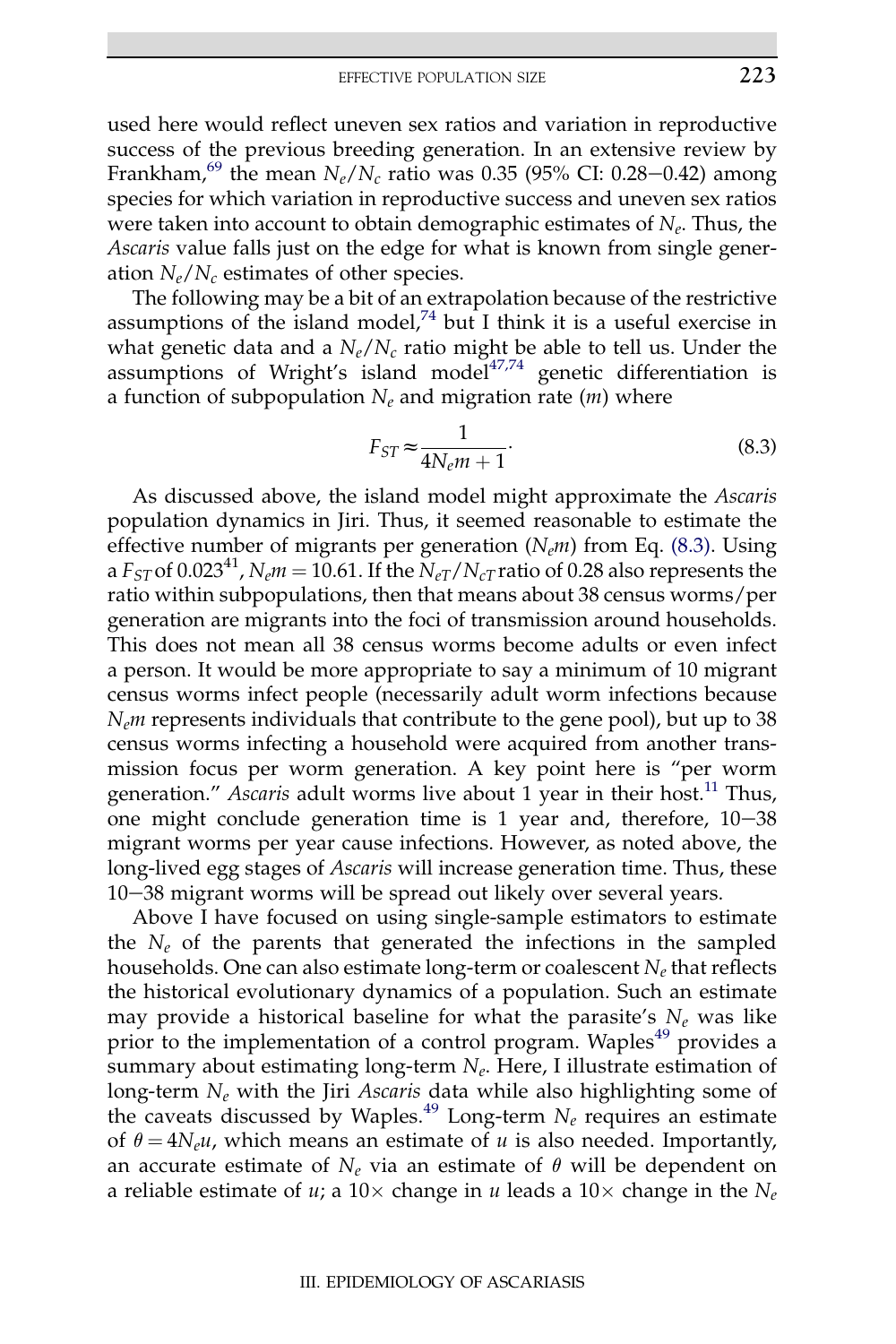estimate.<sup>[49](#page-35-0)</sup> Model-based genealogical simulations are preferable to estimate  $\theta$ ,<sup>[75](#page-36-0)</sup> though these are computationally intensive. For simplicity, I estimated  $\theta$  with Eq. [\(8.1\)](#page-18-0), which has the assumption that the population under consideration is closed to immigration.<sup>[49](#page-35-0)</sup> In comparison to samples from China and Guatemala, Ascaris from Jiri are highly genetically differentiated.<sup>[22](#page-34-0)</sup> Thus, on a global scale the Jiri metapopulation of A. lumbricoides is likely relatively isolated. Nonetheless, sampling of locations around Jiri is needed to ascertain potential regional influences on the long-term  $N_e$  estimate provided below. To estimate the coalescent  $N_e$  of the metapopulation, I used  $H_e = 0.71$ , which was reported over all 1094 genotyped nematodes;<sup>[41](#page-35-0)</sup> thus,  $\theta = 2.45$ . There are no estimates of u for microsatellites in Ascaris; therefore, I used estimates from the nematode *Caenorhabditis elegans*.<sup>[76](#page-36-0)</sup> Repeat motif and length can affect *u* so I calculated the average  $u$  from the six di- and five tetra-nucleotide motif loci with lengths less than 70 repeats<sup>[76](#page-36-0)</sup> (mean  $u = 0.000542$  and 0.0000362, respectively) as this would reflect the microsatellite loci in my data set. I had 19 di- and 4-tetra microsatellites, and used a weighted average to obtain an estimate of  $u = 0.000454$ . Using this value of u, the coalescent  $N_e = 1347$ . This long-term estimate is nearly identical to the singlesample "best" estimate of  $N_{eT}$  (1291).

### CONCLUDING REMARKS

Above I discussed how population genetics data can be used to identify cross-transmission and focal transmission. In addition, I introduced  $N_e$  as a means to help genetically monitor epidemiologically relevant parasites. All the methods I have used come with assumptions and require appropriate sampling. With regards to cross-transmission and focal transmission, more discussion can be found in prior studies.<sup>[7,22,41](#page-33-0)</sup> Here, I will conclude with a discussion of using  $N_e$  estimators for parasites especially in relation to Ascaris biology.

Single-sample, contemporary estimators assume closed populations with discrete generations.<sup>[49](#page-35-0)</sup> In regards to the assumption of a closed population, simulations showed that the  $LD-N_e$  estimator is little affected by migration unless  $m > 0.1$ , in which case an estimate from a subpopulation will approach  $N_{eT}$ <sup>[77](#page-37-0)</sup> The latter does not appear to be an issue in this Ascaris data set. Because Ascaris has a "seed bank" life history, it clearly does not have discrete generations. When dealing with a species with overlapping generations, generational  $N_e$  is of most significance for monitoring adaptive potential or modeling the effects of selection. How then can one estimate generational  $N_e$  for Ascaris? As conjectured and assumed in this chapter, the use of single-sample estimators on a sample with a mixed-age cohort (adult worms in the case of *Ascaris*) may actually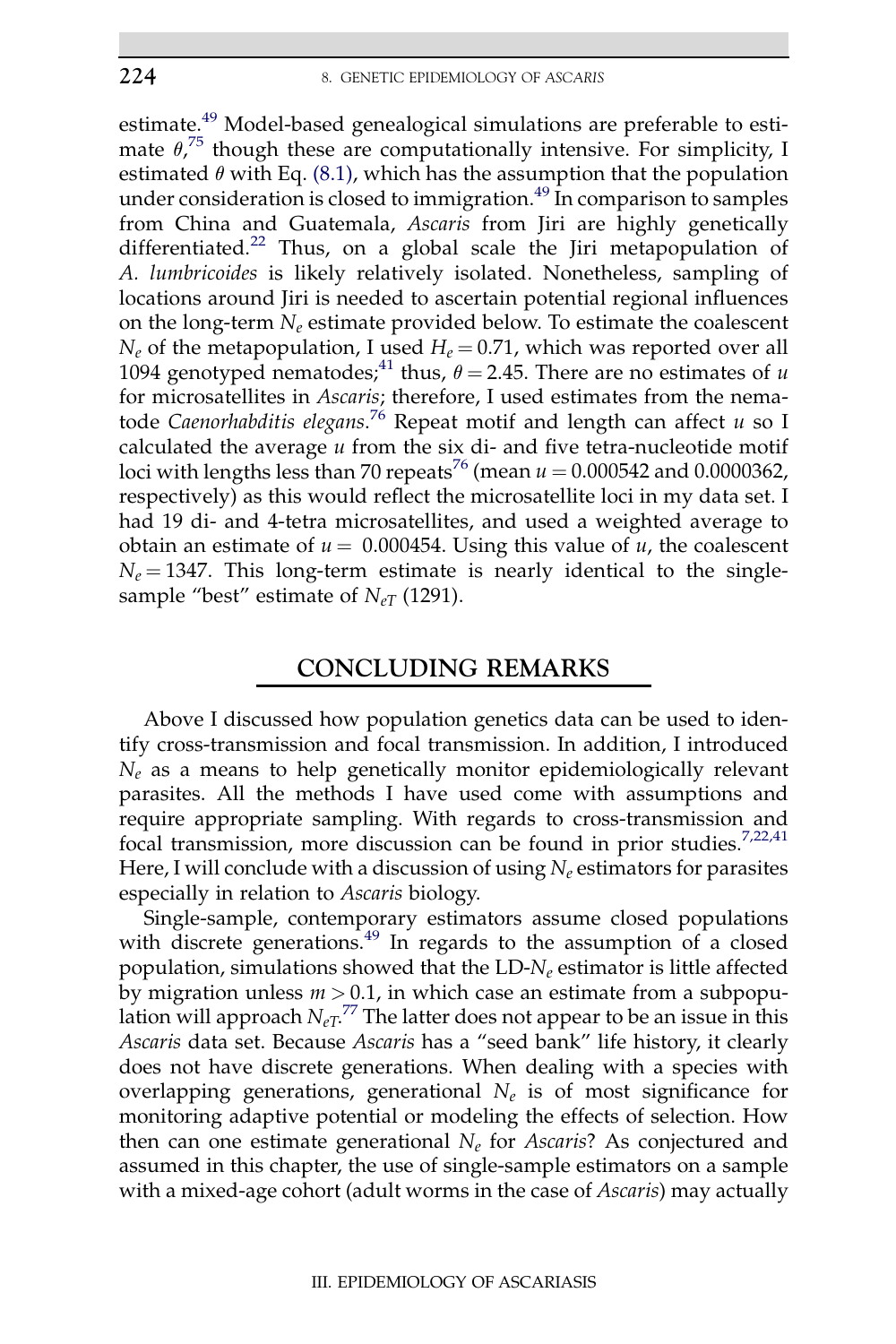provide an estimate of generational  $N_e$  [\(Figure 8.1](#page-23-0)A).<sup>[56](#page-36-0)</sup> If this holds true (currently being tested by R. Waples, personal communication), one should aim for larger sample sizes than the current data set (e.g.  $\geq 50$  per subpopulation) in order to make sure that all potential cohorts making up a generation are sampled. If this does not hold true, extensive data collection will be needed to obtain an estimate of generational  $N_e$  (i.e. using the formula  $N_e \approx T \tilde{N}_t$ <sup>[65](#page-36-0)</sup> as one will need estimates of T and the  $N_t$ 's. An estimate of T for Ascaris will likely require experiments in pigs by either monitoring infections from a cohort of eggs over years or using different aged pastures (i.e. eggs left standing 1 year, 2 years, etc.) to estimate infection efficiencies of different egg ages. For now, it must suffice to say that T is likely  $< 6-9$  years as this is the current knowledge of egg longevity in the environment.<sup>[12](#page-34-0)</sup> Because parasite breeders within a given breeding year ( $N_t$ ) are separated among hosts,  $N_t$  is function of the effective number of breeders within each host  $(N_h)$  of the subpopulation and the proportional offspring contributions of each  $N_b$  ([Figure 8.1B](#page-23-0)).<sup>[13](#page-34-0)</sup> I refer readers to Criscione and Blouin $13$  for a detailed description of a model for subdivided parasite breeders that can be used to estimate  $N_t$ from measures of the  $N_b$ 's. Here I draw attention to the fact that the singlesample estimators can be used to estimate the  $N_b$  of a given host. One simply would collect and genotype eggs/larvae from an individual person. Moreover, the  $N_b$  values themselves may be of epidemiological use especially if one does not have a means to directly count adult parasites in a person (e.g. schistosome parasites).<sup>[13](#page-34-0)</sup> If  $N_b$  estimates correlate to actual intensities of infection (a relationship that still warrants testing), then  $N_b$  estimates could provide a more accurate depiction of infection intensities among hosts compared to other surrogate methods such as eggs per gram of feces.  $N_h$  estimates could also be important in helping determine the role an individual host has in contributing to a parasite's subpopulation  $N_e$  (or  $N_t$  in the case of *Ascaris*).<sup>[13](#page-34-0)</sup>

In this chapter, I have illustrated the feasibility of using of singlesample estimators in estimating generational  $N_e$  estimates for subpopulations (households) of A. lumbricoides. In order to illustrate different concepts and applications that one could use with  $N_e$  estimates, I have made several assumptions and extrapolations with these data. Nonetheless, these estimates have shed additional light on the population and thus epidemiological dynamics of Ascaris in Jiri. Overall, the household  $N_e$  estimates were low (~100) and it appears that they were stable over time even with chemotherapy treatment (though a more formal test is needed). Comparison of metapopulation  $N_e$  ( $N_{eT}$ ) between the island model and the single-sample estimators further elucidated transmission patterns in that subpopulations appear to be contributing fairly equally to overall dispersal of Ascaris across the metapopulation. Thus, among-subpopulation dynamics were relatively stable such that this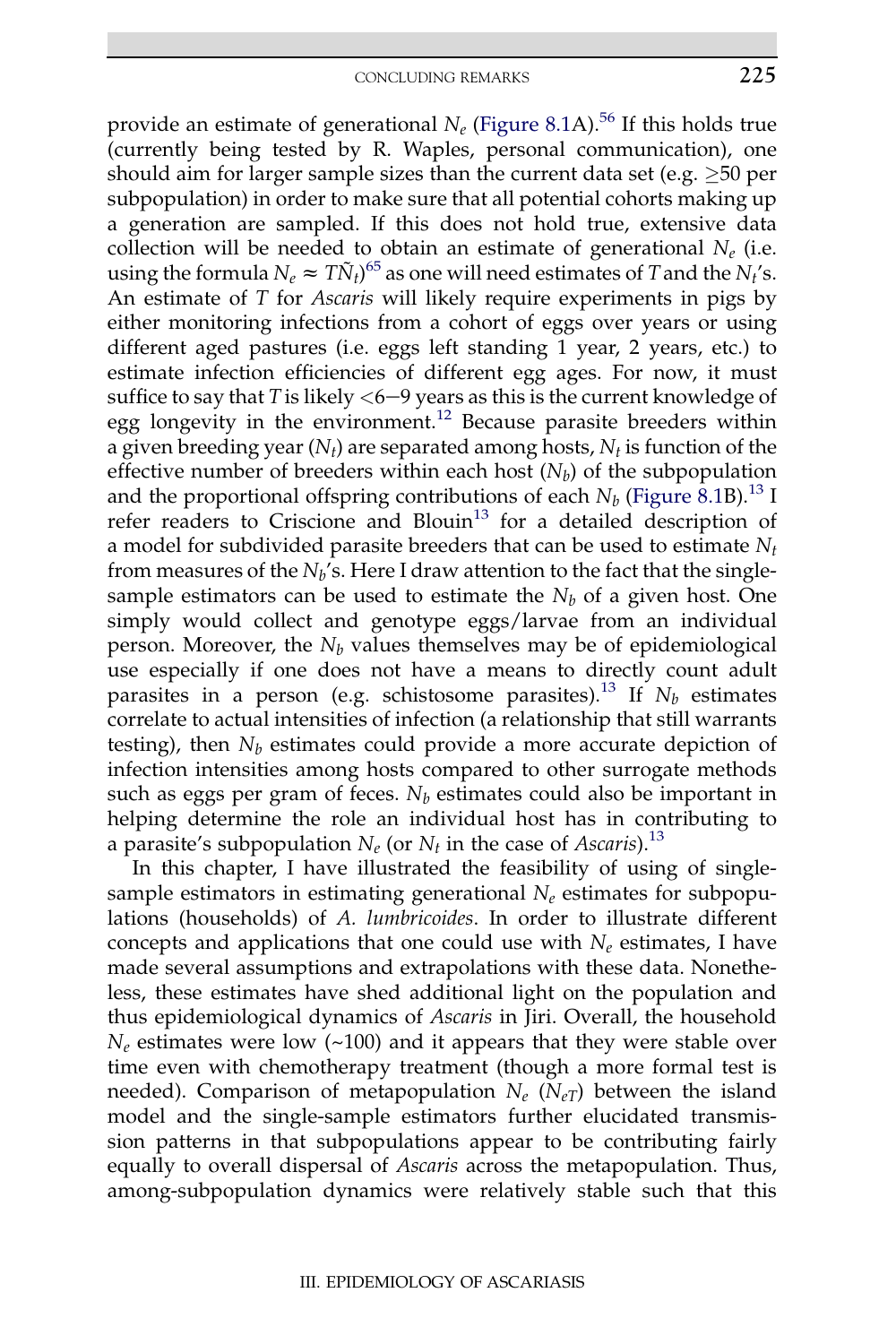comparison did not support extinction/recolonization dynamics. Because seed banks can slow the rate of genetic change,<sup>65</sup> it may be that the longlived Ascaris eggs (a.k.a. parasite seed bank) are what contributed to the stability in  $N_e$  over time, the lack of genetic differentiation between time periods for a given household, $41$  and prevention of subpopulation extinction.

Lastly, most of my discussion has focused on the short-term inference of  $N_e$ , which will be comparable across studies and species, as a means to monitor the impact of control programs on genetic diversity and population dynamics.  $N_e$  also provides long-term inference in relation to adaptive potential. For instance, a threefold reduction in  $N_e$  from 10<sup>4</sup> to 10 is likely to reduce adaptive potential. However, it is appreciated that drift will be mostly irrelevant in reducing adaptive potential if the threefold reduction is from  $10^7$  to  $10^4$ . Also, there is likely no magic N<sub>e</sub> below which all parasite species are likely to go extinct and additional demographic factors that may vary among parasitic species will also be important. $61$ Clearly what is needed are more estimates of  $N_e$  from parasites before one can begin to conclude about the adaptive potential. For instance, if the small effective sizes in Jiri are reflective of Ascaris in other places, then it is interesting to speculate that the reason why drug resistance has not been reported for Ascaris is that the low effective sizes have be an impediment to the evolution of drug resistance. Indeed, even the  $N_{eT}$  and coalescent  $N_e$ were both low (~1300). In contrast, coalescent  $N_e$  on the order of  $10^6$ - $10^7$ has been estimated for populations of trichostrongylid nematodes,<sup>[78,79](#page-37-0)</sup> a group with several species that have evolved drug resistance.<sup>4,5</sup> The use of the single-sample estimators<sup>56,57</sup> will facilitate  $N_e$  comparisons among parasite species/populations that differ in life history/demographic attributes, thus allowing future studies to explore the relationship between parasite  $N_e$  and adaptive potential.

### References

- 1. Frankham R. Genetics and extinction. Biol Conserv 2005;126:131-40.
- 2. Frankham R. Challenges and opportunities of genetic approaches to biological conservation. Biol Conserv 2010;143:1919-27.
- 3. Willi Y, Van Buskirk J, Hoffmann AA. Limits to the adaptive potential of small populations. Annu Rev Ecol Evol Syst 2006;37:433-58.
- 4. Wolstenholme AJ, Fairweather I, Prichard R, von Samson-Himmelstjerna G, Sangster NC. Drug resistance in veterinary helminths. Trends Parasitol 2004;20:469-76.
- 5. James CE, Hudson AL, Davey MW. Drug resistance mechanisms in helminths: is it survival of the fittest? Trends Parasitol 2009;25:328-35.
- 6. Gorton MJ, Kasl EL, Detwiler JT, Criscione CD. Testing local-scale panmixia provides insights into the cryptic ecology, evolution, and epidemiology of metazoan animal parasites. Parasitology 2012;139:981-97.
- 7. Peng W, Criscione CD. Ascariasis in people and pigs: New inferences from DNA analysis of worm populations. Infect Genet Evol 2012;12:227-35.

<span id="page-33-0"></span>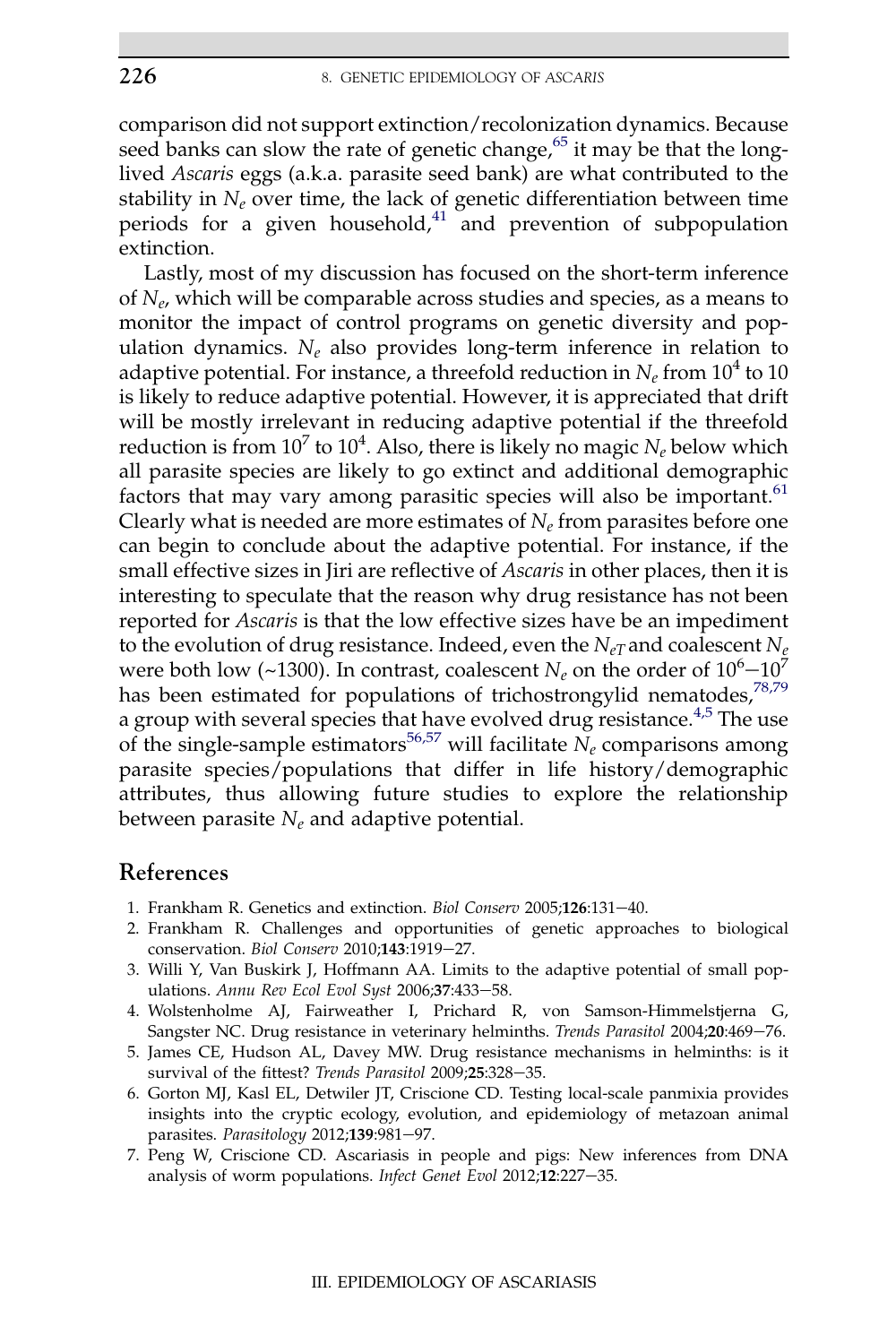- <span id="page-34-0"></span>8. Roberts LS, Janovy Jr J. Foundations of Parasitology. 8th ed. New York, NY: McGraw-Hill; 2009.
- 9. Zhou CH, Yuan K, Tang X, Hu N, Peng W. Molecular genetic evidence for polyandry in Ascaris suum. Parasitol Res 2011;108:703-8.
- 10. Criscione CD, Anderson JD, Raby K, et al. Microsatellite markers for the human nematode parasite Ascaris lumbricoides: development and assessment of utility. J Parasitol 2007;93:704-8.
- 11. Olsen LS, Kelley GW, Sen HG. Longevity and egg-production of Ascaris suum. Trans Am Microsc Soc 1958;77:380-3.
- 12. Roepstorff A, Mejer H, Nejsum P, Thamsborg SM. Helminth parasites in pigs: new challenges in pig production and current research highlights. Vet Parasitol 2011;180:  $72 - 81.$
- 13. Criscione CD, Blouin MS. Effective sizes of macroparasite populations: a conceptual model. Trends Parasitol 2005;21:212-7.
- 14. Leles D, Gardner SL, Reinhard K, Iniguez A, Araujo A. Are Ascaris lumbricoides and Ascaris suum a single species? Parasit Vectors 2012;5:42.
- 15. Nejsum P, Betson M, Bendall RP, Thamsborg SM, Stothard JR. Assessing the zoonotic potential of Ascaris suum and Trichuris suis: looking to the future from an analysis of the past. J Helminthol 2012;86:148-55.
- 16. Anderson TJC, Romero-Abal ME, Jaenike J. Genetic structure and epidemiology of Ascaris populations: patterns of host affiliation in Guatemala. Parasitology 1993;107:  $319 - 34.$
- 17. Peng W, Anderson TJC, Zhou X, Kennedy MW. Genetic variation in sympatric Ascaris populations from humans and pigs in China. Parasitology 1998;117:355-61.
- 18. Peng WD, Yuan K, Hu M, Zhou XM, Gasser RB. Mutation scanning-coupled analysis of haplotypic variability in mitochondrial DNA regions reveals low gene flow between human and porcine Ascaris in endemic regions of China. Electrophoresis 2005;26:4317-26.
- 19. Anderson TJC. Ascaris infections in humans from North America: molecular evidence for cross infection. Parasitology 1995;110:215-9.
- 20. Nejsum P, Parker ED, Frydenberg J, et al. Ascariasis is a zoonosis in Denmark. J Clin Microbiol 2005;43:1142-8.
- 21. Arizono N, Yoshimura Y, Tohzaka N, et al. Ascariasis in Japan: is pig-derived Ascaris infecting humans? Jpn J Infect Dis  $2010;63:447-8$ .
- 22. Criscione CD, Anderson JD, Sudimack D, et al. Disentangling hybridization and host colonization in parasitic roundworms of humans and pigs. Proc R Soc B 2007;274:  $2669 - 77$ .
- 23. Falush D, Stephens M, Pritchard JK. Inference of population structure using multilocus genotype data: linked loci and correlated allele frequencies. Genetics 2003;164:1567-87.
- 24. Corander J, Marttinen P. Bayesian identification of admixture events using multilocus molecular markers. Mol Ecol 2006;15:2833-43.
- 25. Manel S, Gaggiotti OE, Waples RS. Assignment methods: matching biological questions with appropriate techniques. Trends Ecol Evol 2005;20:136-42.
- 26. Anderson EC, Thompson EA. A model-based method for identifying species hybrids using multilocus genetic data. Genetics 2002;160:1217-29.
- 27. Vaha JP, Primmer CR. Efficiency of model-based Bayesian methods for detecting hybrid individuals under different hybridization scenarios and with different numbers of loci. Mol Ecol 2006;15:63-72.
- 28. Zhou C, Li M, Yuan K, Deng S, Peng W. Pig Ascaris: an important source of human ascariasis in China. Infect Genet Evol 2012;12:1172-7.
- 29. Barton NH. The role of hybridization in evolution. Mol Ecol 2001;10:551-68.
- 30. Arnold ML. Natural hybridization and the evolution of domesticated, pest and disease organisms. Mol Ecol 2004;13:997-1007.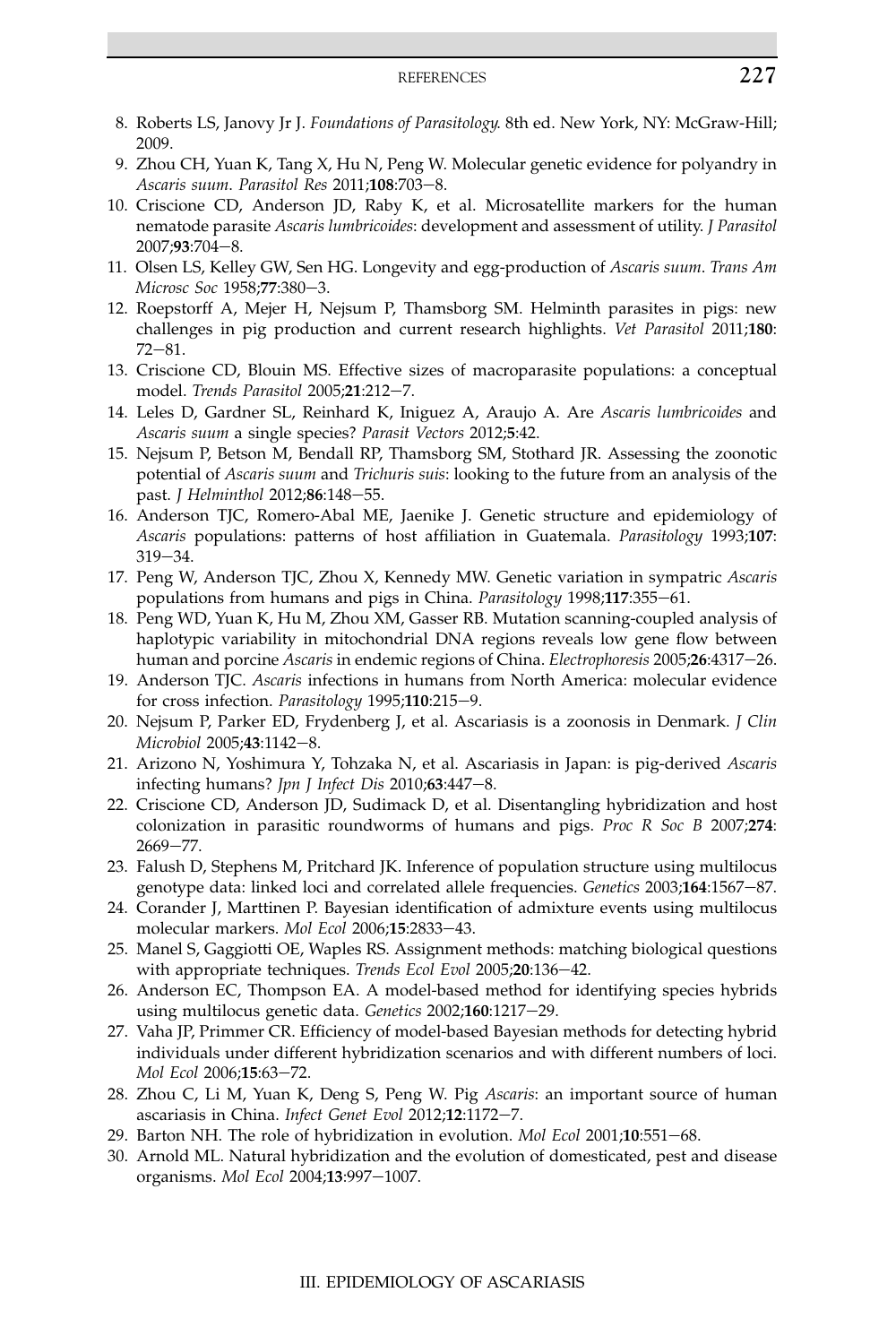### <span id="page-35-0"></span> $228$  8. GENETIC EPIDEMIOLOGY OF ASCARIS

- 31. de Meeus T, McCoy KD, Prugnolle F, et al. Population genetics and molecular epidemiology or how to "debusquer la bête." Infect Genet Evol 2007;7:308-32.
- 32. Walker M, Hall A, Basanez MG. Individual predisposition, household clustering and risk factors for human infection with Ascaris lumbricoides: new epidemiological insights. PLoS Negl Trop Dis 2011;5:e1047.
- 33. Criscione CD, Poulin R, Blouin MS. Molecular ecology of parasites: elucidating ecological and microevolutionary processes. Mol Ecol 2005;14:2247-57.
- 34. Criscione CD, Blouin MS. Minimal selfing, few clones, and no among-host genetic structure in a hermaphroditic parasite with asexual larval propagation. Evolution 2006;  $60:553-62.$
- 35. Criscione CD. Parasite co-structure: broad and local scale approaches. Parasite 2008; 15:439-43.
- 36. Archie EA, Luikart G, Ezenwa VO. Infecting epidemiology with genetics: a new frontier in disease ecology. Trends Ecol Evol 2009;24:21-30.
- 37. Steinauer ML, Blouin MS, Criscione CD. Applying evolutionary genetics to schistosome epidemiology. Infect Genet Evol 2010;10:433-43.
- 38. Storfer A, Murphy MA, Evans JS, et al. Putting the "landscape" in landscape genetics. Heredity 2007;98:128-42.
- 39. Brooker S. Spatial epidemiology of human schistosomiasis in Africa: risk models, transmission dynamics and control. Trans R Soc Trop Med Hyg  $2007;101:1-8$ .
- 40. Sork VL, Waits L. Contributions of landscape genetics approaches, insights, and future potential. Mol Ecol 2010;19:3489-95.
- 41. Criscione CD, Anderson JD, Sudimack D, et al. Landscape genetics reveals focal transmission of a human macroparasite. PLoS Negl Trop Dis 2010;4:e665.
- 42. Legendre P, Anderson MJ. Distance-based redundancy analysis: testing multispecies responses in multifactorial ecological experiments. Ecol Monogr 1999;69:1-24.
- 43. McArdle BH, Anderson MJ. Fitting multivariate models to community data: a comment on distance-based redundancy analysis. Ecology 2001;82:290-7.
- 44. Woolhouse MEJ, Dye C, Etard JF, et al. Heterogeneities in the transmission of infectious agents: implications for the design of control programs. Proc Natl Acad Sci USA 1997; 94:338-42.
- 45. Woolhouse MEJ, Etard JF, Dietz K, Ndhlovu PD, Chandiwana SK. Heterogeneities in schistosome transmission dynamics and control. Parasitology 1998;117:475-82.
- 46. Gurarie D, Seto EYW. Connectivity sustains disease transmission in environments with low potential for endemicity: modeling schistosomiasis with hydrologic and social connectivities. J R Soc Interface  $2009$ :6:495-508.
- 47. Wright S. Evolution in Mendelian populations. Genetics 1931;16:97-159.
- 48. Fisher RA. The Genetical Theory of Natural Selection. Oxford: Oxford University Press; 1930.
- 49. Waples RS. Spatial-temporal stratifications in natural populations and how they affect understanding and estimation of effective population size. Mol Ecol Resour 2010;10:785-96.
- 50. Templeton AR. Population Genetics and Microevolutionary Theory. Hoboken, New Jersey: John Wiley & Sons, Inc.; 2006.
- 51. Hedrick PW. Genetics of Populations. 4th ed. Sudbury, MA: Jones and Bartlett Publishers; 2011.
- 52. Wang JL. Estimation of effective population sizes from data on genetic markers. Philos Trans R Soc Lond B Biol Sci 2005;360:1395-409.
- 53. Hare MP, Nunney L, Schwartz MK, et al. Understanding and estimating effective population size for practical application in marine species management. Conserv Biol 2011;25:438-49.
- 54. Hudson PJ, Rizzoli A, Grenfell BT, Heesterbeek H, Dobson AP, editors. The Ecology of Wildlife Diseases. Oxford: Oxford University Press; 2002.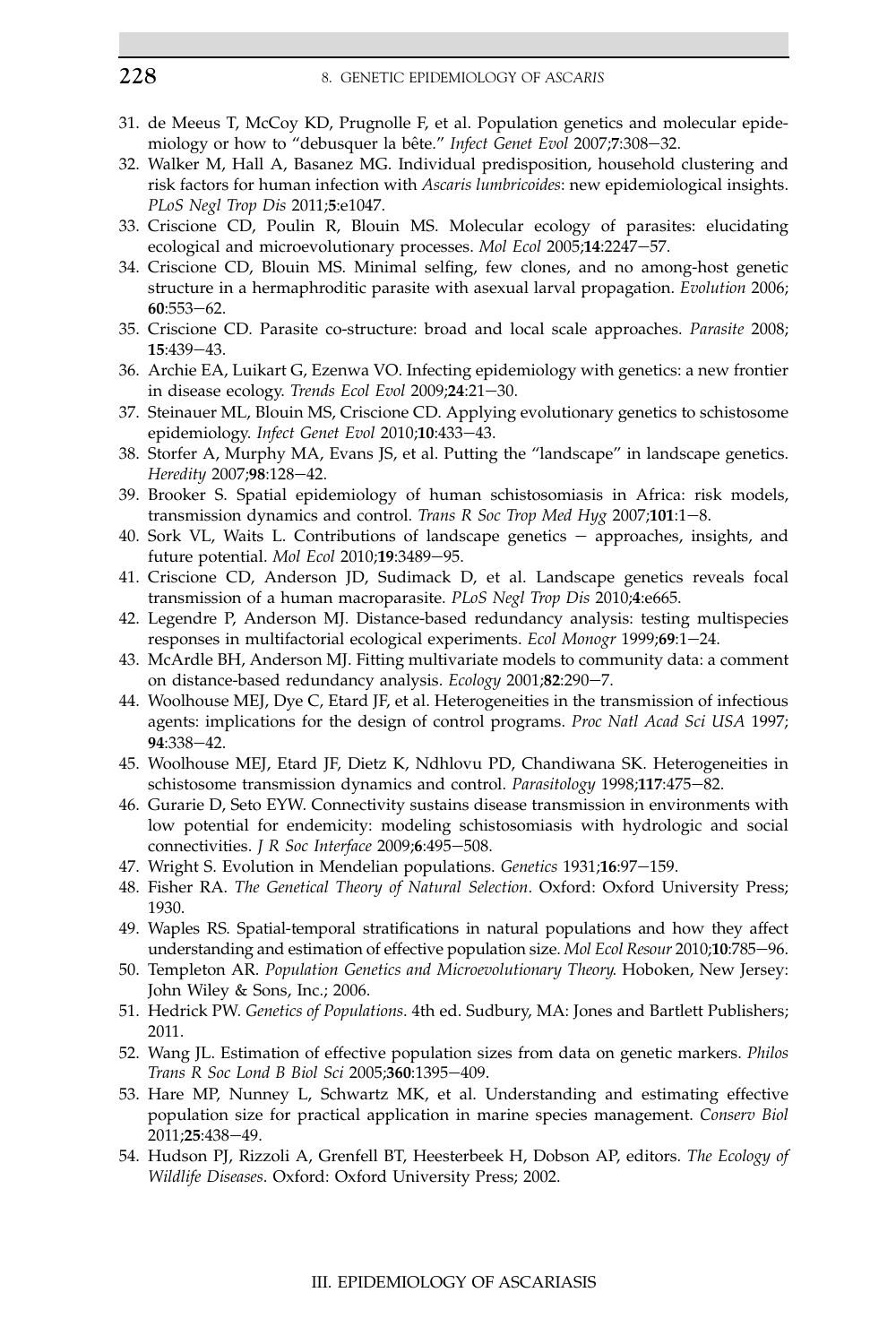### REFERENCES 229

- <span id="page-36-0"></span>55. Waples RS. A bias correction for estimates of effective population size based on linkage disequilibrium at unlinked gene loci. Conserv Genet 2006;7:167-84.
- 56. Waples RS, Do C. Linkage disequilibrium estimates of contemporary  $N_e$  using highly variable genetic markers: a largely untapped resource for applied conservation and evolution. Evol Appl 2010;3:244-62.
- 57. Wang JL. A new method for estimating effective population sizes from a single sample of multilocus genotypes. Mol Ecol 2009;18:2148-64.
- 58. Antao T, Perez-Figueroa A, Luikart G. Early detection of population declines: high power of genetic monitoring using effective population size estimators. Evol Appl 2011;  $4:144 - 54.$
- 59. England PR, Luikart G, Waples RS. Early detection of population fragmentation using linkage disequilibrium estimation of effective population size. Conserv Genet 2010;11:  $2425 - 30.$
- 60. Norton AJ, Gower CM, Lamberton PHL, et al. Genetic consequences of mass human chemotherapy for *Schistosoma mansoni*: population structure pre- and post-praziquantel treatment in Tanzania. Am J Trop Med Hyg  $2010;83:951-7$ .
- 61. Nunney L. The limits to knowledge in conservation genetics: the value of the effective population size. Evol Biol 2000;32:179-94.
- 62. Williams-Blangero S, Subedi J, Upadhayay RP, et al. Genetic analysis of susceptibility to infection with Ascaris lumbricoides. Am J Trop Med Hyg  $1999;60:921-6$ .
- 63. Williams-Blangero S, VandeBerg JL, Subedi J, et al. Genes on chromosomes 1 and 13 have significant effects on Ascaris infection. Proc Natl Acad Sci USA 2002;99:  $5533 - 8.$
- 64. Williams-Blangero S, Criscione CD, VandeBerg JL, et al. Host genetics and population structure effects on parasitic disease. Philos Trans R Soc Lond B Biol Sci 2012;367: 887-94.
- 65. Waples RS. Seed banks, salmon, and sleeping genes: Effective population size in semelparous, age-structured species with fluctuating abundance. Am Nat 2006;167:  $118 - 35.$
- 66. Waples RS, Do C. LDNE: a computer program for estimating effective population size from data on linkage disequilibrium. Mol Ecol Resour 2008;8:753-6.
- 67. Jones OR, Wang J. COLONY: a program for parentage and sibship inference from multilocus genotype data. Mol Ecol Resour 2010;10:551-5.
- 68. Waples RS, Waples RK. Inbreeding effective population size and parentage analysis without parents. Mol Ecol Resour 2011;11:162-71.
- 69. Frankham R. Effective population size/adult population size ratios in wildlife: a review. Genet Res 1995;66:95-107.
- 70. Pray LA, Goodnight CJ, Stevens L, Schwartz JM, Yan G. The effect of population size on effective population size: an empirical study in the red flour beetle Tribolium castaneum. Genet Res 1996;68:151-5.
- 71. Wright S. Isolation by distance. Genetics 1943;28:114-38.
- 72. Wang J, Caballero A. Developments in predicting the effective size of subdivided populations. Heredity 1999;82:212-26.
- 73. Whitlock MC, Barton NH. The effective size of a subdivided population. Genetics 1997;  $146:427-41.$
- 74. Whitlock MC, McCauley DE. Indirect measures of gene flow and migration: Fst not=  $1/(4Nm+1)$ . Heredity 1999;82:117-25.
- 75. Kuhner MK. Coalescent genealogy samplers: windows into population history. Trends Ecol Evol 2009;24:86-93.
- 76. Seyfert AL, Cristescu MEA, Frisse L, Schaack S, Thomas WK, Lynch M. The rate and spectrum of microsatellite mutation in Caenorhabditis elegans and Daphnia pulex. Genetics 2008;178:2113-21.